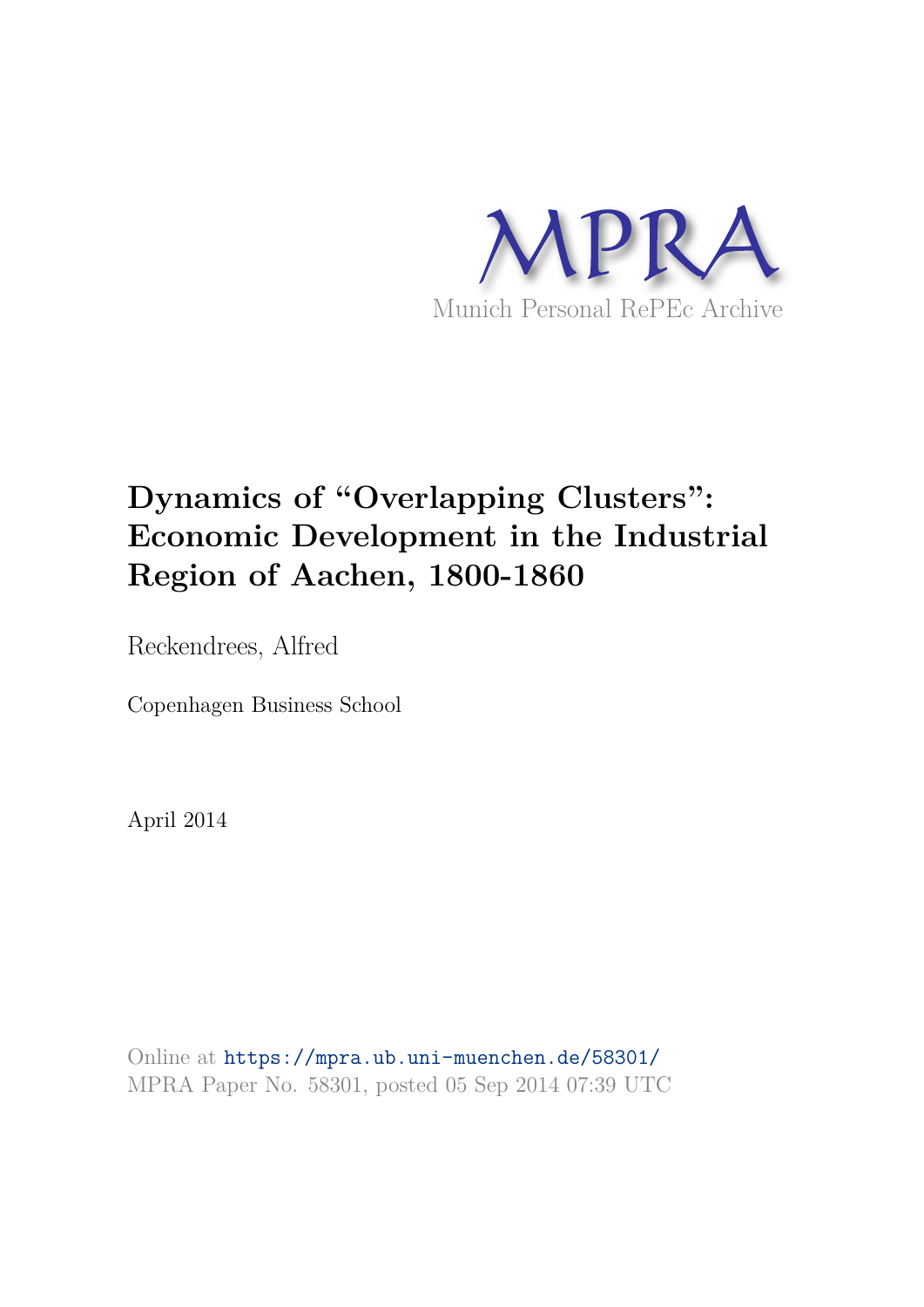## **Dynamics of "Overlapping Clusters": Economic Development in the Industrial Region of Aachen, 1800‐1860**

1

Alfred Reckendrees, Associate Prof., Dr. phil.

[are.mpp@cbs.dk](mailto:are.mpp@cbs.dk)

Copenhagen Business School, Centre for Business History

#### **Abstract:**

The economic transition characterizing the process of European industrialization in the 19th century was concentrated on regions rather than on states. In the first half of the 19th century, the region of Aachen (in the west of Prussia) pioneered on the territory of the German states and developed to a powerful industrial region. The implementation and diffusion of the factory system and the economic impact of adapted and new institutions make the core of this paper. Reciprocal interconnections between firms of different clusters shaped the region and created economic dynamics. Investments transgressed the boundaries of single industries and new industries emerged. One important feature of the regional production system was cross-sectional knowledge transfer; a second was institutions supportive to this process.

#### **1. Introduction\***

 $\overline{a}$ 

European early industrialisation was concentrated in regions rather than states.<sup>1</sup> In the case of the German states, the region of Aachen (Prussian Rhine province) was pioneering as measured by the diffusion of the factory system, by employment and industrial production. In the first decades of the  $19<sup>th</sup>$  century, traditional branches that had dominated the export industries based on artisanry and the putting-out system in the early modern period, particularly woollen cloth, introduced modern factory production with power engines and sophisticated machinery. Coal mining developed to industrial scale, and industrialisation of iron and steel led to spatial concentration of production. New industries emerged within the region reflecting changes in industrial demand and new raw materials. Supportive institutional arrangements advanced rapid transition to industrial capitalism. By 1860, two thirds of the regional workforce was employed by industry. This article takes a regional and industry based approach in order to

<sup>\*</sup> I wish to thank the participants of the session "The rise and decline of industrial districts,  $18<sup>th</sup> - 21<sup>st</sup>$  centuries" on the World Economic History Conference in Stellenbosch, 2012, for comments and suggestions; special thank goes to the session organizer, Jordi Catalan.

<sup>1</sup> Pollard (1981); Fremdling, et al. (1979); Hudson (1989); Wilson and Popp (2003a); Pierenkemper (2004). For an overview of regional approaches to economic development, see: Scott (2000).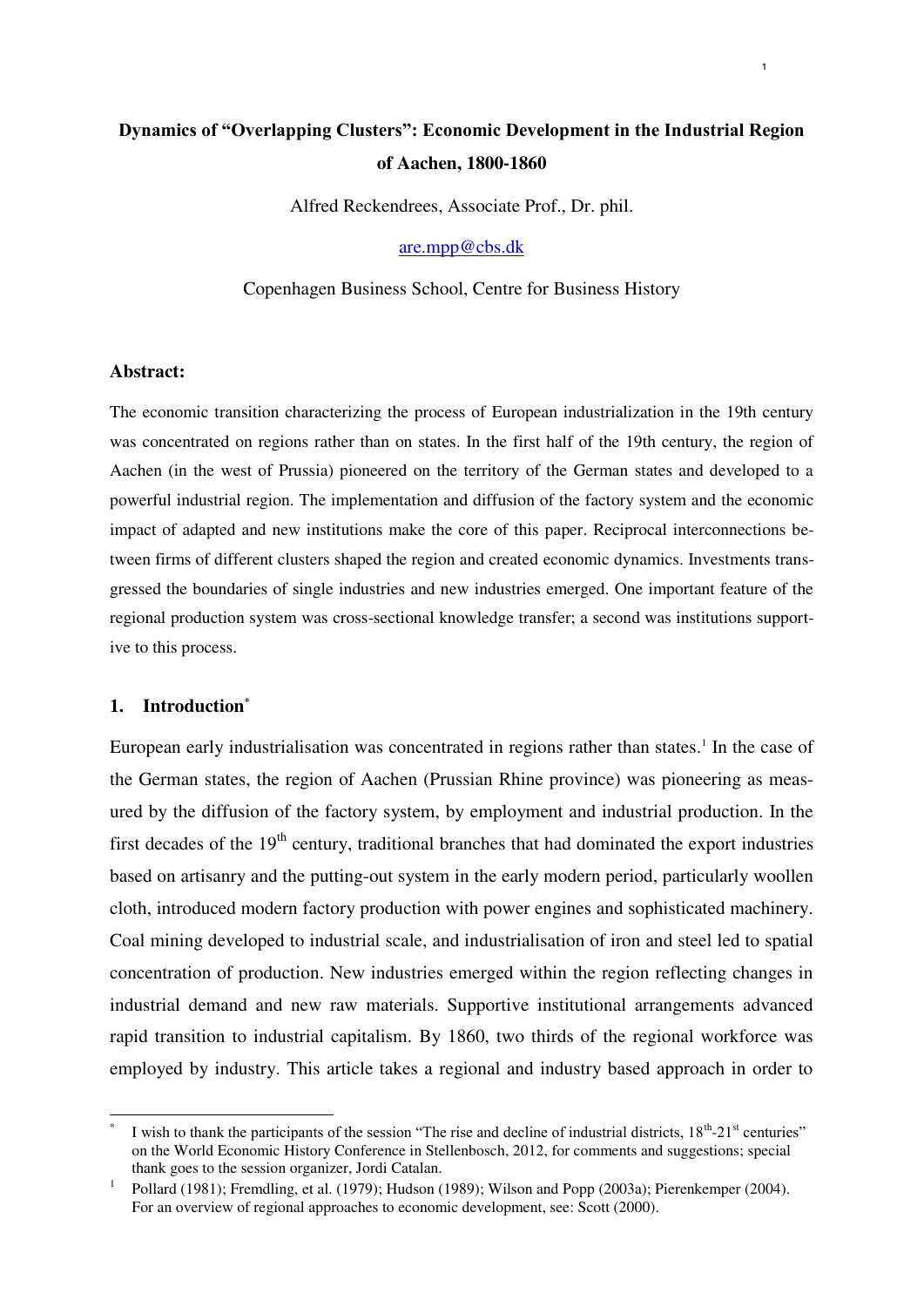analyse economic development in the region of Aachen and in order to explain how and why different clustered industries created interconnections allowing for cross-sector learning, knowledge sharing, and technical and entrepreneurial spill-over. The framing ideas of the analysis are borrowed from traditional and modern literature on industrial districts  $(ID)^2$  and on clusters.<sup>3</sup>

The two concepts share similarities, but they have distinct perspectives.<sup>4</sup> The (neo-) Marshallian ID is defined as a local concentration of a large number of small and medium sized firms within a *dominant* industry (usually light manufacturing) involving both horizontally competing and related vertically specialised firms as well as companies providing specialised services. The ID constitutes an economic system functioning as a viable alternative to vertical integration and large scale production (even in mass production industries). To a certain extent, other industries 'may be localised in the district […] for example the nuclei of new industries, or the remains of old industries'.<sup>5</sup> Due to its "industrial atmosphere" (Marshall), the people in an ID share belief systems and develop social institutions that support collective interests, they form a "socio-territorial entity" (Becattini), in which 'community and firms tend to merge'.<sup>6</sup> IDs allow for (vertical) division of labour between firms, for learning and knowledge sharing despite of competition; they create economic advantages external to the firm, yet internal to the district ("Marshall-Arrow-Romer externalities", produced and consumed in a given sector): economies of scale, cost reduction and increased returns.<sup>7</sup>

Whereas the ID literature stresses local concentrations of small manufacturing firms, a cluster may encompass different configurations, including coexistence of few very large companies with many small and medium sized companies. According to Porter cluster is defined as a 'geographically proximate group of interconnected companies, service providers and associated institutions in a particular field, linked by externalities of various types.' Like an ID it is supposed to create advantages external to the firm, for example because firms in related industries (specialized suppliers of components and services) offer advantages to the firms of the cluster. In combination with strong competition among the companies central to the clustered industry leading to higher levels of specialization, this increases overall competitiveness and innovation capacities. Porter emphasized that 'the industry may not be the appropriate

<sup>2</sup> Marshall (1919), (1920); for the modern (neo-) Marshallian concept see Piore and Sabel (1984); Becattini (1990), (2002); Dei Ottati (2003); Becattini, et al. (2009b).

<sup>3</sup> Porter (1990), (2000), (2003); Porter and Ketels (2009); for a historical perspective on regional clusters Wilson and Popp (2003b).

<sup>4</sup> Zeitlin (2008); Porter and Ketels (2009).

<sup>5</sup> Becattini, et al. (2009a), p.xviii.

<sup>6</sup> Becattini (1990), p.38.

<sup>7</sup> Bellandi (2007); Becattini, et al. (2009a).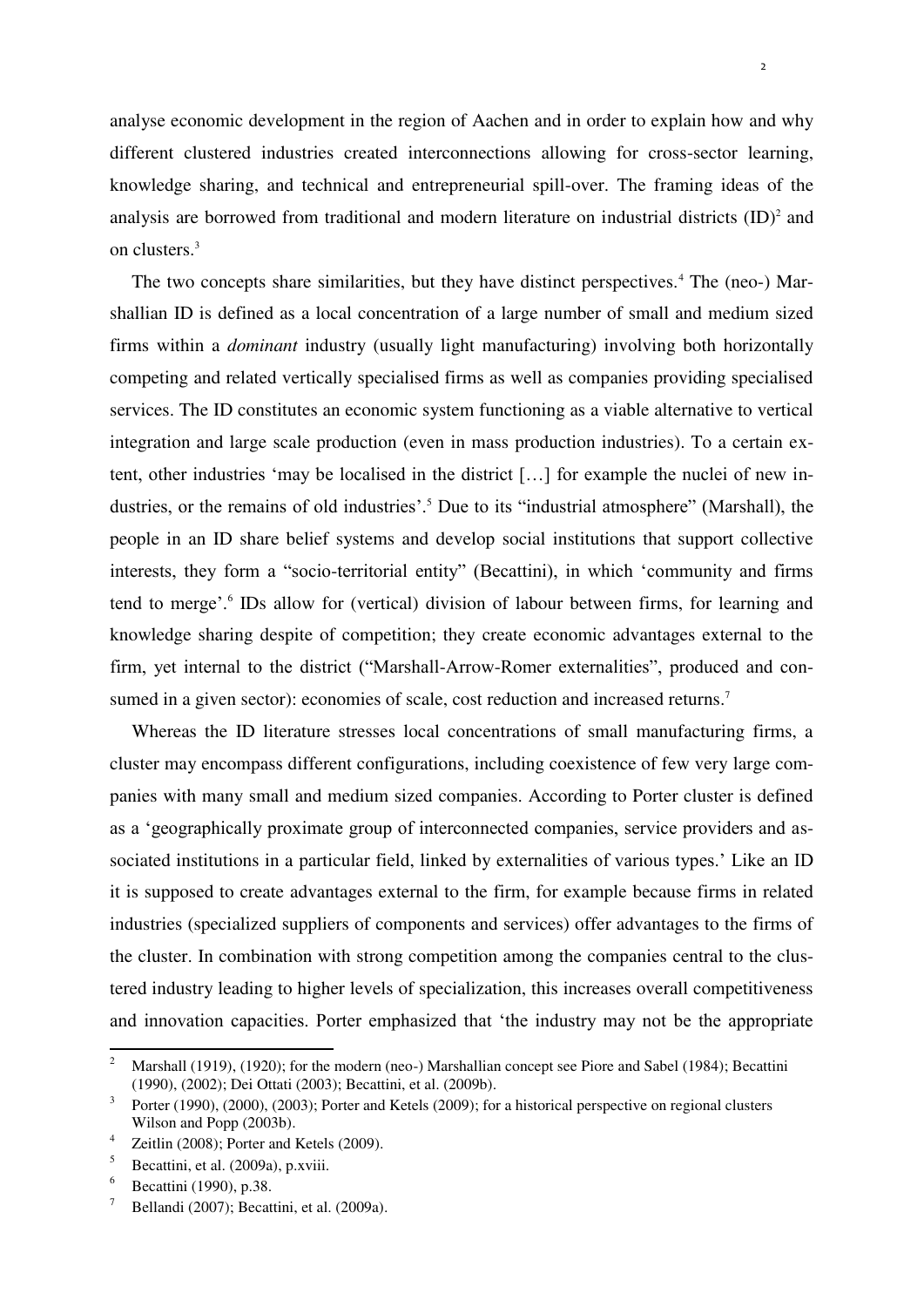unit of analysis […] specialization in clusters of related industries, not in industries *per se*, should lead to better regional performance.' He then introduces related and "overlapping clusters" that should be associated with higher performance than unrelated clusters.<sup>8</sup>

Both concepts share the spatial approach and provide contextualized interpretations of economically successful environments not explained by mainstream microeconomics. They are similar but want to explain partly different phenomena. In Porter's perspective 'IDs are one type of a cluster' achieving 'their advantages primarily through local outsourcing on the local level<sup>'9</sup> and social embeddedness. Cluster research draws more on industrial economics, company strategy, and formal institutions. In a historical perspective, however, some of these differences disappear. First, industrial regions encompassing different industries very often emerged from (proto-) industrial districts.<sup>10</sup> And second, formal institutions supportive to modern clusters (like trade associations, standard setting agencies, quality centres, technology networks) did not yet exist in the late  $18<sup>th</sup>$  and early  $19<sup>th</sup>$  century or they disappeared when the guild system was dissolved. At the time, social embedded economic activity was probably more important than slowly developing new formal institutions. A third approach focusing on spatial dimensions of economic development, "regional industrialisation", is less specific than the concepts of IDs and clusters. It mainly focuses on input-output analysis and forward and backward linkages of industries<sup>11</sup> (corresponding to "related industries" in the cluster and "specialised suppliers" in the ID concept. The differences of the approaches mainly result from the units of analysis: In the case of ID it is an industry and its organisation; the cluster approach analysis related firms within their network and surrounding institutions; the concern of regional industrialisation is the respective region that may be host to clusters or may include an ID. This paper aims at analysing regional economic development just like "regional industrialisation", but it uses analytical ideas from the concepts of IDs and clusters for analysing and explaining regional economic dynamics.

If narrowly defined, both concepts (IDs and clusters) overlook important factors for historically observable economic development, what has been stressed for English early industrialisation, too.<sup>12</sup> In the early modern period the region of Aachen might well be described as encompassing a pre-industrial woollen cloth districts and a pre-industrial needle district (with brass as an additional, less important sectors). In the 19<sup>th</sup> century, the industrial region of Aa-

<sup>8</sup> Porter (2003), p.562.

<sup>9</sup> Porter and Ketels (2009), p.181.

<sup>&</sup>lt;sup>10</sup> Wilson and Popp (2003b); Hudson (1989).

<sup>11</sup> Fremdling, et al. (1979); Pollard (1980), Pollard (1981); Kiesewetter and Fremdling (1985); Kiesewetter (1988), (2007); Banken (2000); Pierenkemper (2002), Pierenkemper (2004).

 $12$  Popp and Wilson (2009).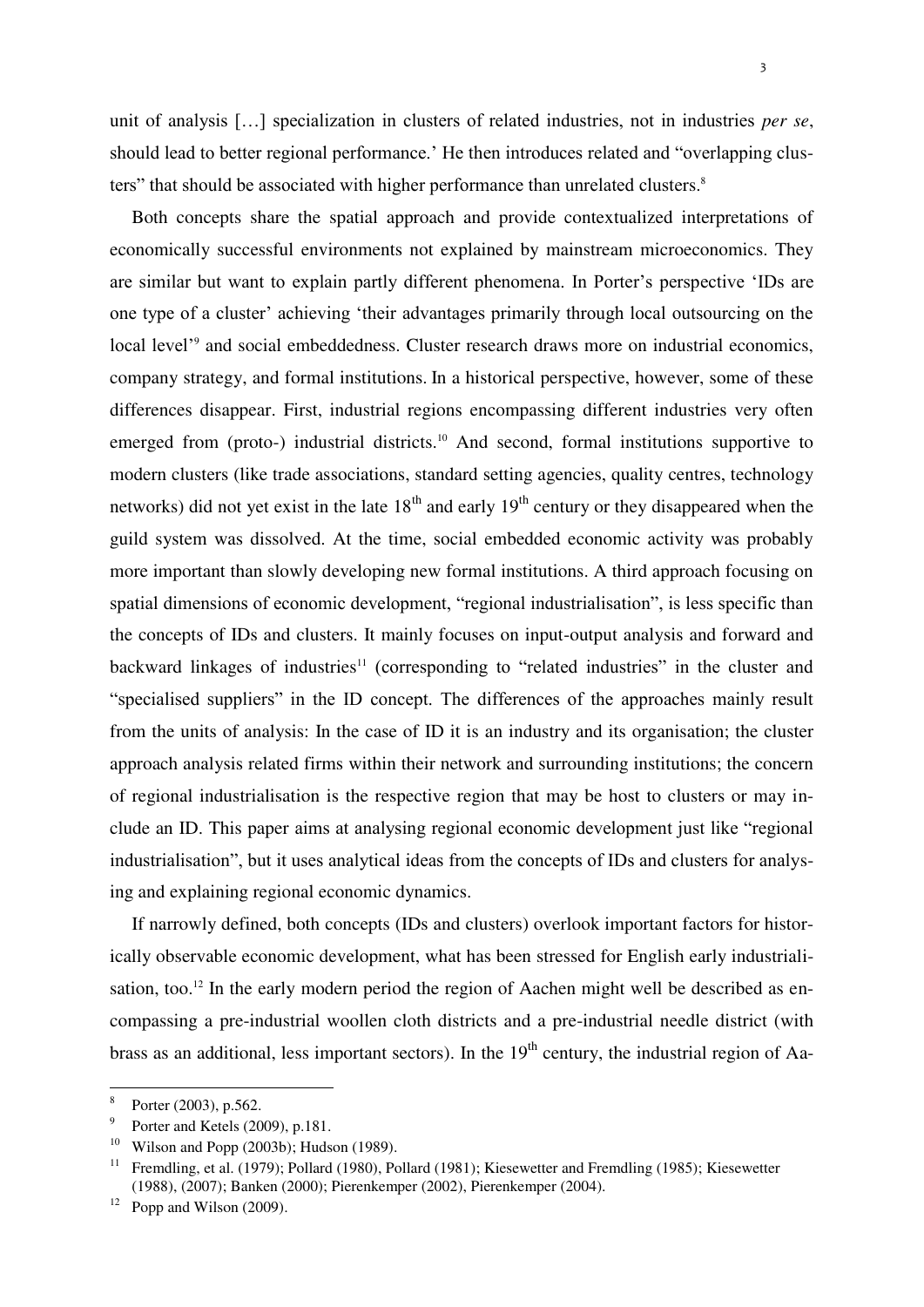chen does no longer fit to the ID concept. About 1850 the major industries of the region, 'old' ones like woollen cloth, coal mining, paper, and needles and also 'new' industries such as iron and steel, machinery, railway wagons, zinc produced on large scale with modern factory equipment. In contrast to the (neo-) Marshallian ID, these firms were yet not 'small'; approximately 2/3 of the districts' total workforce was working in manufacturing and mining; half of them in factories with more than 100 workers.<sup>13</sup> Most important have been woollen cloth, coal mining, and iron and steel, each of them showing strong tendencies of vertical integration. Yet, reciprocal interconnections between different industries constituted an important feature of the regional economy. It was thus characterized by both 'Marshall-Arrow-Romer externalities' and 'Jacobs externalities' (defined as flows between firms in all sectors).<sup>14</sup> The cluster concept would not be a sufficient substitute for the ID concept, as it would tend to neglect important socio-economic factors such as locality and social embeddedness. It would also assume positive effects of *related* industries, but not flows across all sectors.

Map 1: Prussia, administrative districts. District of Aachen (dark).



Source: © IEG Mainz, A. Kunz (2001), own adaption.

The development in Aachen is interesting because reciprocal interactions of unrelated industries have been important for regional economic development (woollen cloth, for example, is unrelated to needle making or heavy industry). The different clusters were embedded in a social structure that corresponds to an ID, and they were partly overlapping especially in regard

<sup>&</sup>lt;sup>13</sup> See Reckendrees (2010), p.63; data: Reinick, 1865-1867, vol.I, pp.152-153.<br><sup>14</sup> Canalla (2002).

Capello (2002).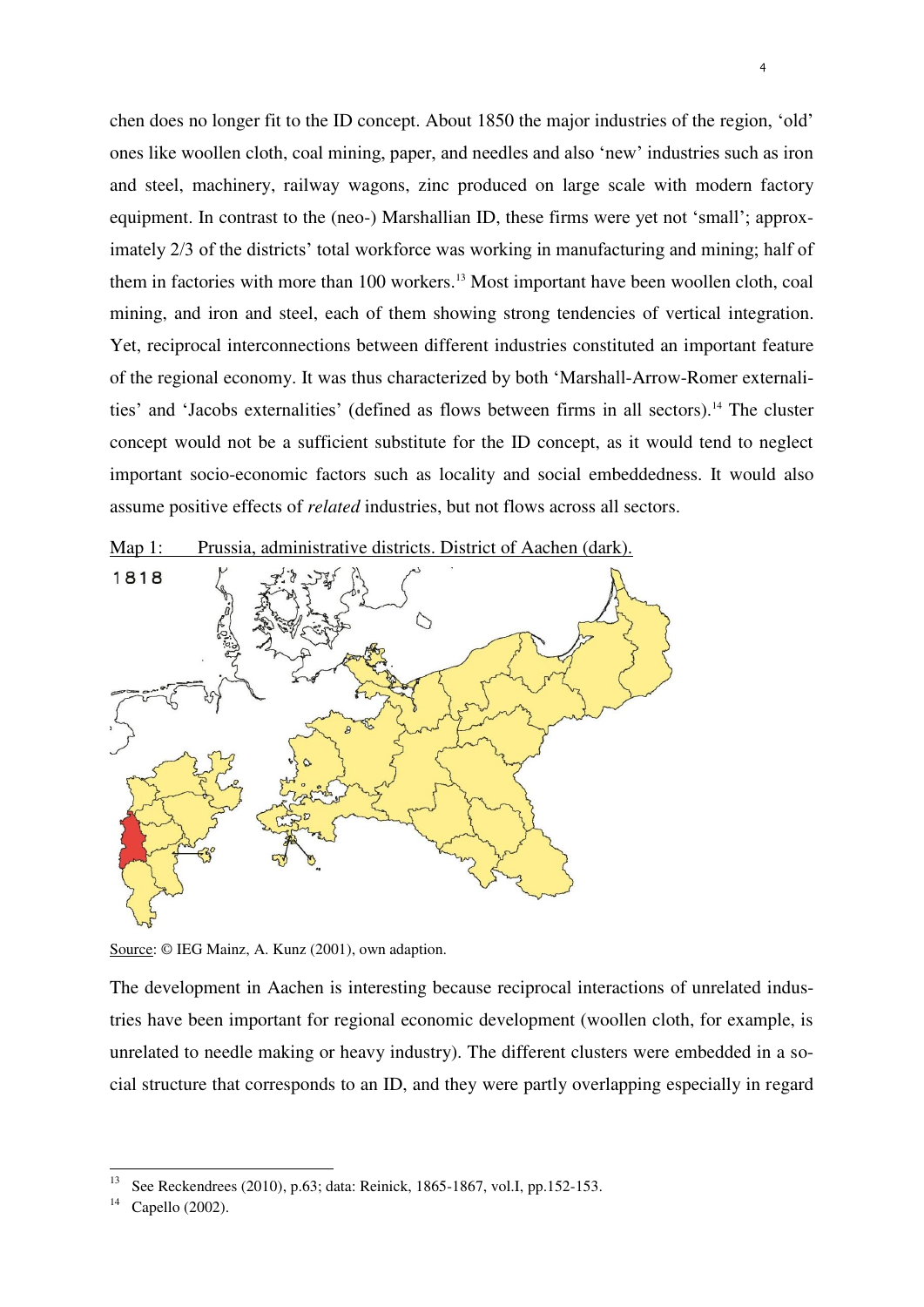to developing new industries. Identifying these dynamics of "overlapping clusters" is the purpose of this article.

The transition from commercial to industrial capitalism had been influenced by supportive institutional arrangements partly based on French law:<sup>15</sup> In 1798, after the Revolutionary Wars the Rhineland became French and the district of Aachen became the *Département de la Roer*. After the French defeat in 1814, the region was integrated into Prussia, yet with few exceptions the French legal system continued. The *code civil* and the *code de commerce* rather than Prussian civil law<sup>16</sup> constituted the norms of commercial activities. Also other institutions of French origin, like chambers of commerce, commercial courts, or arbitration boards for work related conflicts, helped shaping economic behaviour. New Prussian laws in general did not dramatically influence regional economic development.17 However important French institutions have been for regional economic development, it must be noted that the transition towards a "modern" economy had started long before. Already during the  $18<sup>th</sup>$  century, the guilds lost capacity to enforce their norms and rules. Capitalist firms emerged and for already about two hundred years farming had not been subject to a feudal regime, instead landownership and inheritable leasing dominated. The French Revolution made this process irreversible and fully implemented private property and bourgeois law.<sup>18</sup>

In the analytical framework of this study the region is an economic entity rather than a political territory. It has been constructed in terms of economic activity (level of industrial and factory employment).<sup>19</sup> Yet, also territory (the border between Prussia and the Low Countries, and later Belgium) defines the region because trade restrictions negatively impacted crossborder exchange of raw materials, prefabricated goods, and labour when the Rhine province became Prussian in 1814. The border had a paradox function<sup>20</sup> in that it connected independently developing regions for instance by attracting Belgian investments to Aachen.

German economic historical research on the  $19<sup>th</sup>$  century has mainly focused on the emergent nation state and the second industrial revolution and less on the formative period of industrial capitalism, the early  $19<sup>th</sup>$  century. The period is covered in edited volumes presenting

<sup>15</sup> Code civile; code de procédure civile; code de commerce; code d'instruction criminelle; code pénal.

<sup>&</sup>lt;sup>16</sup> On legal institutions in the Rhine province and the continuation of French law: Conrad (1969): Fehrenbach (1974); Bernert (1982); Strauch (1982)

<sup>&</sup>lt;sup>17</sup> The integration of the Rhineland also induced economically relevant changes like the introduction of the Prussian currency and the Prussian trade union. Important were the Railroad Law (1838) and the Joint-Stock-Company Law (1843) based on French ideas. Yet, the latter predominantly helped capitalist development in the East of Prussia, for the industry of Aachen it increased State oversight.

<sup>&</sup>lt;sup>18</sup> See Reckendrees (2010), p.54-55 with further literature. Acemoglu, et al. (2011) overlook the institutional change that had happened already before the French Revolution.

Fremdling, et al. (1979) and Banken (2000) on concepts of constructing economic regions.

<sup>20</sup> On the "border paradox", see Knotter (2002/03).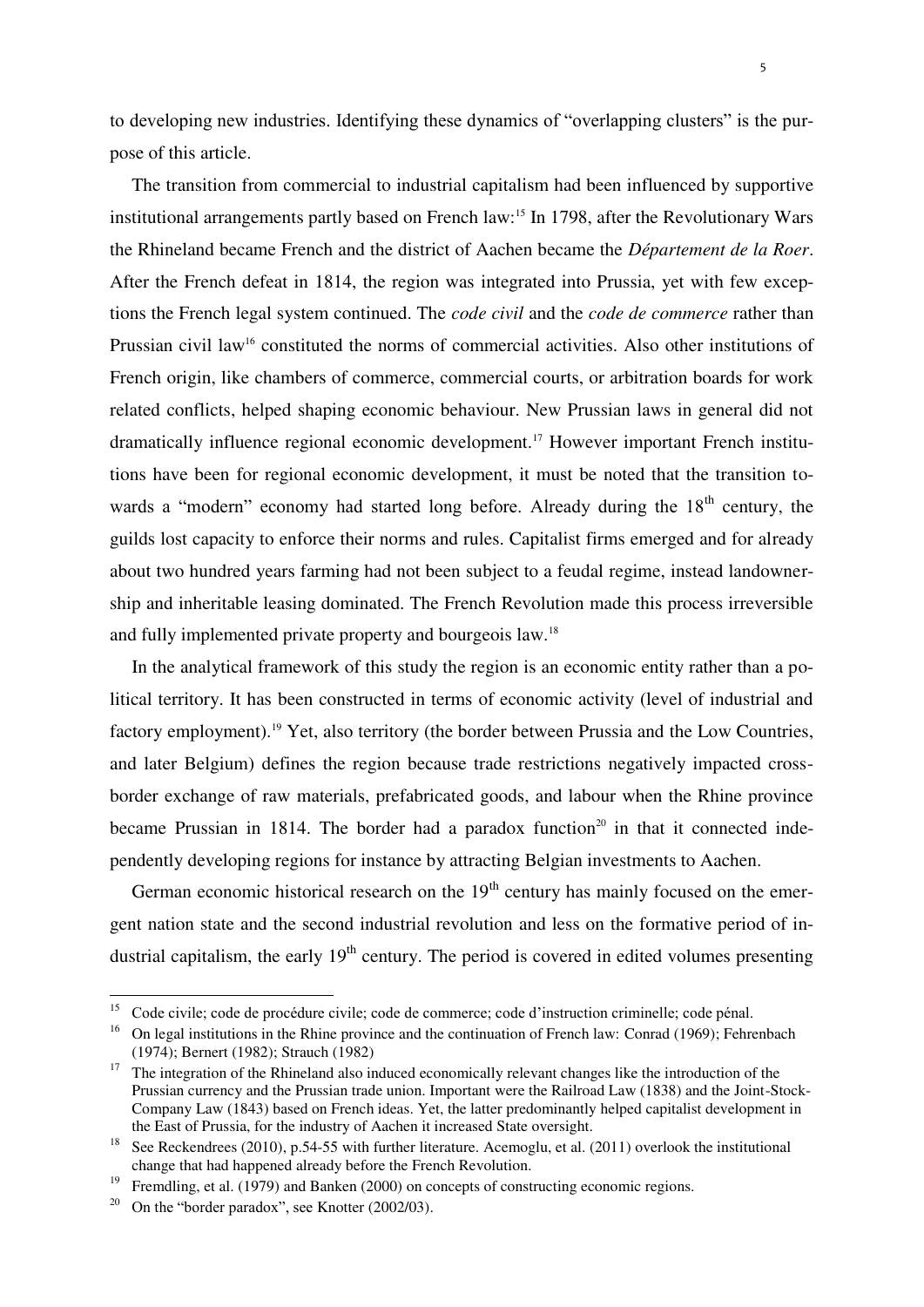the regional approach, $21$  yet substantial new research has been published only on a few regions like the Saar<sup>22</sup> and Saxonia<sup>23</sup> or it is limited to a local level.<sup>24</sup> The industrial region of Aachen, despite of considerable research on proto-industrialisation in the region<sup>25</sup> (though not covering the transition to industrial capitalism), has not been studied accordingly.<sup>26</sup> This article is part of a project on a comprehensive regional economic history of Aachen; the material used comes from public archives, contemporary publications, and also from early  $20<sup>th</sup>$  century publications that was based on archival sources destroyed in the two world wars.

### Map 2: Administrative district (Regierungsbezirk) of Aachen. Industrial region (dark) and coal mining areas (approximately).



Source: Own construction.

<sup>&</sup>lt;sup>21</sup> Pollard (1980); Kiesewetter and Fremdling (1985); Pierenkemper (2002).

<sup>&</sup>lt;sup>22</sup> Banken (2000).

<sup>23</sup> Kiesewetter (1988), (2007).

<sup>&</sup>lt;sup>24</sup> See e.g. Flik (1990); Kriedte (2003); Berger (2009).

<sup>&</sup>lt;sup>25</sup> See e.g. Ebeling (1997), (2000); Schmidt (2000), (2004); Pfister (2004).

<sup>&</sup>lt;sup>26</sup> A brief outline, Eyll (1980), and a PhD thesis on Belgian influence on the steel industry, Schainberg (1997). Furthermore, von Saldern (2009) published a major study on the family network of the Schöller family in Düren.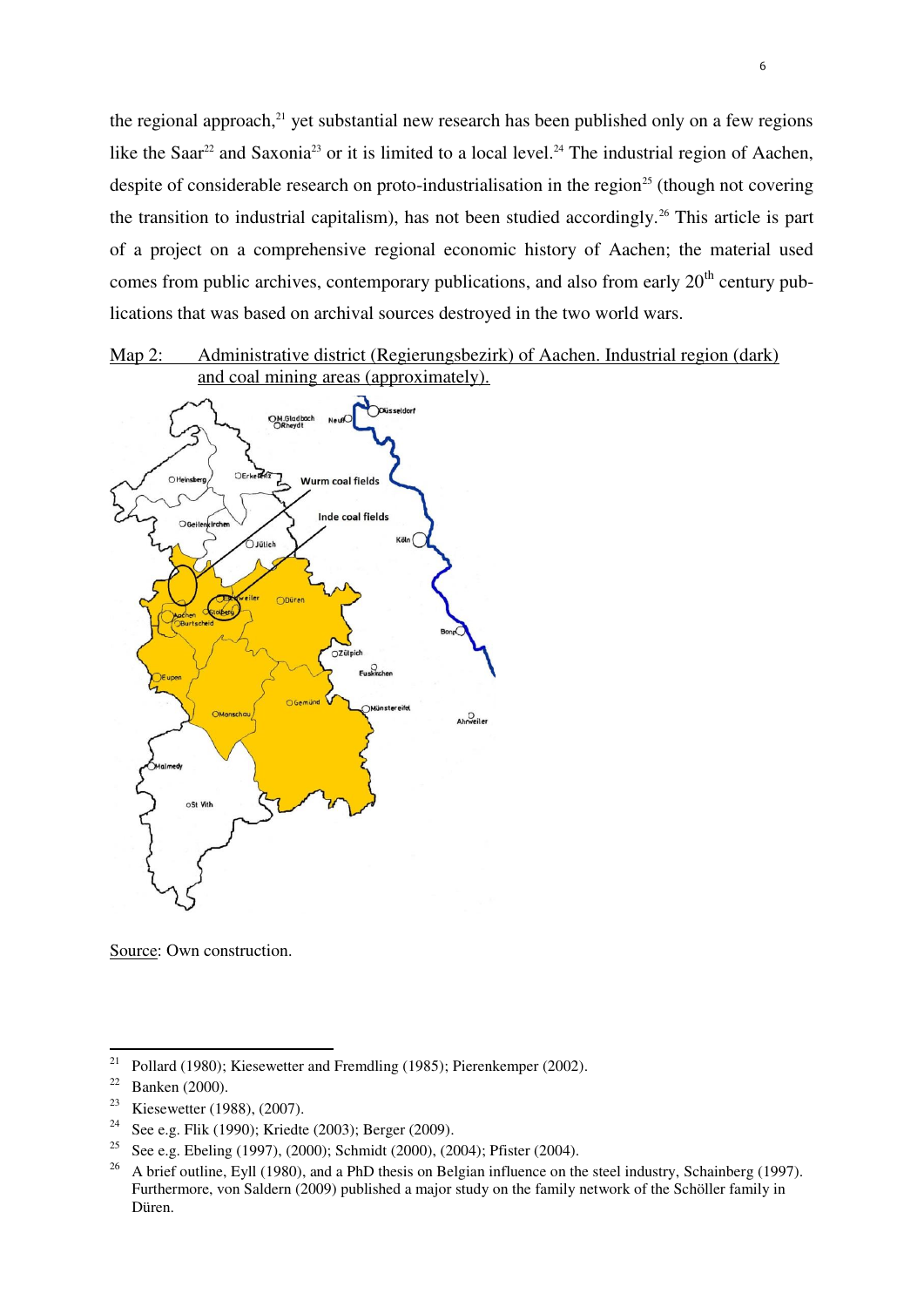The scope of this paper does not allow for an analysis of all industrial branches; it focuses on the largest industries (woollen cloth, coal mining, and iron and steel) and on the interconnections between them; other industries involved in the respective processes will not be analysed specifically. The dynamics of regional economic development in connection with new collective institutions make the core of this paper. It wants to provide an explanation of why different industries clustered within a relatively small region and how they created dynamic interconnections and spill-over.

Chapter II provides a brief overview of the industrial cluster; firstly, woollen cloth as an example of a successful transition from artisanry and putting-out to modern factory production; secondly, coal mining that experienced an industrial reorganisation based on ideas of rationalization and economies of scale; and thirdly, iron and steel. The developments in coal and steel are only briefly sketched. They are central to chapter III analysing interconnections between industries. They regard knowledge transfer between industries, general supply industries, development of commercial and organisational know-how, corporate finance, and transportation infrastructure. Chapter IV provides a summarizing discussion.

#### **2. Three clusters of the industrial region**

#### *2.1. Woollen cloth*

In the  $18<sup>th</sup>$  century Aachen had become the dominant region in the German woollen cloth trade;<sup>27</sup> it pioneered the introduction of spinning and carding machines in woollen cloth in the early  $19<sup>th</sup>$  century. Traditional production was based on lime-free water indispensable for finest cloth qualities, the typical product of the region; warm springs close to Aachen provided excellent means for finishing and dying the cloth. Production was organised as a combination of artisan production and putting-out. The putting-out system employing domestic spinners and weavers had been established at the end of the  $17<sup>th</sup>$  century in the gild-free towns of Eupen, Montjoie, Burtscheid, and Vaals. In cities of Aachen and Düren, cloth-maker and shearer gilds could maintain artisan manufacturing. Yet, artisan workshops also integrated putting-out work and employed domestic spinners as well as journeymen and apprentices.<sup>28</sup>

In the first two decades of the  $19<sup>th</sup>$  century the regional production system changed dramatically. About 1830, the large clothiers in Aachen, Burtscheid, Düren, and Eupen operated centralised factories and owned vertically integrated firms; some of them still connected to specialised suppliers (spinning, dyeing). Power machines drove all kinds of machinery (scrib-

<sup>27</sup> Viebahn (1846), p.37.

Reckendrees (2006), pp.15-17.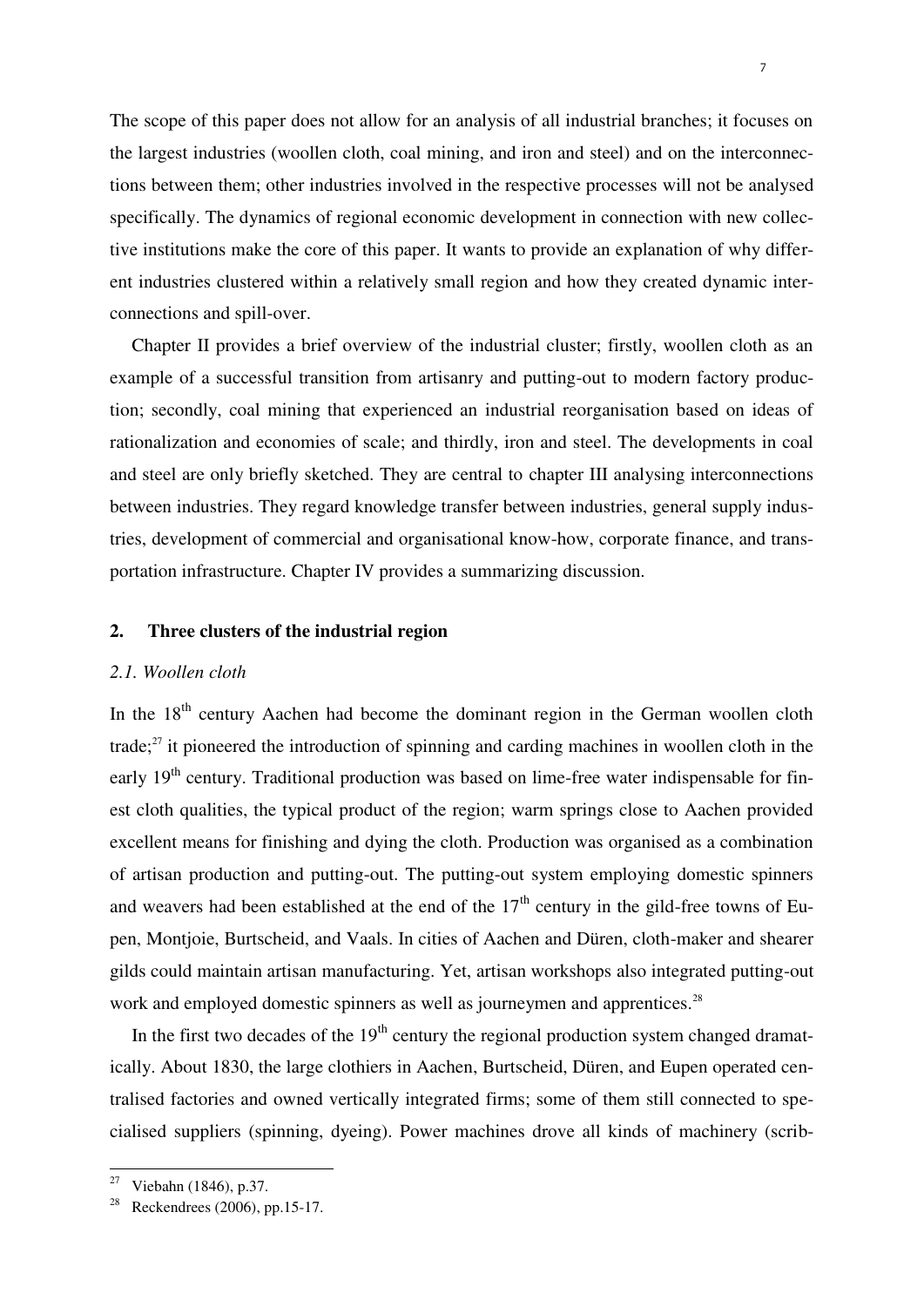bling, carding, roving, spinning, raising, shearing, fulling, pressing etc.). Only weaving was mechanized late as fine cloth production required improved looms. Different from English cloth districts, where spinning machines were used in the cottage industry, $29$  in Aachen from the beginning comprehensive sets of machinery combining scribbling, carding, and spinning machines were introduced, which required factory establishments. Within a few years home spinning had been erased and mechanisation had been extended to raising, shearing, and finishing. Now vertically integrated firms controlled almost the whole process of cloth production from scouring the wool to finishing and selling the cloth.<sup>30</sup> Yet, vertical integration into one firm does not necessarily mean centralised production in a single establishment. Fulling mills, for example, requiring much water were usually established on small rivers; dyeing mills usually operated outside the towns because of water pollution; both processes were also subcontracted.

Efficient exploitation of machinery required power engines (steam engines, water wheels or, some years later, water turbines); access to resources (water and coal), institutions (accession rights), and an efficient transportation system were increasingly important. Thus, different patterns emerged within the larger cloth region. In the towns of Aachen and Düren water power was insufficient for the growing industry, accession rights to water were limited and different branches and the citizens of the towns competed on the use of water. Especially here, steam engines provided a flexible source of power not dependent on location; they also freed production from climatic uncertainties and allowed for a continuous utilisation of fixed capital. Thus from 1815 onwards, cloth industrialists in Aachen, even if they owned water wheels and accession rights increasingly operated steam engines. In later decades substitution with more powerful and more efficient machines can be observed. In the German context, the woollen cloth industry in Aachen pioneered the implementation of steam engines in factory production. New technology increased labour productivity and reduced production costs dramatically; it is estimated that combined implementation of spinning, scribbling, and carding machines and the gig mill increased labour productivity by about 50%. Only power looms have not been introduced early; until the end of the 1850s just two industrialists opted for larger numbers (85 and 53, the total was  $380$ ).<sup>31</sup> Yet, slow implementation of new weaving technology was economically 'rational' as adapting the power loom to fine-cloth weaving was a difficult task and if there were any, productivity gains were small. Expenses did not serious-

<sup>&</sup>lt;sup>29</sup> Hudson (1975), (1986).

<sup>&</sup>lt;sup>30</sup> Reckendrees (2006). Machinery was not used for all purposes; early models did not fit superfine cloth, even with improved cylinder shearing machines hand shearing dominated production of top quality cloth.

<sup>31</sup> Reckendrees (2006), pp.27-31.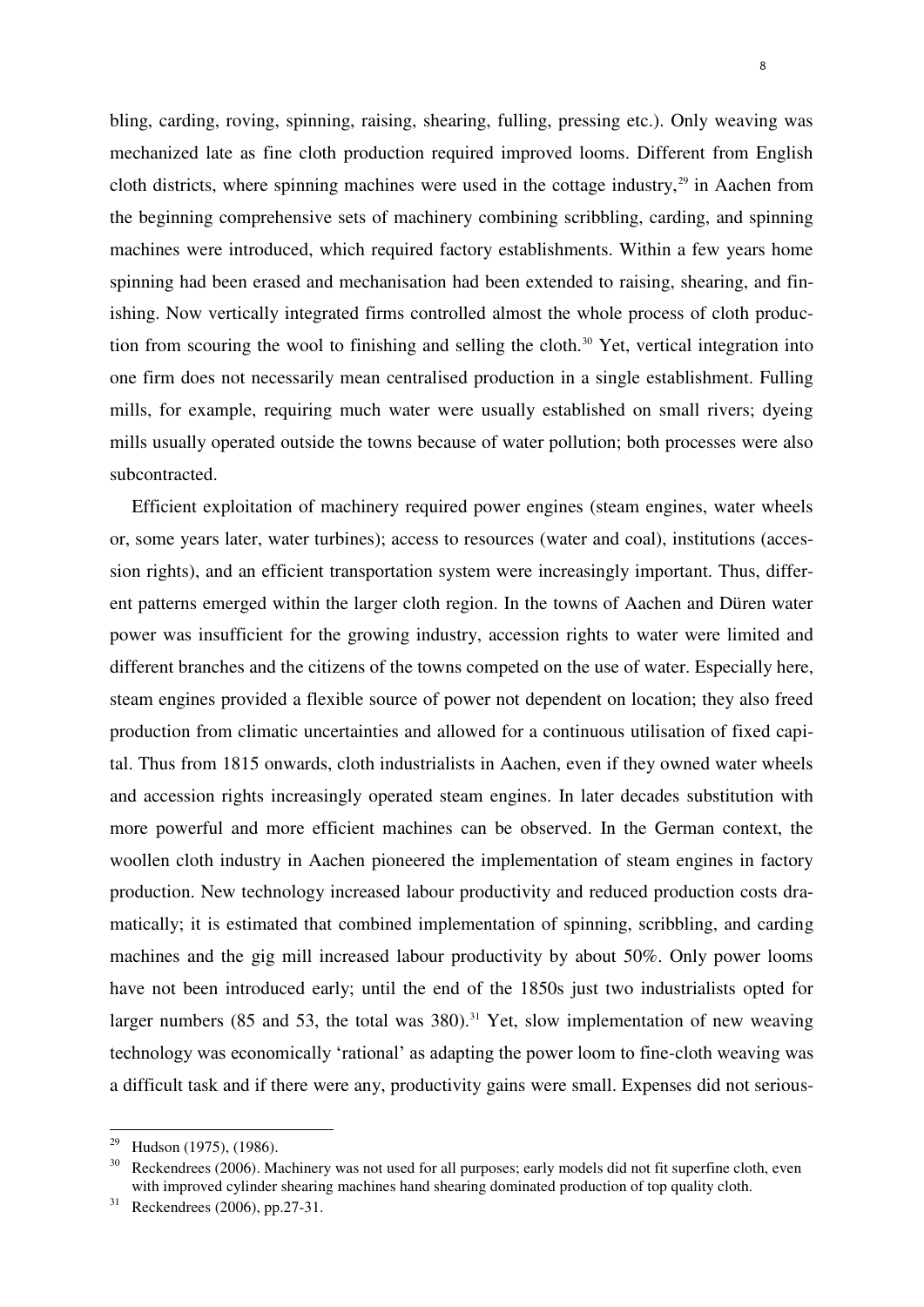ly decrease because of high investment costs and because automatic looms weavers had to receive higher wages.<sup>32</sup> Thus, incentives for new investments were very week.

Since the 1820s, the average size of integrated firms increased steadily. Comprehensive handwritten reports informed on factory establishments; though they are incomplete they allow for some quantitative estimates.<sup>33</sup> The city of Aachen and its local surroundings hosted more than 120 firms with more than 10 employees (the number of firms with less employees is uncounted). For 1846, 1849 and 1852 about 13,000 workers in cloth factories are reported and 1,600 in spinning mills. In 1849, 19 large integrated cloth factories in the city of Aachen employed more than 8.200 workers.<sup>34</sup> Some firms employed a substantial number of domestic weavers, but this number is not reported.<sup>35</sup> Assuming that the reports overestimate factory employees by 30%, those 19 large factories would have employed 5,740 workers within their establishments; which gives an average size of 300 workers in such a factory. Vertical integration, size of the factories, and the average number of workers indicates that by 1850 the transition to industrial production was accomplished in Aachen.

Outside of Aachen different organizational patterns evolved. In the city of Eupen (20km from Aachen) specialised spinning and finishing factories have been more common and vertically integrated firms less dominant. 40km from Aachen, in the pre-industrial ID of Montjoie the putting-out system with centralised dressing manufactures and high vertical specialization survived until the 1860s; with a large rural hinterland there was no incentive to save on labour costs and invest into fixed capital.<sup>36</sup> The cloth merchants in Montjoie, who in the  $18<sup>th</sup>$  century had been the first establishing manufactures had not become technology adverse; they used new technology if it reduced total cost (e.g. spinning) and continued putting-out if transactions costs were lower than centralized production.<sup>37</sup> Yet, they lost competitiveness against integrated factory production. Diverging local patterns and sustained putting-out can be explained by local labour markets and by access to the railway: (1.) In Eupen and Montjoie, textiles was the only industry supplying wage labour, whereas in Aachen qualified and unqualified workers could find alternative occupation (machinery, needles, tobacco, coal, steel,

 $32$  See also Schmoller (1870), p.496.

<sup>&</sup>lt;sup>33</sup> For each third year from 1837-59 the tables report on workers, spinning machines, and steam engines in factories. HSAD BR2116 (vol. 46-53): Table on commerce and trade and factories; Supplement to the table on commerce and trade.

<sup>34</sup> HSAD BR2116 vol. 48.

 $35$  In 1855, firms employing domestic workers had about 45% of the workforce outside of the city, HSAD BR 2116 vol. 54, f.173 pp.

The development in woollen cloth supports to a certain extent the argument of Allen (2009).

<sup>&</sup>lt;sup>37</sup> HSAD RA1567: The Major of Aachen, 22.10.1816.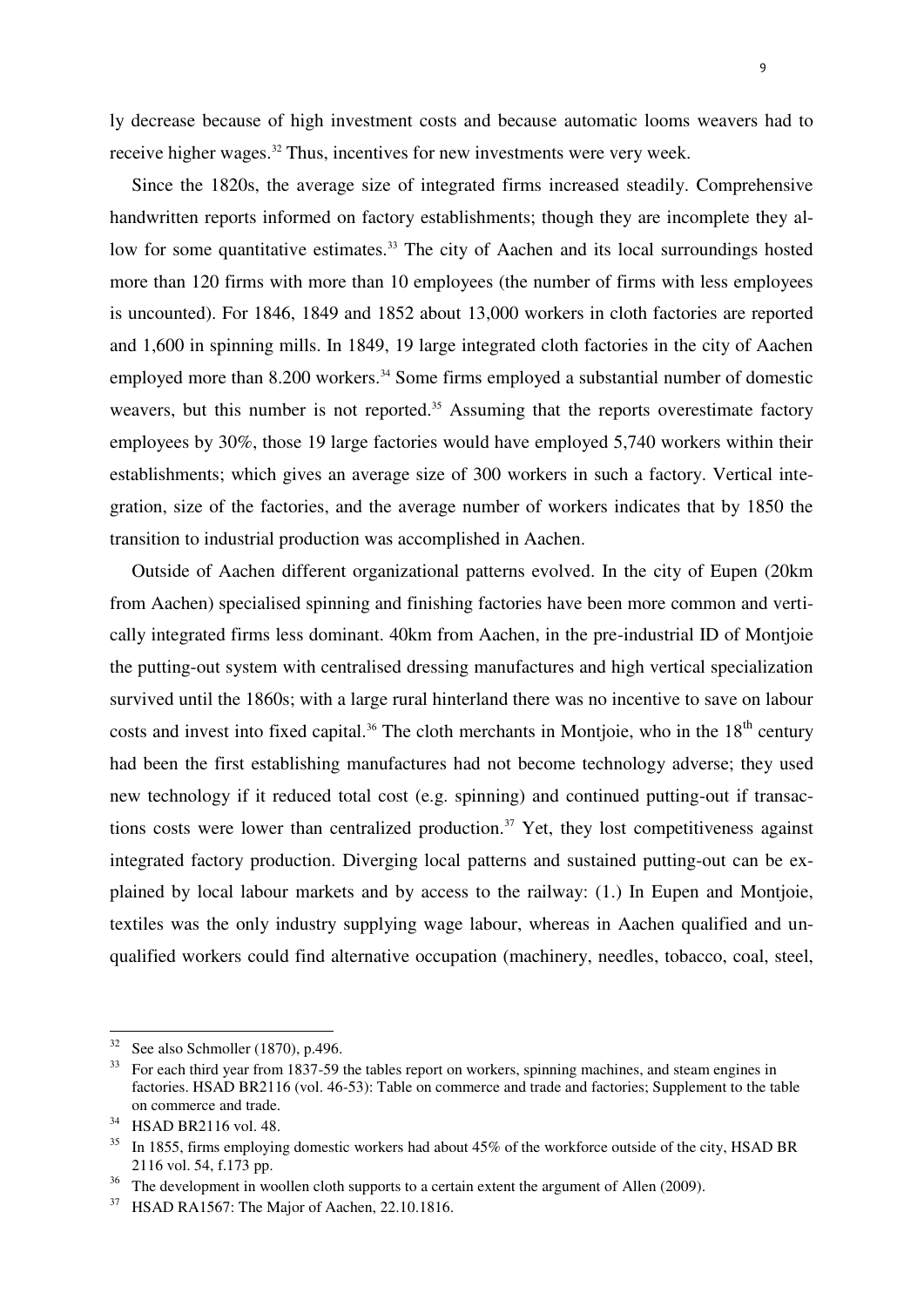zinc etc.). Thus lower wages for both towns are reported, $38$  and the incentive to substitute machinery for labour was smaller. (2.) The railway connecting Aachen to Antwerp, Liege and Cologne, increased relative transportation costs for producers from Eupen and Montjoie. This aspect will be further developed in the following chapters.

A reconstruction of how competition exactly worked in the cloth cluster is not possible due to lack of sources allowing for such conclusions (e.g. product portfolio, prices and wages). Because of its substantial export ratio (see: Appendix A) it must be assumed that the regions cloth industry was internationally competitive. Qualitative information gives further evidence: Regional institutions were used to get access to technical knowledge; f.e. the chamber of commerce and the local government circulated blueprints of new machines; the chamber of commerce and the Casino Society, a social club, also provided international newspapers and business journals.<sup>39</sup> In terms of competition the response to the *Prussian Trade Institute* (*Gewerbeinstitut zu Berlin*<sup>40</sup>) offering new machines to cloth producers (new models from France, the United States, and Britain) is interesting. Very often those to whom they were offered were reluctant to agree to the *Trade Institute's* condition of giving open access to their operations.<sup>41</sup> Keeping production knowledge a secret clearly indicates competition on product markets. The observations also suggest not to overestimate state support during early industrialisation. Though cloth industrialists did not horizontally cooperate in cloth production, vertical cooperation was usual as specialisation of production indicates. They also cooperatively invested into new industries, which will be shown in chapter 3.

The size of the woollen cloth cluster induced independent supply industries that cannot be further discussed here. This regards especially the carding industry, which developed to the largest on the German territory.<sup>42</sup> Other trades important in the early modern period experienced different industrialization patterns. In needles and paper it started about 20-30 years later; and in brass transition to industrial production took not place.<sup>43</sup> The reasons cannot be discussed here; I rather focus on the two large industries next to woollen cloth, coal mining and iron and steel.

<sup>38</sup> HSAD RA 1542, f.46: Landrat von Eupen an Regierung Aachen, 20.4.1857.

<sup>39</sup> Sobania (1991); Thomes (2004); Reckendrees (2010), pp.58-61.

 $40$  See: Mieck (1965).

<sup>&</sup>lt;sup>41</sup> Different cases are reported in HSAD RA1636.

 $42$  Weinberg (1931), p.48

<sup>&</sup>lt;sup>43</sup> On the needle industry: Vogelsang (1913); Weinberg (1931), pp.49-53, on paper: Geuenich (1959); on brass: Becker (1913); Roderburg (1924).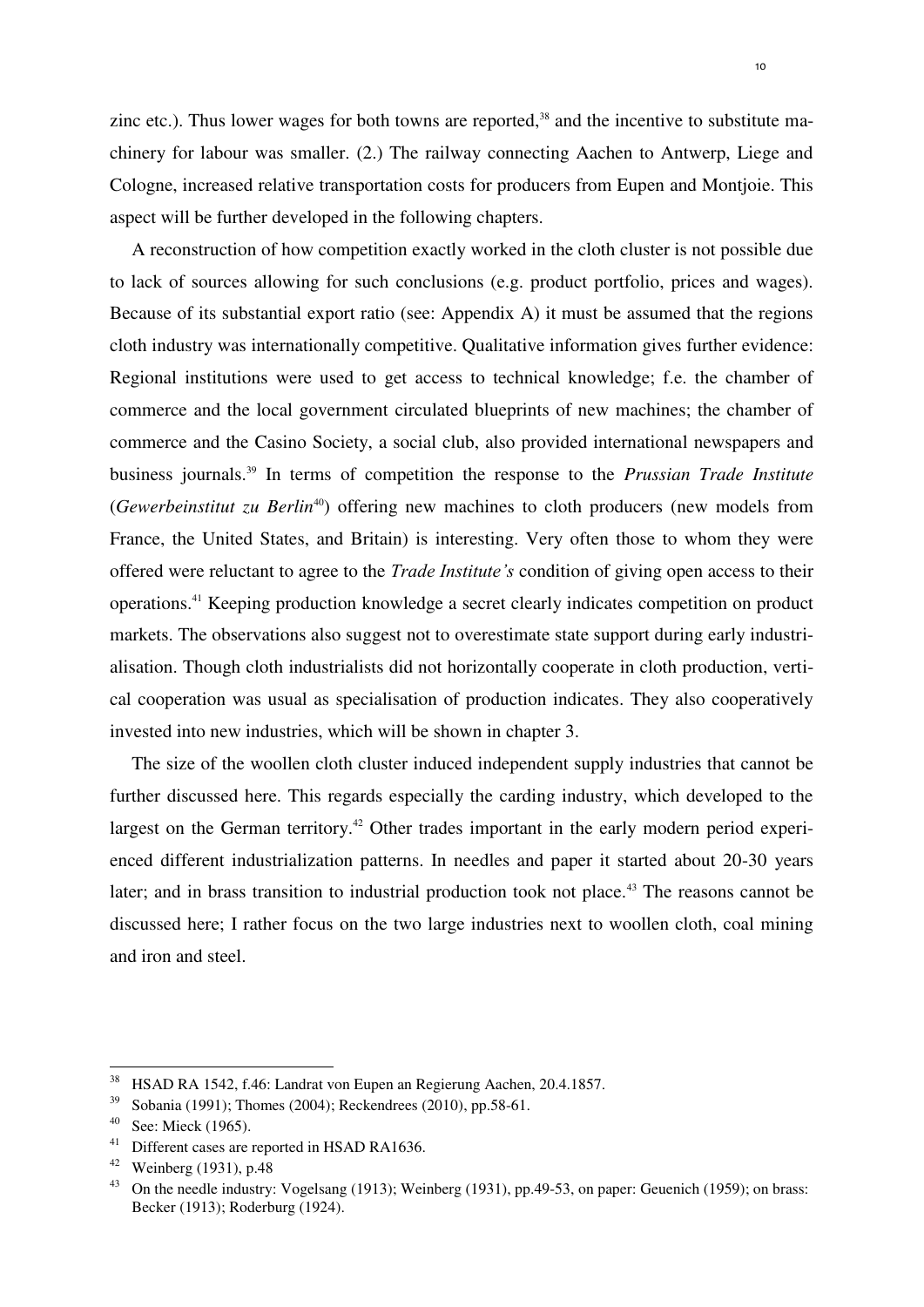#### *2.2. Coal mining*

Since the middle ages, the region's two mining areas on the rivers *Inde* and *Wurm* (see map 2, above) produced hard coal, but due to geological and institutional factors they developed quite different production systems: (1.) The coal fields on the *Wurm* touched five states with different legal systems; ownership was thus dispersed and mines were small and less productive; (2.) for geological reasons and because of property rights collective water handling was impossible on the *Wurm*; (3.) the *Wurm* fields provided anthracite coal, the *Inde* fields provided bituminous coal.<sup>44</sup>

Since the 30 Years War, the *Inde* fields were owned by the Duke of Jülich, whose administration leased out coal extraction.<sup>45</sup> When in the second half of the  $18<sup>th</sup>$  century mining required deeper pits and sophisticated water handling systems, the extraction rights for most mines were leased to one single consortium allowing for coordination and scale economies. By and by the Wültgens-Englerth family concentrated most of the licenses. Under the new French government, the family was able to contract a long term lease and with the mining law of 1810 it became the owner of the two most important mines.<sup>46</sup> Region specific institutional arrangements thus promoted early capitalist entrepreneurship allowing for consolidation and long-term investments.

The technology driven transition towards 'industrial' production came much later in the *Wurm* area, mainly in the 1820s. Then, all mines introduced modern steam engines, which increased water handling capacities and allowed for more continuous and safer production. Furthermore, different mines connected their water pumping to each other. The effects were yet limited before, in the 1830s, ownership concentration allowed for rationalization of production. An important factor in this process has been the new institution of joint stock companies, in which a broad set of regional industries cooperated; the argument is developed in the following chapter.

From the 1830s onwards, the mines of both *Wurm* and *Inde* prospered due to increasing industrial demand for coal and to the Rhenish railway giving access to more distant markets.<sup>47</sup> Production and sales data for the *Wurm* shows a volatile upward tendency from 1820 to 1835.

<sup>44</sup> Willms (1923); Hinzen (1929); Schunder (1968); Wiesemann (1995); for a detailed analysis of pre-industrial regional coal mining see: Reckendrees (2014a), pp.12-30.

<sup>45</sup> Schunder (1968), pp.26-31.

<sup>46</sup> Stegemann (1910), pp.14-15; Reckendrees (2014a), pp.16-18, 28, 102-111.

<sup>47</sup> Yet the railway also allowed competitors from other mining districts to expand their markets, after a decade or so the disputed markets were even closer to the Wurm and Inde coal fields than before.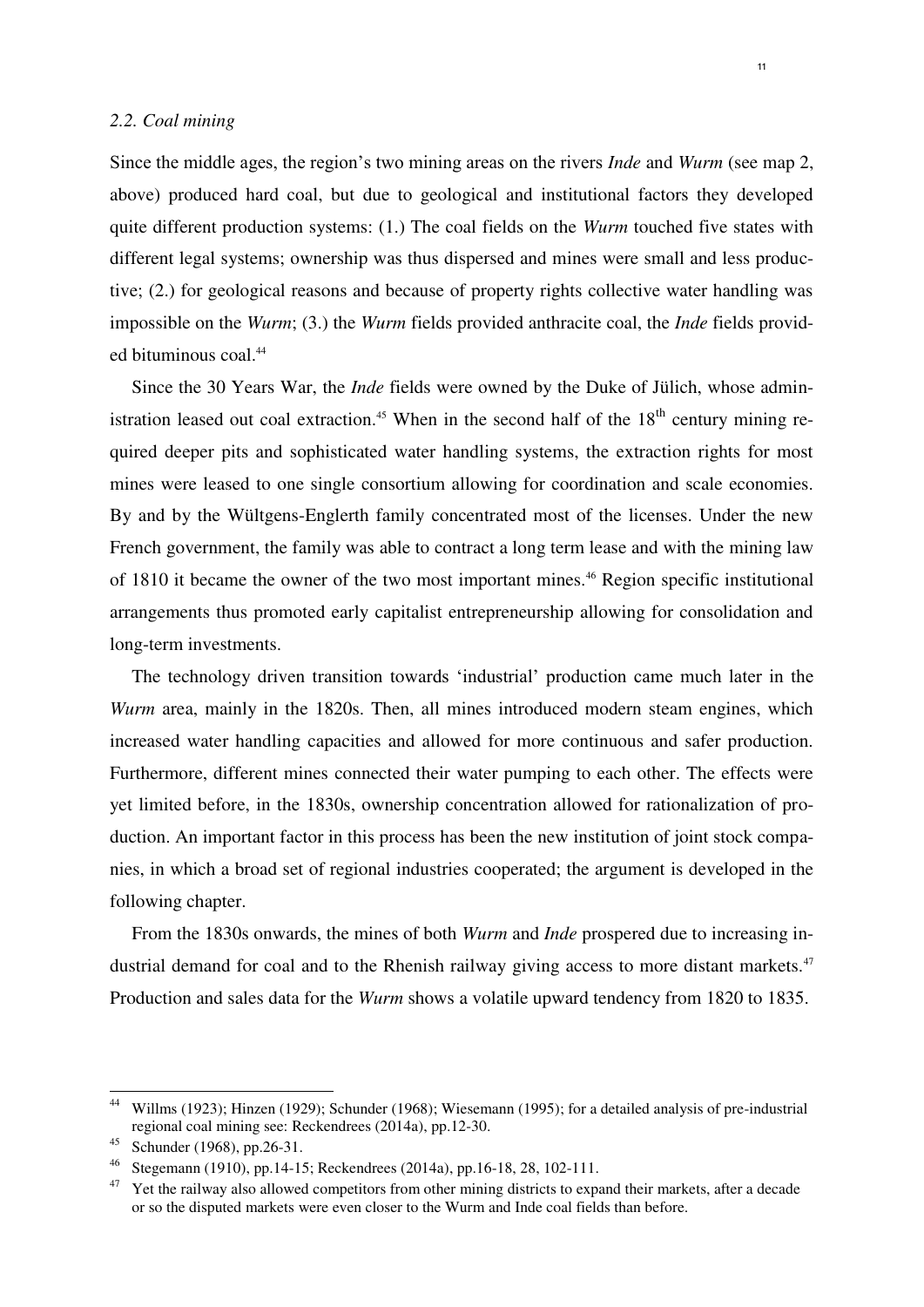

Figure 1: Inde and Wurm. Coal production (in metric tons, log) 1814-60.

Source: Reckendrees (2014a), pp.176 (description of the data, ibid. pp.156-161).

From then on, with concentrated ownership rationalisation allowing for scale economies and productivity increase, and combined with growing demand sales increased. Yet, the centralised mines on the *Inde* (mining company *Eschweiler Bergwerksverein, EBV*) performed relatively better. The reasons are partly path dependence (favourable institutional arrangements in the  $18<sup>th</sup>$  century resulting in early concentration) but more importantly, with increasing regional industrial production the market for the *Inde's* product, bituminous coal, grew much faster than the market for anthracite coal from the *Wurm.* Bituminous coal was chosen for steam engines, steel and zinc production and so on. Anthracite coal was used for household consumption. When steam engines were adjusted to anthracite coal in the 1850s, production growth on the *Wurm* accelerated due to substantially lower prices.

#### *2.3. Iron and steel*

 $\overline{a}$ 

The developments in iron and steel are also only briefly described. Literature<sup>48</sup> does not provide reliable comprehensive data and own data collection, based on reconstructions of plant level information, is not yet completed. Reliable estimates are difficult to undertake; the general tendencies in iron and steel are however quite clear.<sup>49</sup>

<sup>48</sup> Best overview: Schainberg (1997); Bömmels (1925); Neu (1989).

<sup>&</sup>lt;sup>49</sup> Difficulties result from incomplete data (prices), reporting of capacities instead of production; unspecific measurements, possible double counting of pig iron, cast iron, and wrought iron.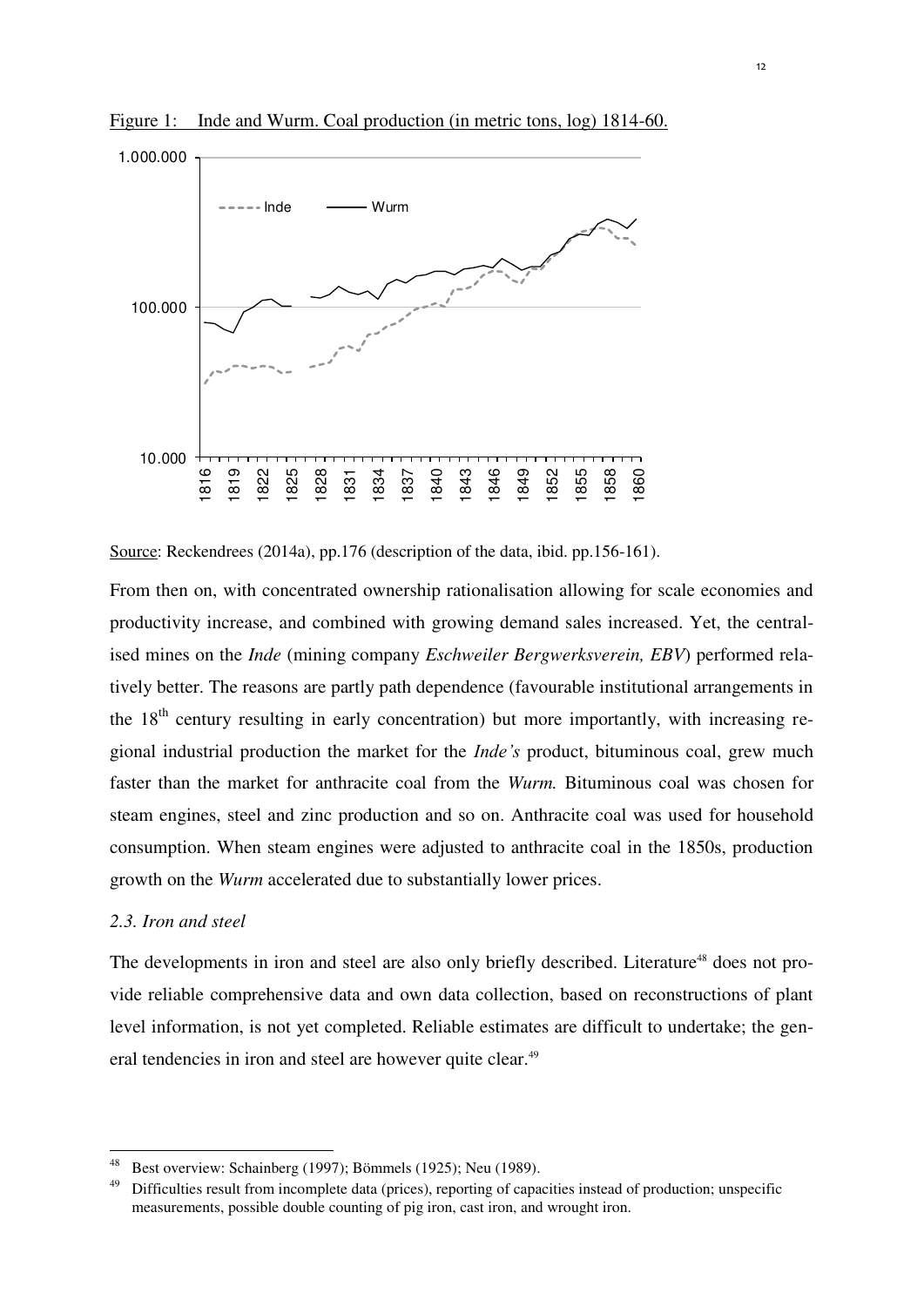Historically, pig iron and wrought iron were produced in the hilly Eifel around Schleiden (map 3) with plenty water and charcoal supply. Yet with early industrialization the traditional area lost its competitive advantage and the region of Aachen attracted a new steel cluster.



Map 3: Industrial Region of Aachen. Location of Iron and Steel Production, 1850s.

Source: Annuschat (2007), p.6; own adaptation. Square dots indicate blast furnaces and steel works. The line indicates the railway from Cologne to Antwerp.

Since the 1820s, wrought iron production tended to move away from the traditional area to Düren, where Eberhard Hoesch introduced the puddling process in his new plant.<sup>50</sup> With the decision to build a railway from Cologne to Antwerp in 1834 (see below) the relocation of the iron industry gained full momentum. Puddling steel works and rolling mills were now set up on top of the *Inde* coal with direct access to the railway. Due to lower transportation costs these works increasingly substituted imported Belgium iron for Eifel iron.<sup>51</sup> In the 1850s, new coke blast furnaces were established near Eschweiler, from then on traditional (charcoal) iron production in the Eifel focused exclusively on special qualities and production stagnated.

Beck (1899), p.703.

<sup>51</sup> Fremdling (1986), p.134; Leboutte (1988); Pasleau (1993); Schainberg (1997).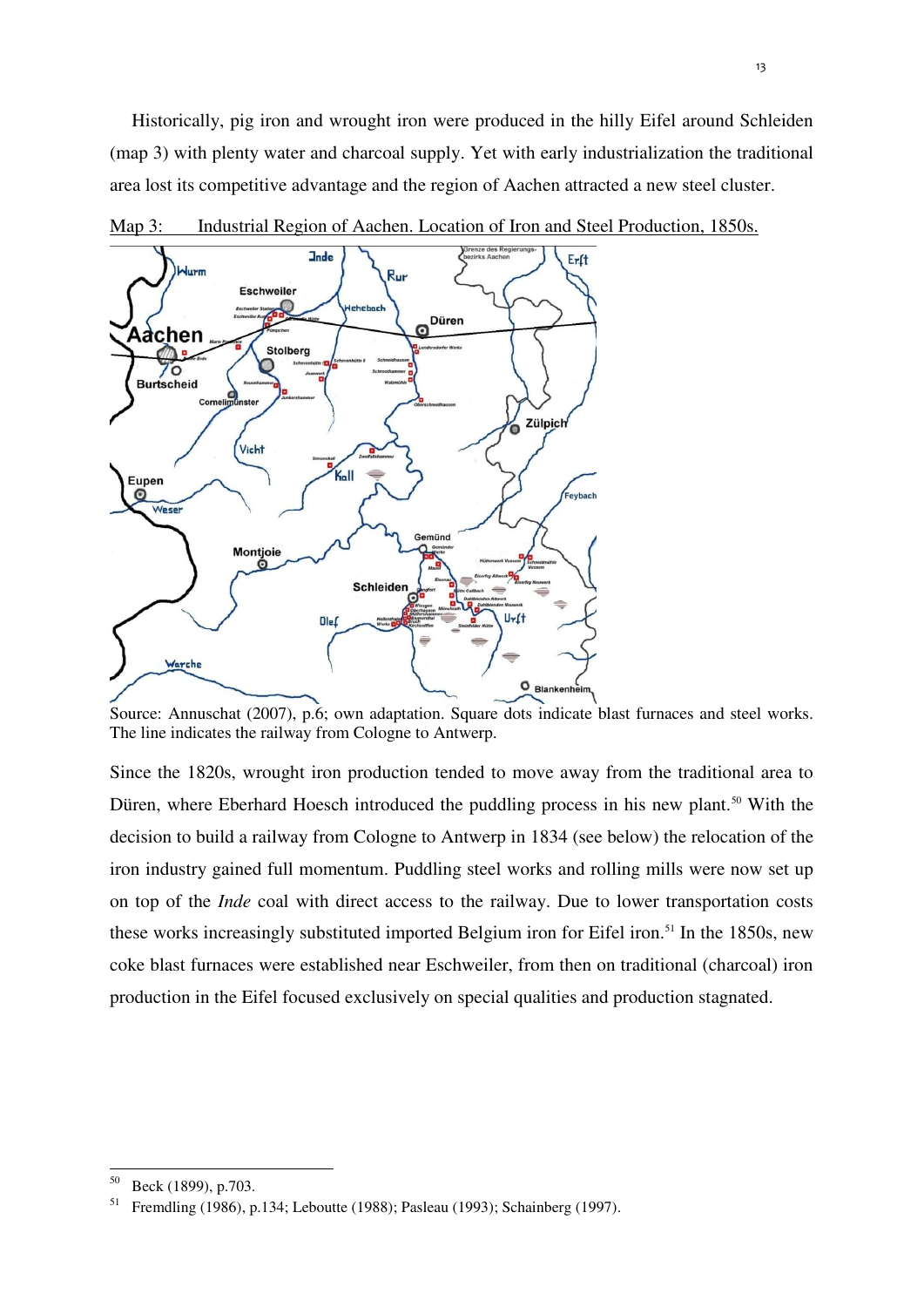

Figure 2: District of Aachen. Estimate of iron and steel production 1815-60 (Aachen-Stolberg-Eschweiler; Düren; Eifel).

Source: Own data collection, not yet consolidated but the relations between the sub-areas are presented correctly.

Early industrial development of iron and steel was technologically driven. Particularly important were the introduction of the puddling process (1825) and new rolling mills, both dependent on foreign technical experts.<sup>52</sup> From the 1840s onwards, development is better described as a demand-pull process. For example Hoesch, owner of steel works and rolling mills in Düren, in 1847 set up a new plant in Eschweiler because of *'increasing demand for rails and considering that due to the nearby coal mines […] Michiels [a competitor in Eschweiler] has an advantage of almost 2,000 Thaler a year'*. 53 Increasing machinery production in Aachen and Eschweiler had created a new, still small market for wrought iron in the 1830s, and encouraged the establishment of new puddling works (*Englerth & Cünzer* 1832). With the construction of the Rhenish railway in the late 1830s (see below), the market expanded rapidly requiring large amounts of standardized iron products (rails, wagon material) and attracting new factories.<sup>54</sup>

The districts' producers, first movers in their respective industries, were among the largest German railway suppliers and soon exported mass produced goods to other German and Aus-

<sup>&</sup>lt;sup>52</sup> Fremdling (1984); Fremdling (1991).<br><sup>53</sup> Hosbagen and Brüggemann (1916).

Hashagen and Brüggemann (1916), p.559.

<sup>54</sup> T. Michiels & Cie. 1842; 'Rothe Erde' Piedboeuf & Co. 1846; Hoesch plant 'Eschweiler Station' 1847.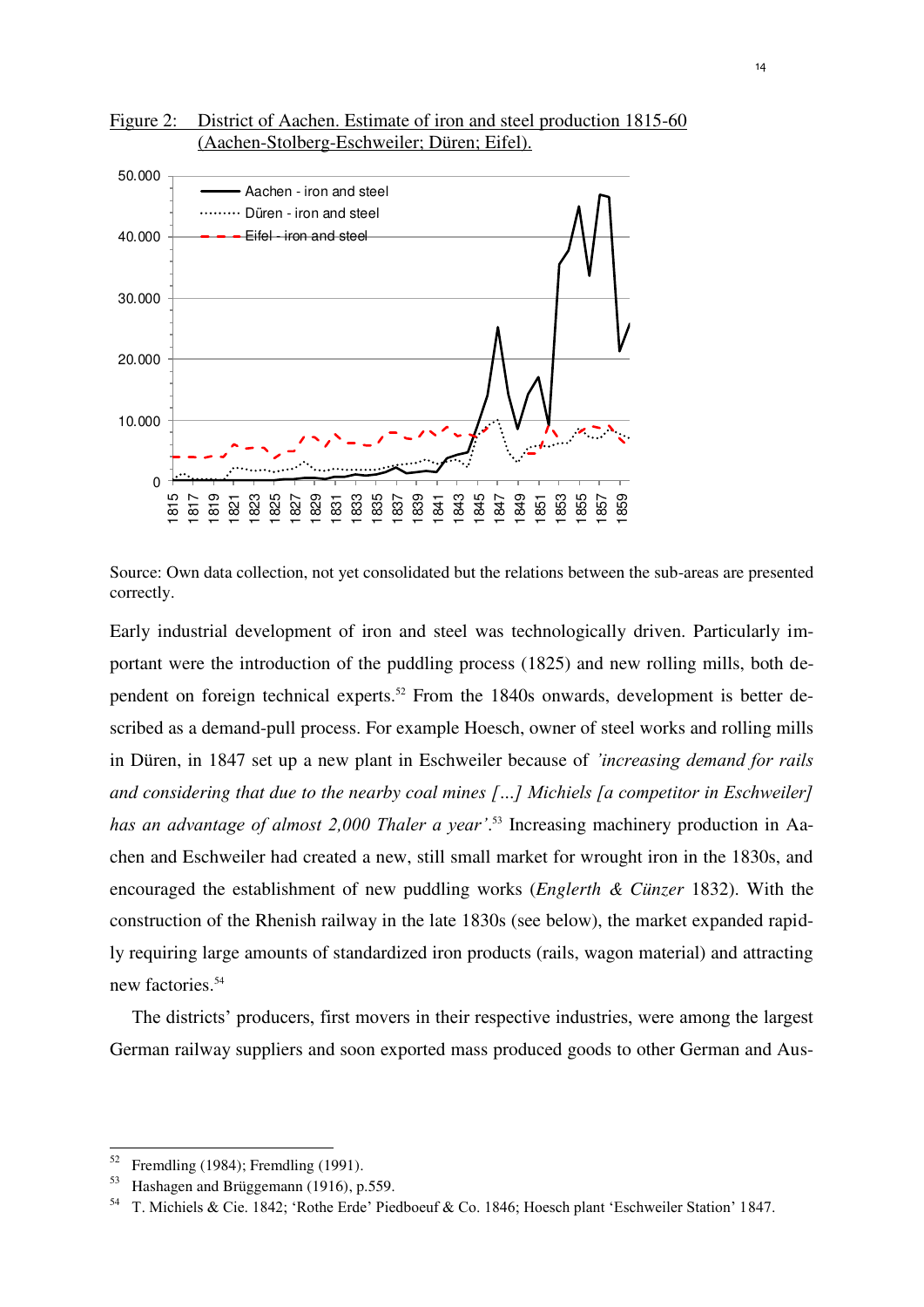trian regions.<sup>55</sup> The establishment of coke blast furnaces in the 1850s was both technologically and demand driven. The knowledge of coke iron process had been systemised and codified allowing for knowledge transfer from Belgium to Germany;<sup>56</sup> equally important were the new steel works and rolling mills who demanded increasing amounts of pig iron so that import substitution seemed to be a reasonable strategy.

#### *2.4. Workforce and labour markets*

In the 1810s and 1820s, new textile machinery had set free very many workers and work was cheaply available. Miners had side-line agriculture or were smallholders working in mines only when harvest was brought in, they were supplemented by temporary migrant labourers from adjunct regions. The region's steel industry was still small. There was thus no labour shortage until the 1830s: population increase and migrants from the rural hinterland, if necessary also from Limburg or Belgium supplied additional workforce. Around 1830 some hundred Belgian migrant workers worked in the cloth factories and machinery industry; they had industrial experience and they were easily disposable, as they would be sent back home, if there was no work.<sup>57</sup> Yet, with increasing industrial production since the late 1830s and especially in the 1850s, the labour market changed dramatically.

Wage data indicating the change in the labour market is spurious, yet adaptive company policies allow the conclusion of emerging labour markets. For example, when the *Wurm* mines in 1839 established a health and accident insurance (*Knappschaft*) <sup>58</sup> like the one the neighbouring *Inde* mines had introduced three decades before, the *Inde* mines started providing housing for workers. They were not only competing with the other coal mines (Appendix B on wages in coal mining), but also with the new zinc and steel plants established on top of the coal and with the Rhenish railway looking for construction workers.<sup>59</sup> The woollen cloth industry, in which many young women were occupied, was for example challenged by newly set-up tobacco manufactories offering less exhausting and relatively well paid work to girls and young women.<sup>60</sup> The reports of the chambers of commerce for the 1850s inform about rising wages and wage competition, yet not about the wage levels.<sup>61</sup>

<sup>55</sup> Wagenblass (1973); Seeling (1983); HSAD RA1599: The authorized representatives of Collectiv Gesellschaft T. Michiels & Cie. to Royal Government Aachen, A.W. Hüffer, St. Beissel, 1.10.1846.

<sup>56</sup> The argument corresponds to Mokyr (2002).

<sup>57</sup> Althammer (2002), p.376; Schainberg (1997); Reckendrees (2010), p.75.

<sup>58</sup> Due to French law, Knappschaften were not yet mandatory; Reckendrees (2015, forthcoming).

<sup>59</sup> HSAD RA 7960, folio 398pp: "Complaint about scarcity of coal […]", 20.5.1842.

<sup>60</sup> HSAD RA1542: Chamber of Commerce to Royal Government, Aachen, 24.4.1857.

<sup>61</sup> For example, Handelskammer zu Stolberg (1854), p.17.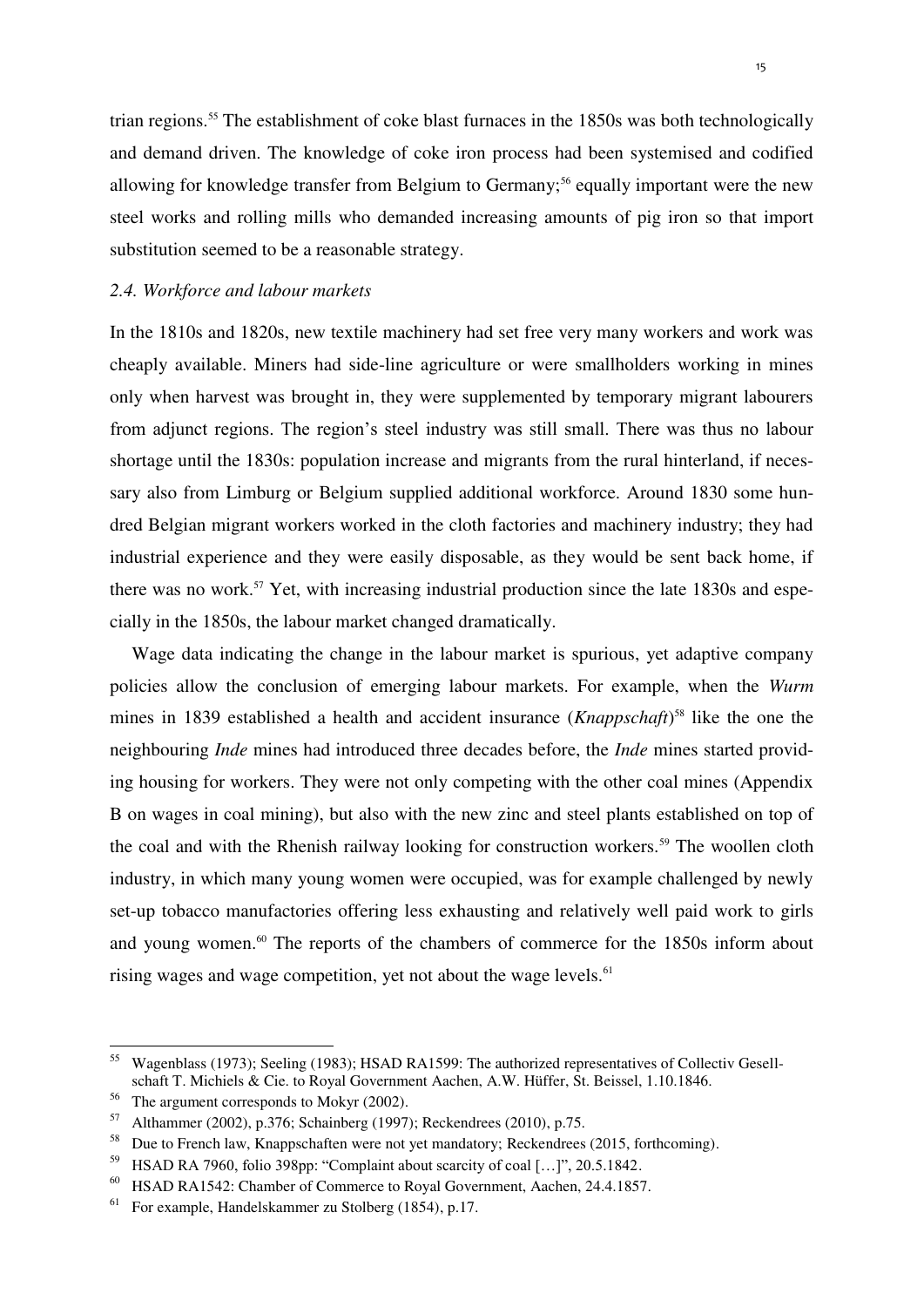#### **3. Interconnections**

#### *3.1. Machinery production: A bridge between industries*

Textile machinery was the root of Aachen's *machinery industry* interconnecting all sectors. First machines were imported from Belgium (Cockerill's workshops in Verviers and Liége), but local supply was soon built up. A crucial step in 1816/17 was the decision of Kelleter, a cloth merchant, to build a spinning factory using a steam engine; he employed two British mechanics, *'very dextrous artists'<sup>62</sup>*, to construct the factory. One of the *'artists'*, Samuel Dobbs, came from Cockerill, settled in Eschweiler and founded the machine factory *Englerth, Reuleaux & Dobbs* (1819) in cooperation with a family member and an engineer of the Englerth coal mines (*Inde*). He was not the first to produce steam engines, but his cooperation with the mine owning family made him the first to have commercial success.<sup>63</sup> The first engines were produced for the family mines, but soon other mines, cloth factories, and other customers wanted to buy the engines that could compete with Cockerill's and others' machines.64 Dobbs later set-up a wire factory in Eschweiler (1822), constructed the already mentioned puddling works of *Hoesch* in Düren,<sup>65</sup> and was engaged in several new firms in Aachen (*Dobbs & Nellessen* 1833-36; *Poensgen & Dobbs* 1837-40). Everything *'that comes from the*  hands of this man is beautiful', wrote the District President to the Ministry in Berlin.<sup>66</sup>

In the following two decades the number of machinery, steam engine, and boiler factories increased. Woollen cloth firms founded machinery workshops (e.g. *G. Startz*), specialized textile machinery producers emerged and Belgian firms set up factories (*Regnier Poncelet & Desoer*, *J. Piedbeuf*). The machinery sector served as a specialised supplier for the woollen cloth and the steel industry and for coal mining. In the terms of the regional industrialization approach backward linkages provide an explanation of the development, from the firm perspective also diversification played a role. These new factories at the same time created a new market (forward linkages) for the steel industry, as steam engines, boilers, and railway material required more and more rolling mill and casted products. In 1832, ten machinery factories employed approximately 280 workers, seven years later there were twelve with 600 workers. Most of them had a modest size of 10-30 workers, the four larger firms employed between 70 and 250 workers. With the Rhenish railway starting its operations in 1841 and the increasing

<sup>&</sup>lt;sup>62</sup> Prussian State Archives, Berlin (GStA-PK) I.HA120D XIII2 no.9: Chief-President Reimann, Aachen, to the Royal State Minister and Minister of Trade and Commerce, 19.12.1822.

<sup>63</sup> The first producer, Wilhelm Dinnendahl, leased his engines due to high prices, Behrens (1974), p.374.

<sup>&</sup>lt;sup>64</sup> See price list 1826, Appendix B.

<sup>65</sup> Beck (1899), p.703.

<sup>66</sup> GStA-PK I.HA120D XIII2 no.9: Chief-President Reimann, Aachen, to the Royal State Minister and Minister of Trade and Commerce, 19.12.1822.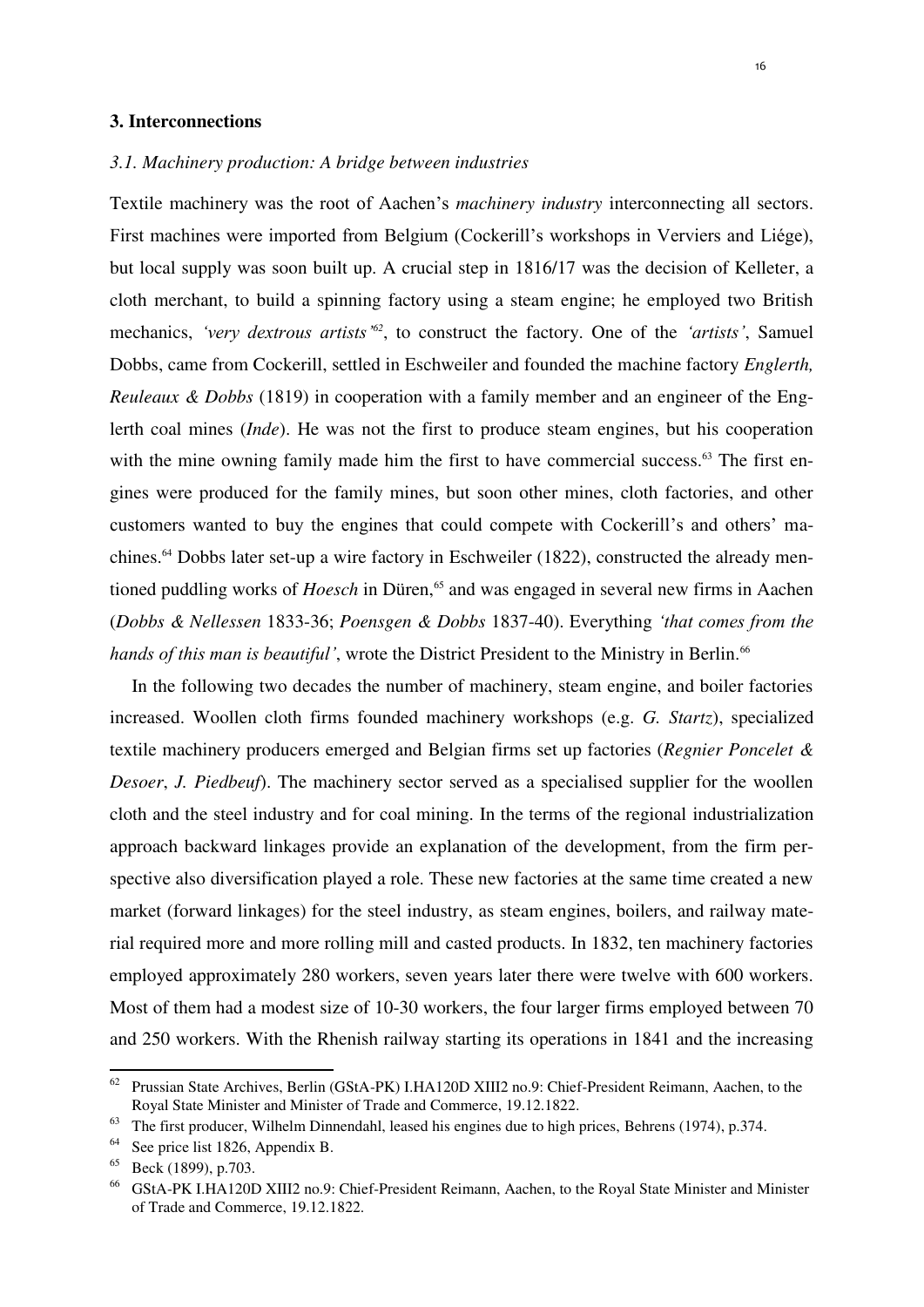number of large factories for steel and zinc (see below) the structure of the machinery industry changed. Now the factories were no longer appendixes to other industries. The largest belonged to the most advanced of their kind in Prussia. About 1860, almost 1.000 people worked in machinery.<sup>67</sup>

#### *3.2. Joint-stock-companies: Cross industrial cooperation*

The large number of companies within the clusters of woollen cloth, iron and steel, and coal mining (in the needle industry in Aachen and in the paper industry in Düren) created a competitive environment, as the firms in the respective industry aimed at similar product markets. Product specification and price competition seem to have been the most important strategies, though resilient data is not available. Spatial concentration allowed them to closely observe practices and technology used (especially when the *Trade Institute* had provided the machines). Yet, beyond supply relationships industrialists within one sector did not "cooperate" they rather aimed at controlling production specific knowledge. Firms (though not all of them) did however cooperate in cross-industry activities. For this purpose they set-up new joint-stock-companies (JSC), which was a little bit easier under French commercial law than under Prussian law, though a royal charter was necessary, too.

Indirectly the importance of these JSCs can be concluded from Prussian statistics: Though the region of Aachen hosted only 2.5% of the Prussian population, more than 15% of all Prussian industrial JSCs founded before 1870 were operating in this region. In fact, the total number was small yet the Rhine Province pioneered JSC in Prussia. The important features of the new institution were shared ownership, legal personality of the firm, and limited liability.<sup>68</sup> There have been only few projects but they were crucial for economic dynamics as they created connections between the clusters of woollen cloth, needles, coal mining, iron and steel, and zinc. The JSC facilitated diversification of capital accumulated in traditional industries (woollen cloth and needles) and knowledge sharing between industries. Regional industrialists, merchants, bankers, rentier-capitalists, and enlightened Government officials jointly invested in regional projects. I briefly describe some exemplary JSC projects.

(1.) The *'Wire Company, Inc.'* 1822 (*Drath Fabrick-Compagnie, anonyme Gesellschaft auf Aktien*), was one of 13 industrial JSC founded in Prussia in the 1820s and 30s.<sup>69</sup> The cluster created its own supply industry producing *'fine English steel'* and *'drawing English iron and steel wire'* and aiming at import substitution of expensive raw material supply for the regional

HSAD BR2116 (no. 45-53): Table on commerce and trade and factories; Supplement to the table on commerce and trade 1837, 1840, 1843, 1846, 1849, 1852, 1855, 1858; Reckendrees (2010), p.63.

<sup>68</sup> On Prussian JSC between 1800 and 1870, see Reckendrees (2012); a list of JSCs, ibid., p.157, tab. 9.

Reckendrees (2010), pp.63-66; Gilson (2005).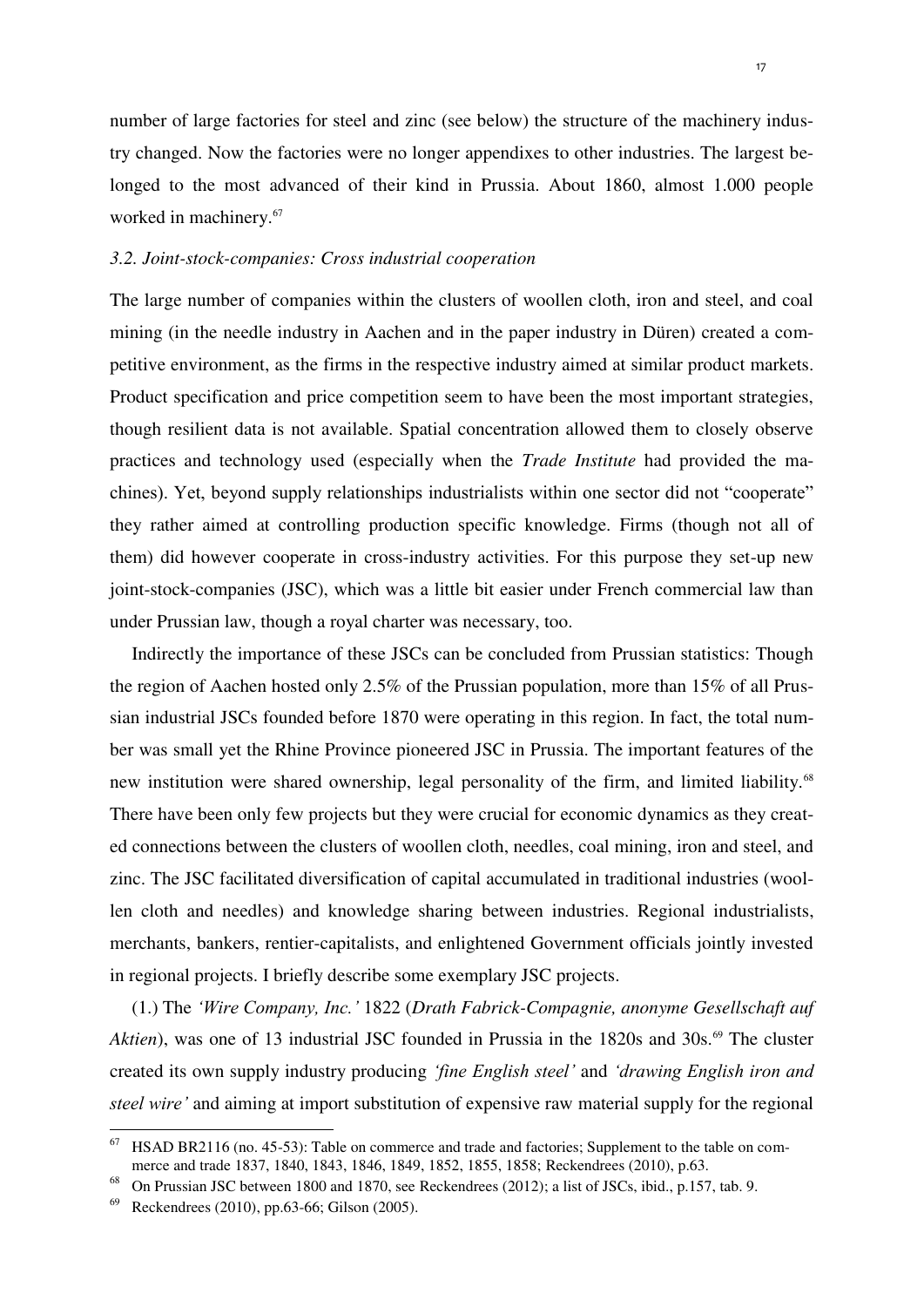needle producers.<sup>70</sup> Locally produced wire was expected to be cheap and should improve the needle companies' international competitiveness. The expectation was not immediately fulfilled, but the establishment demonstrates how the institution of the JSC enabled cooperation: The initiators were a heterogeneous group of needle producers (supply motives), owners of coal mines (sales motives), and cloth producers (diversification motives); the new venture also included officials of the District's government in order to politically safeguard the project. The factory and its machines were constructed by aforementioned engineer Dobbs, indicating that available technical expertise was used across different sectors, and that few experts have been crucial for industrial development. The company was the first to be managed by a salaried manager, Friedrich Thyssen, who also played a role in other JSC.<sup>71</sup>

(2.) The *United Coal Mines on the Wurm* 1836 (*Vereinigungs-Gesellschaft für Steinkohlenbau im Wurm Revier*). In the 1820s, several attempts to concentrate the small mines on the *Wurm* failed. The aim was combining water handling systems, reducing the number of pits, and connecting the tunnels; but the owners wanted to keep control and property and could not agree on collective property. In the mid-1830s, an investors' group similar to the one that setup the *Wire Company* joined for a JSC that should buy the Wurm mines. After having convinced James Cockerill (owner of a large coal mine) and the private bank *Sal. Oppenheim jr. & Cie*. in Cologne to become project partners, the founding succeeded.<sup>72</sup> With an initial share capital of 250.000 Prussian Thaler *UCM* was one of the largest industrial corporations at that time.73 The founders were described as *'respectable industrialist, public servants, and respectable capitalists'.*<sup>74</sup> Most of them wanted cheap coal supply for their factories; yet they also aimed at monopolizing the house coal trade by uniting *'all anthracite mines of the Wurm and [eliminating] the harmful competition in order to achieve higher prices and to reduce the production costs by more rational production methods'.*<sup>75</sup> The prospects of coal mining promised high return, but profitability required technical combination and rationalization. The JSC bought and merged several coal mines and connected production sites above and below ground-level. It should also invest in new coal fields and in railways in order to create new

<sup>70</sup> GStA-PK I.HA74K, IX Niederrhein no. 6: Concession application, 19.3.1822; Founding contract, 9.1.1822. On the results of the first decades: Gilson (2005).

<sup>71</sup> GStA-PK I.HA120D, XIII2 no.9: Chief President Reimann to the Royal State Minister and Minister for Trade and Commerce, Count von Bülow in Berlin, Aachen, 19.12.1822.

 $72$  On Oppenheim and the Aachen district: Teichmann (1995).

<sup>73</sup> Reckendrees (2014a), pp. 49-76.

<sup>74</sup> GStA-PK I.HA120A XII7 no.113: Royal Concession for the United Coal Mines, Royal Government Aachen, 11.7.1836. List of shareholders in Reckendrees (2010), p.68.

 $^{75}$  Hilt (1886), p.3.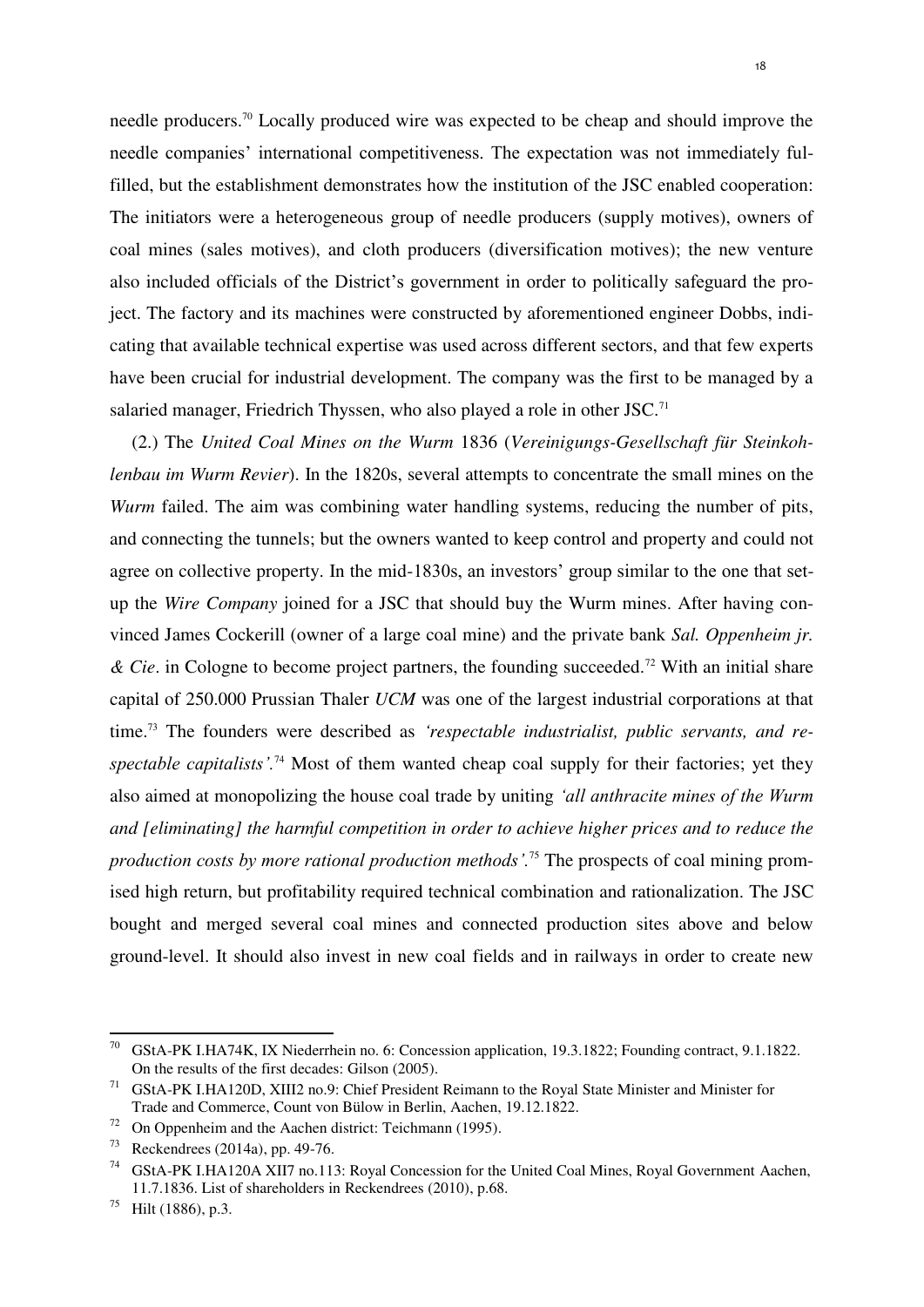markets.<sup>76</sup> A competing corporation, *Pannesheider Mining Association* (1842), had a similar ownership structure and approach, but it was not successful and taken over by *UCM* in 1858.<sup>77</sup>

*UCM* had modest success for the first 25 years giving its shareholders  $5\text{-}10\%$  dividends.<sup>78</sup> The project was ambitious with regard to technical and commercial problems, because concentration of operations and water handling required huge investments. Yet, it offered an opportunity to invest regionally accumulated capital in a new venture within the region. It induced long term cooperation of entrepreneurs from different branches and intensified and interconnected regional activities. Industrialists did not only invest money, they engaged in managing the company and by doing this in knowledge sharing. The executive board (administration) consisted of a lawyer with excellent political contacts, the prosecutor of Aachen, a mining engineer (technical expert), and two cloth industrialists who brought in commercial expertise (responsibility for accounting, financial administration, sales, and workforce management).<sup>79</sup> This engagement contributed to knowledge diffusion (and creation) within the regional industry, because they helped educating administrative employees.

(3.) The *Société Métallurgique de Stolberg* (1836). This JSC should operate rolling mills for zinc and brass plates, threefold raw zinc capacities, operate coal mines, and (if iron ore was found) also blast furnaces, steel works, and rolling mills for e.g. boiler sheets and rails.<sup>80</sup> A similar regional group of capitalists from different industries joined with Belgian capitalists for setting up a new industry in the region, among others James and John Cockerill, the private bank *Sal. Oppenheim*, and Friedrich Thyssen, director of the *Wire Company*. 81

Concerning ownership, governance, and the regional context, the project had similarities with other regional projects (see below on iron and steel); yet, it was also a far more risky investment. When it became too risky, regional shareholders decided to partly sell-off to more speculative investors. In this regard, the project indirectly confirms the regional pattern of industrial projects.<sup>82</sup> The expensive and risky undertaking of ore extraction and raw zinc production was leased to a Belgian-French group; the *Société Métallurgique* contracted raw zinc

<sup>&</sup>lt;sup>76</sup> HSAD RA7951: Statutes of United coal mines, 1836.<br><sup>77</sup> Peckendrees (2014a), pp. 77, 92

<sup>77</sup> Reckendrees (2014a), pp.77-92.

<sup>78</sup> Hilt (1886), p.6.

 $79$  Reckendrees (2010), p.68, tab.2.

<sup>80</sup> HSAD RA7957: Cockerill, Pierlot, Preston & Lambion to Royal Government Aachen, 31.8.1837; GStA-PK I.HA120A XII7 no.58: Statutes of Société Métallurgique.

<sup>81</sup> HSAD RA7957: Mining Authority Bonn to Royal Government Aachen, 7.9.1836; Klass (1957), p.39. In Seraing, John Cockerill (1790-1840) had built the largest blast furnaces, steel and rolling mills in Europe: Hodges (1960); Fremdling (1981); Pasleau (1993). – The plan to invest in iron and steel was given up after the death of the two Cockerills in 1837 and 1840; HSAD RA7957: Mining Authority Bonn to Royal Government Aachen, 11.12.1841; HSAD BAD57: Annual Report on the Inde mining region 1841.

<sup>&</sup>lt;sup>82</sup> Regional industrialists also strategically expanded their business to other parts of Europe and invested in commercial papers; yet the question here is how joint projects contributed to regional development.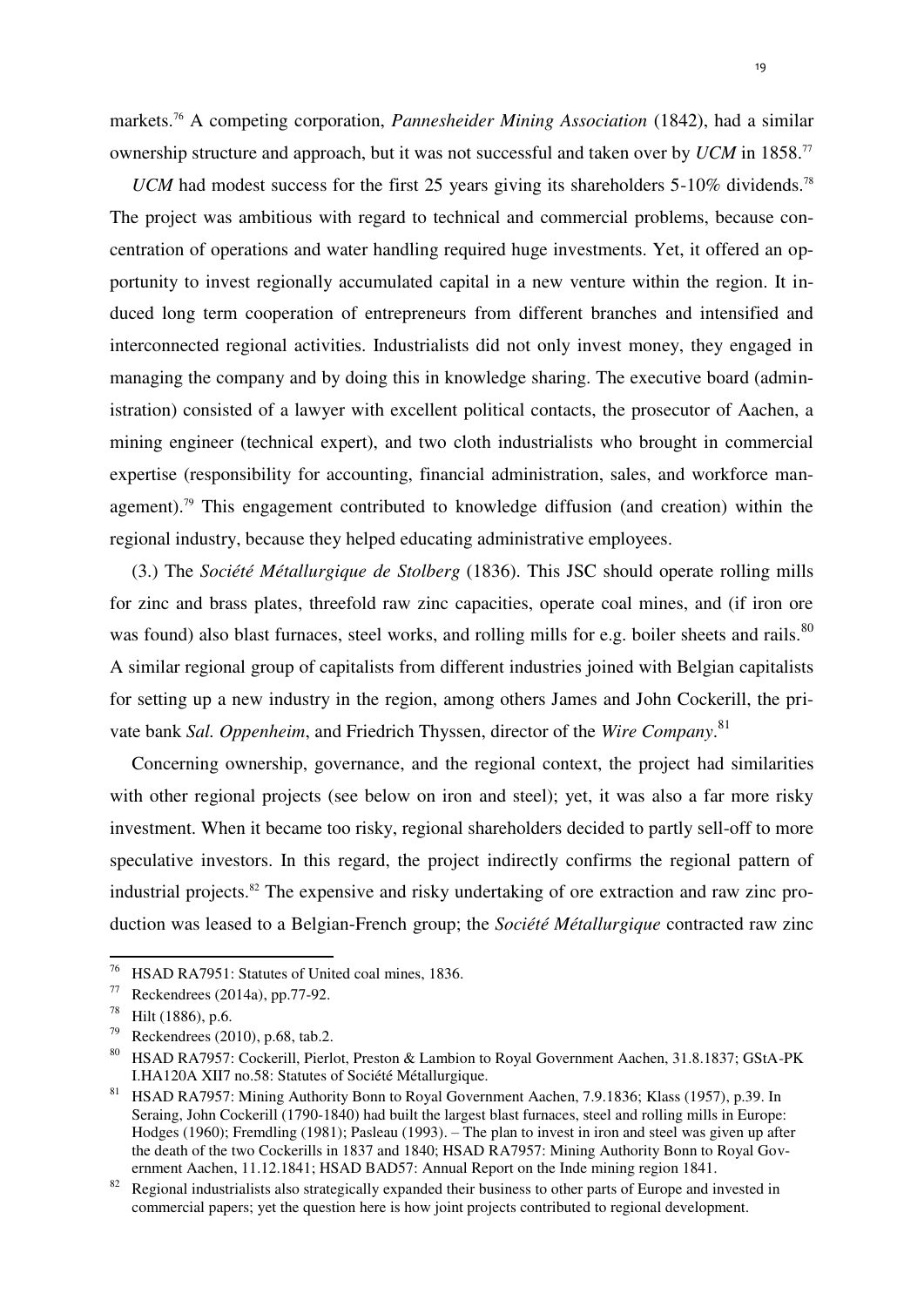supply from this group and focused on rolling mills. However, demand for zinc products in Paris and Brussels was increasing and observers started talking about *'a general rage to go into the zinc business now'*. 83 The rolling mills of *Société Métallurgique* could no longer compete with its (self-created) vertically integrated competitor and sold the company sold its rolling mills to the Belgian-French group that now founded *SA des Mines et Fonderies de Zinc de Stolberg* (1.6mio. Thaler) bringing in all assets and all its debt (0.56mio. Thaler) making it possibly the largest German IPO speculation of the 1840s. More than 50% of the shares were owned by French and German banks.<sup>84</sup>

(4) In the steel industry, family firms and partnerships had been sufficient for the industry's rapid growth in the late 1830s and 1840s. Yet, when with the new technology of coke blast furnaces the necessary investment for the minimum efficient plant size dramatically increased, and the JSC became the dominant type of firm. Three of the four regional iron and steel JSCs followed 'regional pattern' of collaboration of capitalists from different industries, regional elites and a regional bank already presented: *Eschweiler Mining and Iron Production Corp.* 1848 (*Eschweiler Gesellschaft für Bergbau und Eisenerzeugung*), *Concordia, Eschweiler Mining and Ironworks Corp.* 1853 (*Concordia, Eschweiler Verein für Bergbau und Hüttenbetrieb*), and *Aachen Ironworks Corp.* 1854 (*Aachener Hütten-Actien-Verein*). Only the vertically integrated *Phoenix Mining and Ironworks Corp.* 1852 (*Phoenix, anonyme Gesellschaft für Bergbau und Hüttenbetrieb*) followed a different pattern. Its origin was the partnership of *T. Michiels & Cie.* a rolling mill founded 1841 in Eschweiler by two Belgians and cloth industrialists from Eupen. They met heavy resistance from Prussian authorities and needed six years to get the concession. It seems as if lack of 'social capital' has been decisive for extraordinary difficulties, because none of the three other projects had to face similar problems. *Phoenix*, however, was a project of outsiders not belonging to the Aachen network without support from the local business elite (Chamber of Commerce) and even the District Government, usually supportive to new JSCs, was reluctant.<sup>85</sup>

It seems as if regional origin as well as cultural and social 'closeness' mattered for cooperation, which was much easier to achieve within the core of the regional industrial network. The other three projects had no difficulties founding a JSC. Here, capitalists belonging to the regional elites joined forces. *Concordia's* founders came from the *'cycle of most wealthy mining and steel industrialists of the district and the best families of Aachen and Cologne'*: The

<sup>&</sup>lt;sup>83</sup> HSAD BAD59: Annual Report on the Inde mining region 1843.

<sup>&</sup>lt;sup>84</sup> HSAD RA7957: Royal Government Aachen, 18.11.1845; Société Métallurgique to Royal Government Aachen, 27.11.1845; Klass (1957), pp.49-51.

Details in Reckendrees (2012).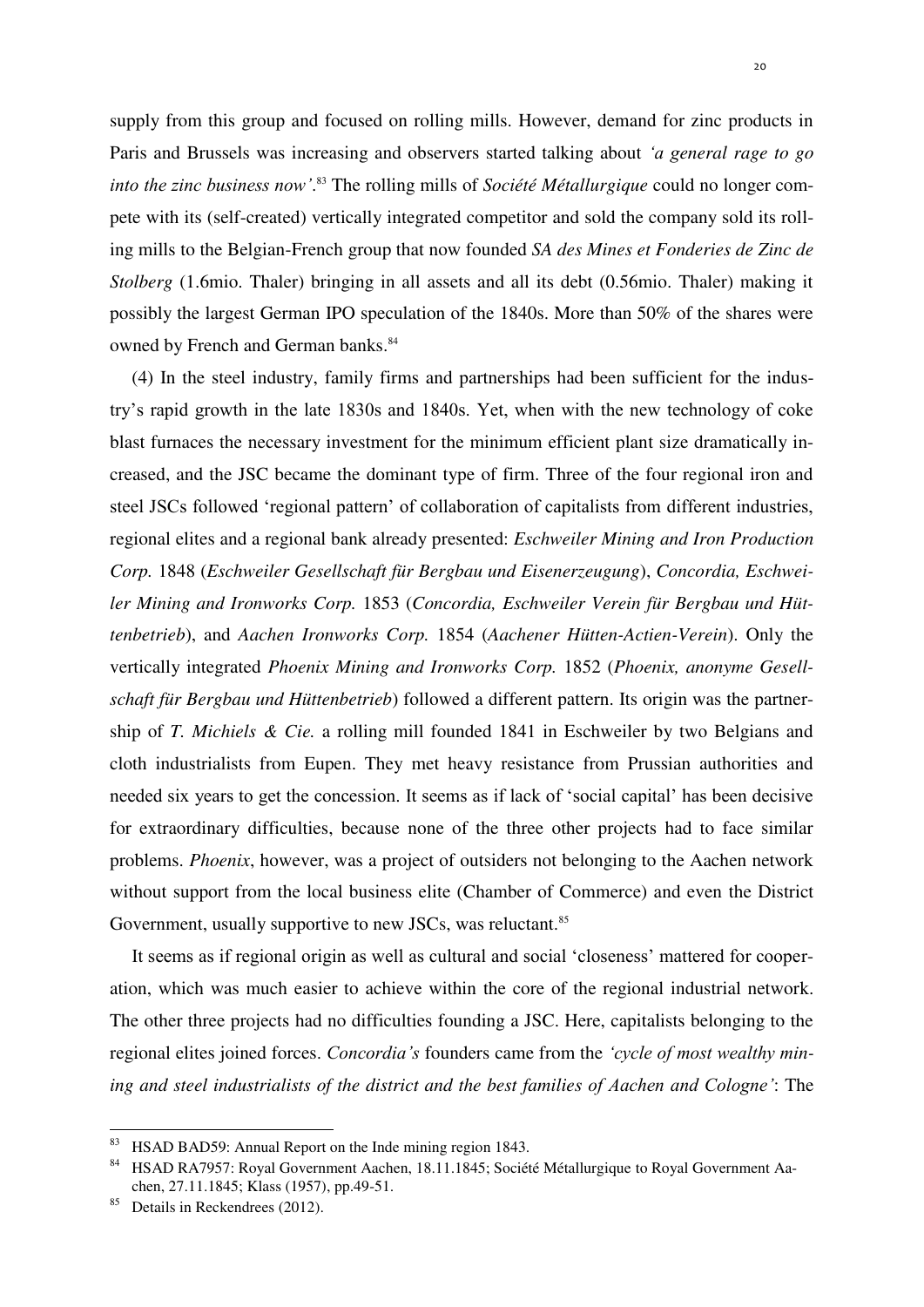mining company *EBV*, owners of blast furnaces, the bank *A. Schaaffhausen* from Cologne, merchants and industrialists. In this case not even the basic requirements for a concession were fulfilled (because the industry was not new and the investments not particularly high) but due to the crisis years (1847-50) the Districts Government found it *'very pleasing if mining and iron and steel on the Inde would get new dynamics and would be able to successfully compete with the industry on the Ruhr.*<sup>86</sup> The directors of the company argued more in a nationalist perspective and explained that the rational was import substitution of pig iron from Belgium; uncertain foreign supply to the puddling and rolling mills should be substituted with local production.<sup>87</sup>

#### *3.3. Infrastructure and the Rhenish railway*

Infrastructure is not the most discussed factor of industrial clusters and ID, perhaps because the IDs of the 1970s already had access to transportation and communication infrastructure; yet it is implicitly, and sometimes explicitly part of the argument, particularly in cluster theory where transportations systems are seen as crucial complementarities to the clustered industry.<sup>88</sup> During early industrialization improvement of infrastructure, especially for the transport of heavy goods, was a prerequisite of industrial development. So was it in Aachen, where regional companies and entrepreneurs, and also the state, continuously engaged in improving transportation systems (beneficial to all cluster participants). In the 1820, this mainly concerned paved roads, in the 1830s regional industrialists bargained for a railway. It should connect Aachen and Cologne and Aachen (via Liége) and Antwerp, and thus the regional industry to shipping routes and to supply industries in Belgium. The network of paved roads increased from 159km (1816) to 250km (1831) and 375km (1846), many of them private financed turnpikes. Especially the new roads from Eschweiler to Düren and to Weiden, from Düren to Cologne and from Aachen to Eupen connected the commercial centres more closely and contributed to increase in inner-regional trade.<sup>89</sup>

Of major importance was the *Rhenish Railway,* originally projected in 1833 as a railway from Cologne to Antwerp bypassing Aachen some kilometres north. The Aachen chamber of commerce, however, under its chairman David Hansemann, and the city administration engaged in persistent negotiations with the Prussian Government, they made feasibility studies

<sup>86</sup> Quotes from: GStA-PK I.HA120A XII7 no.69: Opinion of the Royal Government Aachen, 21.3.1853. HSAD RA7990: First general assembly and list of shareholders, 28.5.1853.

<sup>&</sup>lt;sup>87</sup> HSAD RA7990: Appeal for the concession of a joint stock company for the construction and operation of blast furnaces in Eschweiler, 28.2.1853.

<sup>88</sup> Becattini (1989), p.132; Porter (2000), pp.257, 260; Zaratiegui (2004), p.82.

<sup>89</sup> Reimann (1834), pp.48-50; Wirminghaus (1917).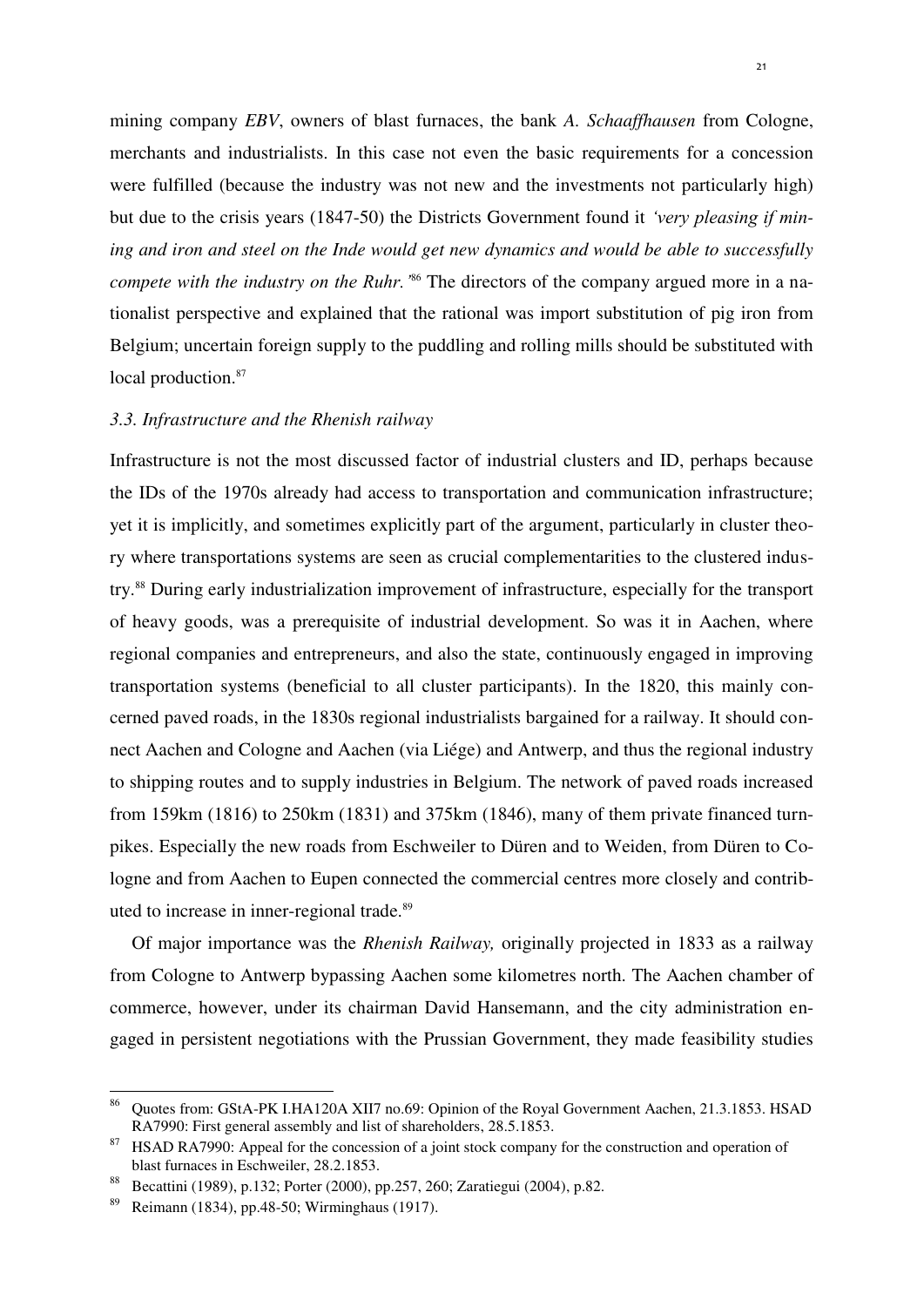for a new route including Aachen, Eschweiler and Düren and finally attracted the railway to the city of Aachen and the industrial locations. It connected Aachen and the industrial region with Cologne and the Rhine ports, with the steel industry of Liége, and the harbour of Antwerp. A detailed account of the negotiations together with contemporary documentation<sup>90</sup> allows the conclusion that it was industry and the expected additional transports of goods and people that made the relocation of the planned railway possible. Lobbying did not negatively impact other interest groups, the new plan made the railway a few kilometres longer, and tunnel and a bridge were necessary, yet from the late 1840s onwards the increased costs were more than fully covered by additional transportation of goods and people. The railway opened in 1841 had an ambiguous impact on different industries. It connected Aachen, Düren, the *Inde* mines and the new steel producers to Cologne, Liége, and Antwerp both reducing transportation costs and enlarging the markets, but it had a negative impact on the *Wurm* mines being relatively far away from the railway.<sup>91</sup> However, more important for economic dynamics was that the railway created high expectations and in the early 1840s, new iron and steel factories were set-up on the *Inde* coal close to the railway.

Regional development confirms the forward and backward linkages of the railways, which Fremdling has analysed in detail.<sup>92</sup> In the region of Aachen, the railway created a massive increase in demand for steel and for machinery, which again created new demand for coal of industries that benefitted from the railway, like iron and steel, zinc, and machinery. Improved infrastructure had a strong effect on spatial concentration of industry around cities with railway access (Aachen, Stolberg, and Eschweiler). Even location of woollen cloth factories was affected by new means of transportation. Aachen, Eupen, and Montjoie had been centres of early modern cloth production. Already in the beginning of the  $19<sup>th</sup>$  century, larger distances to coal and easier access to water had created a diverging production patterns in Montjoie and Eupen with less vertical integration than in Aachen (see above). When Aachen got direct access to the railway, the relative costs of coal supply for producers in Montjoie and Eupen and worsened their competitive position.

#### *3.4. Legal and social institutions*

Institutional arrangements have been supportive to economic development. Some of it can be attributed to French commercial law and institutions, which continued to regulate regional actors and transactions, despite the region became a part of Prussia. Substitution of French

Kumpmann (1910), p.109-169 (with information on contemporary reports).

<sup>&</sup>lt;sup>91</sup> HSAD BAD60: Annual report on the Wurm mines, 1844.

 $92$  Fremdling (1975).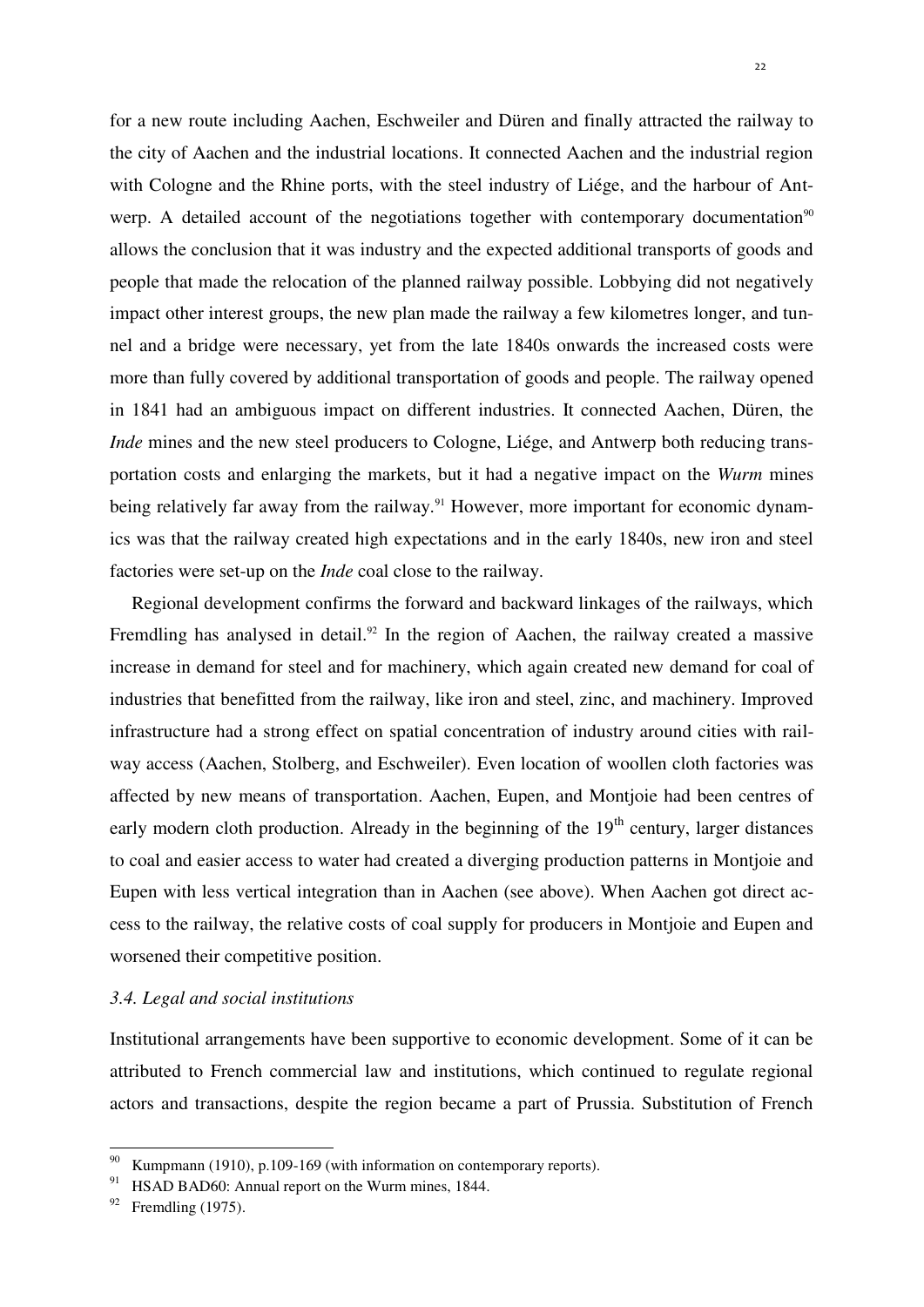law for Prussian laws was a slow process and new laws were inspired by the French example (Railway Act 1838, Joint-Stock-Company Act 1843, General German Trade Law 1861). Some of the implications have already been discussed.

Other institutions of French origin have possibly been even more important for the region. They have been creatively adapted, especially the *Chamber of Commerce* (1804),<sup>93</sup> the *Commercial Court* (1805) and the *Trade Court* (1808). In Prussia, *Chambers of Commerce* had administrative functions (providing information on industry and trade to the Prussian ministries and ministerial information to the local industry), but they were formed by elected industry representatives. In practice, the chamber of Aachen acclaimed a double function: it fulfilled administrative tasks *and* it represented industrial interests towards the Government. Though representation of economic interests was not the "idea" of the chambers, the regional industry used the institution for this purpose, which can be shown for example in regard to the projected Rhenish railway or to tariffs. With the chamber lobbying, it seems as if industrialists from Aachen had a stronger voice than industrialists from neighbouring regions, who had no institutional form to articulate collective interests.

Also the judges of the *Commercial Court*<sup>94</sup> and the *Trade Court*<sup>95</sup> were elected representatives from commerce, trade and industry. The *Commercial Court* smoothed or decided on conflicts between firms and between merchants; the *Trade Court* decided on labour related conflicts. Both institutions were beneficial to economic development; while the civil law was changing only slowly, they allowed for more flexible case based decisions<sup>96</sup> adapting commercial law to the needs of the changing economy. The courts also created a framework for the articulation of diverging industrial interests that were not always mitigated but at least negotiated; this processes supported trust and thus a more stable institutional environment.<sup>97</sup>

Another example of new institutions is the *Aachen Fire Insurance Corp.* (1825, *Aachener Feuer-Versicherungs-Gesellschaft*). 90% of initial shareholders came from the region, many of which were factory owners as the company insured industrial property against fire.<sup>98</sup> It did not directly contribute to industrial development, but it helped pacifying the working class

<sup>&</sup>lt;sup>93</sup> Chambre consultatives de manufacture, fabriques, arts et métiers, Zeyss (1907); Thomes (2004), pp.20-33; Reckendrees (2010), pp.56-58.

<sup>94</sup> Zeyss (1907), pp.1-18; Bernert (1982), pp.126-128.

<sup>&</sup>lt;sup>95</sup> The Prussian Factory Courts established in the 1840s fulfilled similar functions: Willoweit (1982); Schöttler (1985).

<sup>&</sup>lt;sup>96</sup> Reckendrees (2010). The observation supports the legal-origins hypothesis; the economics of law literature [see e.g.: Glaeser and Shleifer (2002); La Porta, et al. (2007)] usually regards France and Prussia as civil law systems; yet, in the early  $19<sup>th</sup>$  century case law was an important feature of commercial law.

On the importance of networks for trust in institutions see e.g.: Granovetter (1985).

<sup>98</sup> HSAD BA16058: List of shareholders. GStA-PK I.HA120D XXII9 no.4: Statutes. Masius (1846), pp.116- 124; Berndt (1884).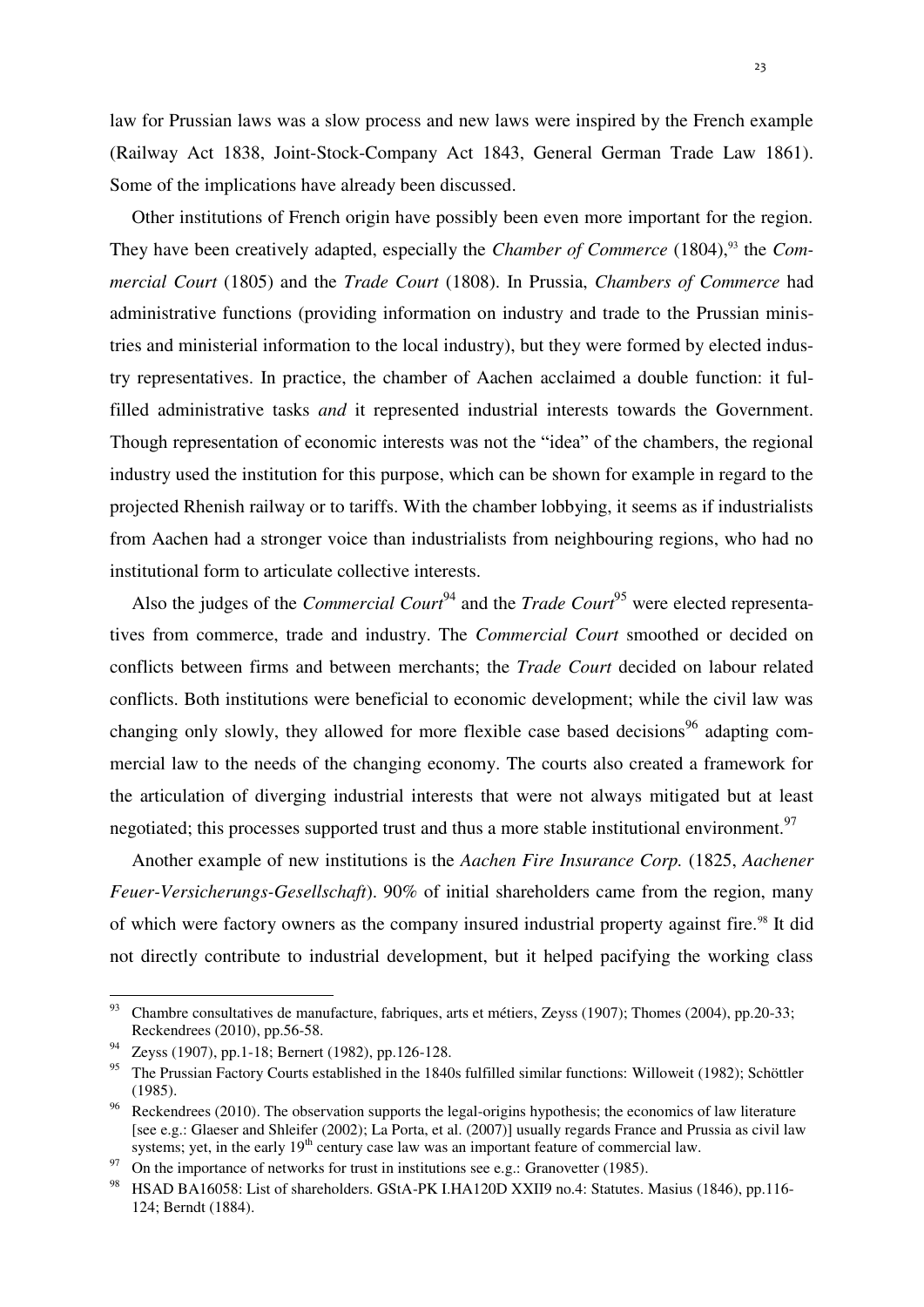and moderating the existential problems of unemployment and illness. The main instrument was a savings bank for the working class established in reaction to a violent revolt in 1830. Business elites obviously perceived limited social inclusion and stability as an important condition for the reproduction of the socio-economic system.<sup>99</sup>

In order to get license an insurance JSC was to spend 50% of its net-income on social purposes (after reserves had been accumulated). In the case of the *Fire Insurance* this was mainly the savings bank (*Association for the Advancement of Industriousness*, 1834). It served as an instrument to ideologically integrate workers into the capitalist system that in the view of farsighted industrialists depended on social systems safeguarding the workers from the risk of wage labour: Savings should allow survival in times of unemployment or illness, as most workers did not have any other means like side-agriculture. The insurance subsidized savings accounts with attractive interest rates. Yet, these premiums depended on well behaviour: Bank officials decided on the premium based on the savers *'industriousness, order, and well conduct'*. Workers, who continuously saved for three years and accumulated 20 Thaler (the wage of 50 days), could receive a premium of three Thaler. The bank was extremely successful; in the  $1840s$  and  $50s$ , it advanced to the largest Prussian savings bank.<sup>100</sup>

#### **4. Summary**

 $\overline{a}$ 

Each of the three briefly described clusters followed its own historical path and sector specific dynamics in terms of new technology used and competition. It has been shown that additional to what the cluster- (and also the ID-) concept would focus at technological linkages and knowledge spill-over between unrelated industries were important features of regional economic development. The three industrial clusters "overlapped" and they have been connected (1.) by machinery production (at that time almost a general purpose supply industry), (2.) by the institution of the JSC allowing for capital diversification as well as commercial and technical knowledge transfer between unrelated industries and towards new industries, (3.) by favourable institutions that helped shaping an "industrial atmosphere" (A. Marshall) and cross-industrial cooperation; furthermore, complementarities like the transportation infrastructure reinforced spatial concentration and increased cluster advantages.

The existence of pre-industrial spatial concentrations of firms as well as location of natural resources (coal) allowed for a regional machinery industry and encouraged improvements of transportation infrastructure, which then attracted new industries into the region. In *woollen* 

On the revolt and on further attempts of social inclusion Reckendrees (2014b).

<sup>&</sup>lt;sup>100</sup> HSAD RA16058: Direction of the Aachen Fire Insurance Comp, 25.10.1833; Anonymous (1861), p.94; Thomes (1999).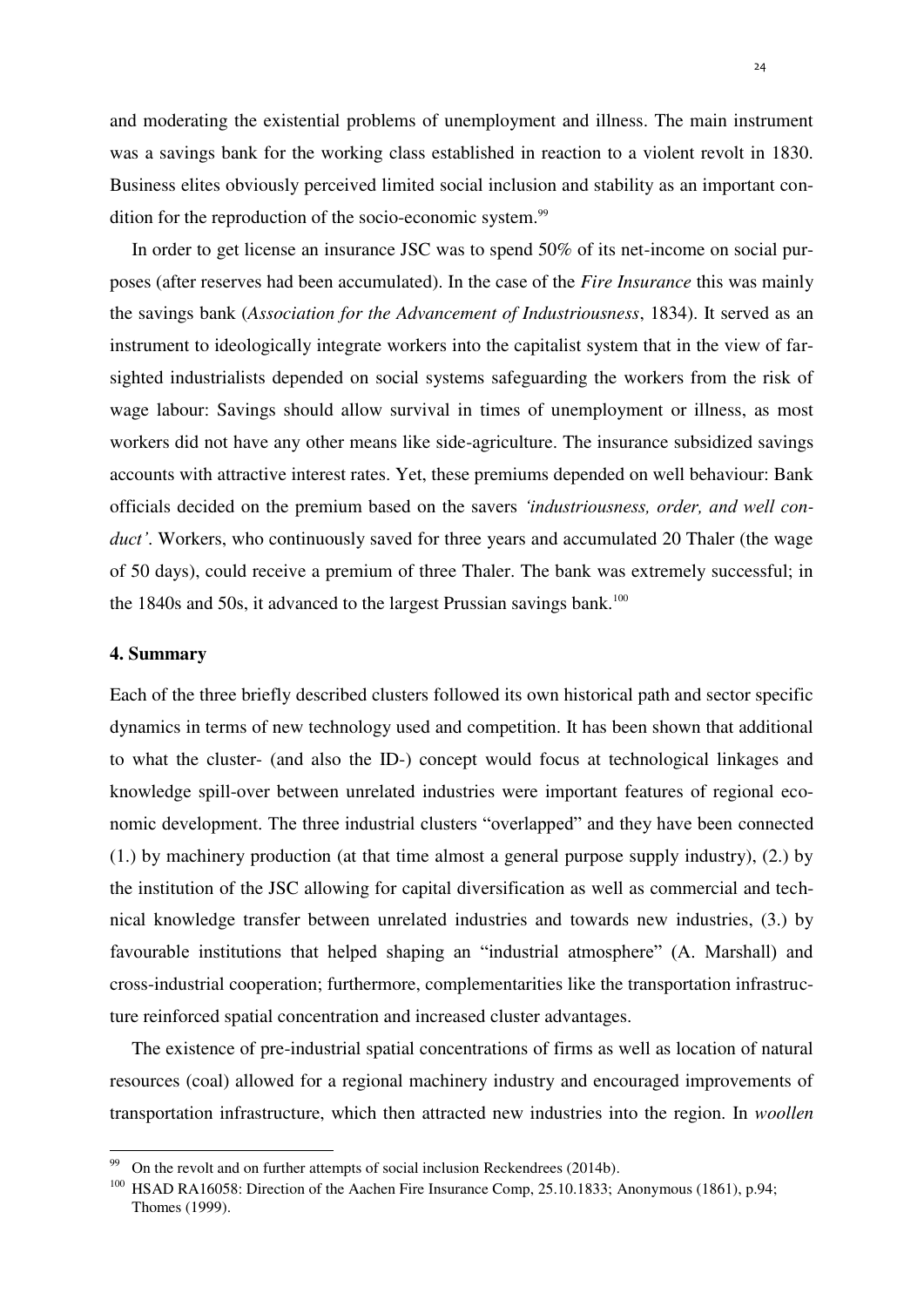*cloth*, the transition to industrial production started with the French Revolution. In the formerly guilded cities of Aachen (also in Burtscheid and Düren) availability of labour saving machinery and high labour costs compared to the countryside induced vertically integrated production in firms allocating increasing amounts of fixed capital. Vertical specialisation (a characteristic of an ID) did not fully disappear, but it became less important. Firms did however use the regional labour pool to temporarily outsource and expand production. They competed on product markets and for labour, but some of them also joined for new industrial projects. At the same time, the pre-industrial ID of Montjoie where putting-out and vertical specialization continued to exist declined.

New textile machines was the root cause for the regional *machinery industry;* first, machinery was imported from Belgium but soon local supply was built up due to the demands of the textile industry, but also due to the mines with their huge demand for energy. The machinery industry, soon employing hundreds of workers and stretching beyond the regional market, supplied industrial equipment to all industries. It also created a market for steel products (to a lesser extent for coal). Its experts were employed in all industries improving production and setting up new factories. The inter-connections created by the machinery industry is also reflected by the fact that respective firms were established as partnerships of engineers on the one hand, and owners of coal mines, textile factories, or rolling mills, on the other hand.

After 1830, a steel cluster emerged with iron and steel production and finished goods. Its location depended on resources *and* infrastructure reducing access costs to markets. The reasons to concentrate close to Eschweiler were availability of coal and coke, streets and railways, and the regional market for steel products (like machinery industry, steam engines and boilers, railways, wagon industry). *Coal mining* where resources determine followed a well know growth pattern of scale economics; yet it served also as a market for machinery and as an opportunity for investments.

Firms within an industry predominantly competed; yet firms of different industries joined to engage in new industries and in large scale projects, this is interpreted as a cooperative pattern of (parts of) the social elites of the industrial region; "locality" and social closeness mattered just like in a (neo-) Marshallian ID. "Locality" was further deepened by collective institutions (chamber of commerce, commercial court, trade court) enforcing communication and compromising among industrialists. Though it is not possible to establish causality between those social institutions and cross-industrial new ventures, it seems to be plausible to assume social and communicative structures having a positive impact on observed cooperation. These common projects mainly took the form of a JSC. This new institution allowed for limited lia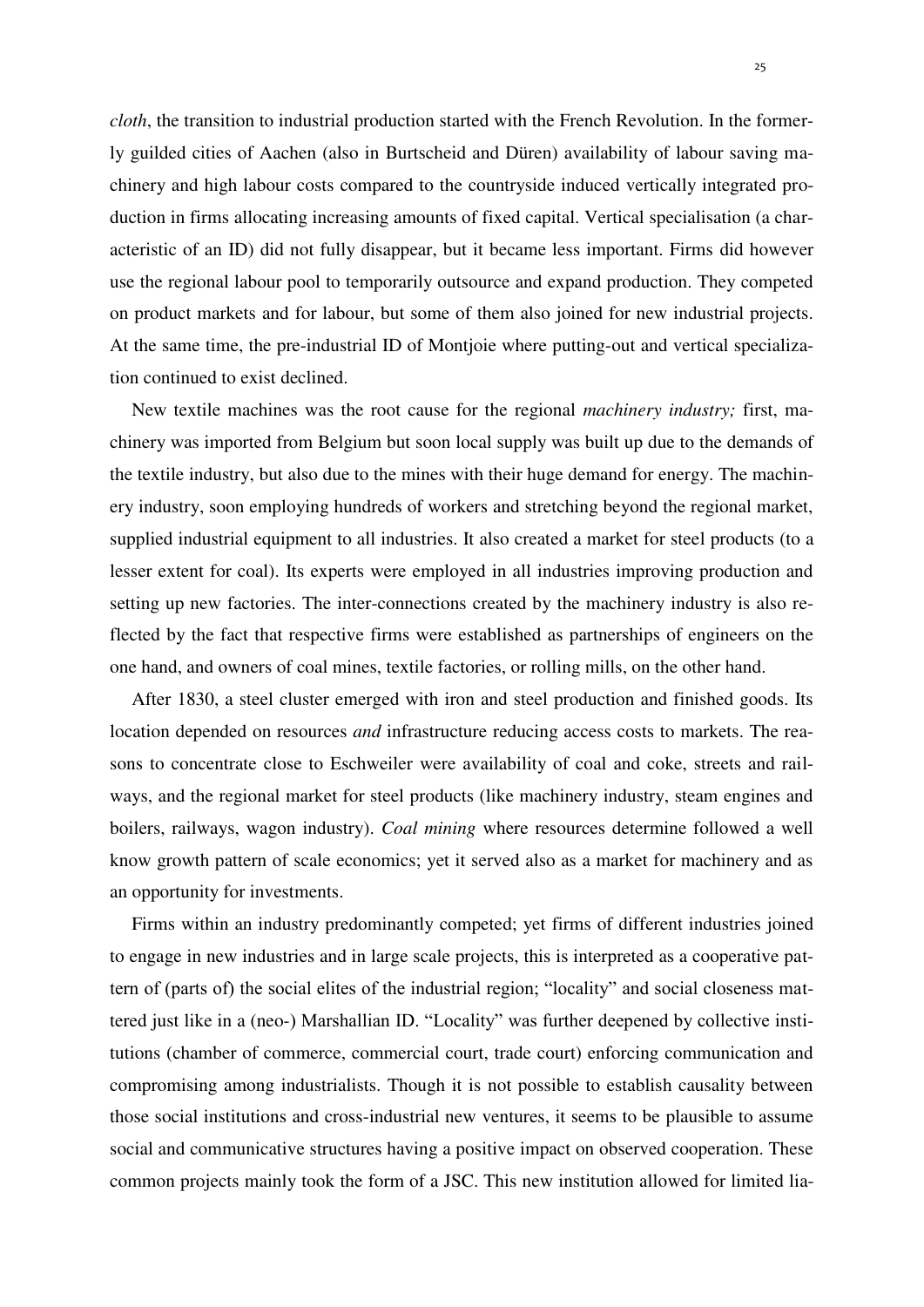bility, shared ownership and diversification of capital, it enabled inter-sector cooperation, attracted capital to new ventures and industries, and perhaps even more crucial, it helped diffusing the scarce resources of entrepreneurial, organizational, and commercial expertise as well as technical knowledge. The social composition of the respective firms represents core businesses and successful entrepreneurs with different cluster backgrounds. Of course, each of the industrial projects can be explained by self-interest and profit expectations. The argument presented here is that the institutional environment developed within the region encouraged cooperative approaches to reach the respective economic aims.

In regard to the concepts of IDs and clusters it was the aim of this article to 'show' that they are fully applicable to early regional industrialization in the first half of the  $19<sup>th</sup>$  century, the intention was rather to creatively use some of the basic ideas in order to analyse a small pioneering region within the relatively backward state of Prussia. Combining the industry approach and the regional perspective has helped identifying important factors of dynamic economic change that else might have been overlooked.

The region lost its pioneering role in the 1860s. With the German railway network completed increasing the relative price of market access, with the coal resources on the Ruhr attracting modern iron and steel works, and due to limited size of the region it became less attractive to new invest within the region. The region did not decline but it grew slower than other industrialising German regions. Regional entrepreneurs who increasingly invested in other parts of Germany and in Europe (especially at the Ruhr and in Austria and Poland) contributed to this development. For them, "locality" became less important than expected earnings.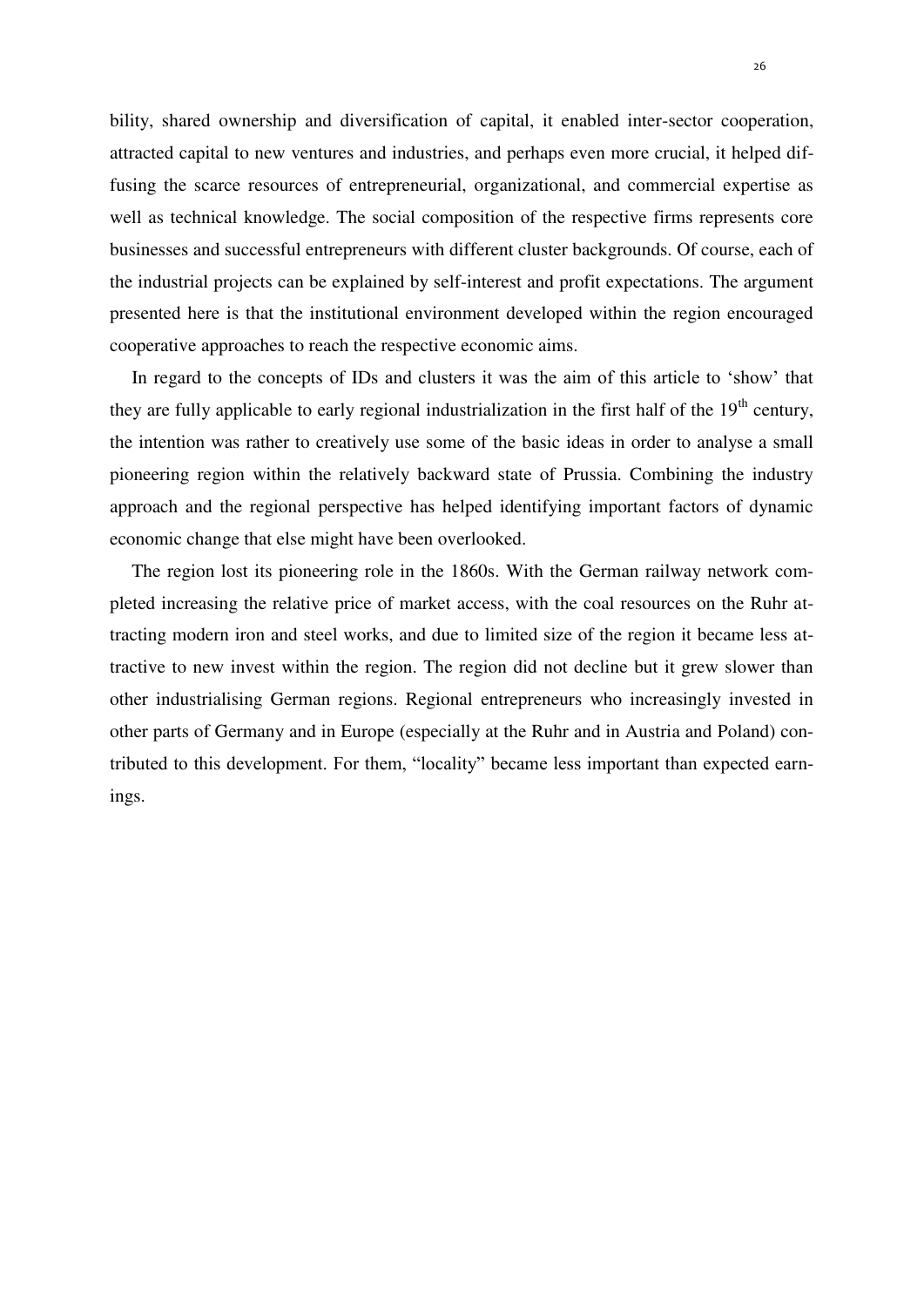|                   | pieces<br>produced | Prussian<br>tariff<br>union | South of | North of Nether- Belgiu<br>Germany Germany | lands | m    | Switzer-<br>land | Italy,<br>Sicilia |      | Napoli, Spain Levante China |      | North<br>America |
|-------------------|--------------------|-----------------------------|----------|--------------------------------------------|-------|------|------------------|-------------------|------|-----------------------------|------|------------------|
| Aachen            |                    |                             |          |                                            |       |      |                  |                   |      |                             |      |                  |
| 1838              | 67.650             | 10,6%                       | 10,3%    | 8,9%                                       | 13,3% | 3,0% | 6,7%             | 31,0%             | 4,4% | 4,4%                        |      | 7,4%             |
| 1840              | 62.100             | 12,9%                       | 6,4%     | 4,8%                                       | 12,1% | 1,6% | 8,1%             | 28,3%             | 5,6% | 6,4%                        | 6,8% | 7,2%             |
| 1844              | 65.280             | 12,9%                       | 13,0%    | 8,7%                                       | 8,0%  |      | 10,4%            | 29,9%             |      | 1,5%                        | 2,6% | 7,7%             |
| 1847              | 70.100             | 9,6%                        | 8,8%     | 7,7%                                       | 7,4%  |      | 8,0%             | 27,4%             |      | 2,1%                        |      | 25,4%            |
| <b>Burtscheid</b> |                    |                             |          |                                            |       |      |                  |                   |      |                             |      |                  |
| 1838              | 16.500             | 18,2%                       | 15,2%    | 18,2%                                      | 12,1% | 3.0% | 6.1%             | 24,2%             |      | $3.0\%$                     |      |                  |
| 1840              | 16.500             | 24,2%                       | 15,2%    | 18,2%                                      | 12,1% |      | 9.1%             | 16,4%             |      | 4,8%                        |      |                  |
| 1844              | 17.100             | 24,6%                       | 18,7%    | 19,9%                                      | 8,8%  |      | 11,7%            | 16,4%             |      |                             |      |                  |
| 1847              | 18.720             | 13,9%                       | 16,0%    | 16,0%                                      | 13,4% |      | 11,8%            | 9,6%              |      |                             |      | 19,3%            |
| totals            |                    |                             |          |                                            |       |      |                  |                   |      |                             |      |                  |
| 1838              | 84.150             | 12,1%                       | 11,3%    | 10,7%                                      | 13,1% | 3,0% | 6,5%             | 29,7%             | 3.6% | 4,2%                        |      | 5,9%             |
| 1840              | 78.600             | 15,3%                       | 8.3%     | 7,6%                                       | 12,1% | 1,3% | 8,3%             | 25.8%             | 4,5% | 6,1%                        | 5,3% | 5,7%             |
| 1844              | 82.380             | 15,3%                       | 14,2%    | 11,0%                                      | 8,1%  |      | 10,7%            | 27,1%             |      | 1,2%                        | 2,1% | 6,1%             |
| 1847              | 88.820             | 10.5%                       | 10,4%    | 9,5%                                       | 8,7%  |      | 8.8%             | 23,6%             |      | 1,7%                        |      | 24,1%            |

Appendix A: Sales of the cloth industry of Aachen and Burtscheid 1837-1848

Source: Wichterich (1922), p.191 (citing Archiv der Handelskammer Acta IV/18, destroyed)

Appendix B: Wages in coal mining, in "Silbergroschen" per shift, 1837-60

|      | Inde and Wurm | Eschweiler Coal Mining Comp. |         |  |  |  |
|------|---------------|------------------------------|---------|--|--|--|
|      | average       | coal hewer                   | carrier |  |  |  |
| 1837 | 15            |                              |         |  |  |  |
| 1838 |               |                              |         |  |  |  |
| 1839 | 16,3          |                              |         |  |  |  |
| 1840 | 16            |                              |         |  |  |  |
| 1841 | 15,4          |                              |         |  |  |  |
| 1842 | 15,1          |                              |         |  |  |  |
| 1843 | 14,9          |                              |         |  |  |  |
| 1844 | 14,6          |                              |         |  |  |  |
| 1845 | 14,6          |                              |         |  |  |  |
| 1846 | 16            |                              |         |  |  |  |
| 1847 | 16,3          |                              |         |  |  |  |
| 1848 | 14,6          |                              |         |  |  |  |
| 1849 | 13,7          |                              |         |  |  |  |
| 1850 | 15,4          | 16,58                        | 14,17   |  |  |  |
| 1851 | 15,2          | 16,92                        | 14,17   |  |  |  |
| 1852 | 15,3          | 16,75                        | 14,25   |  |  |  |
| 1853 | 14,9          | 17,58                        | 15,17   |  |  |  |
| 1854 | 19,8          | 19,17                        | 16,17   |  |  |  |
| 1855 | 20,1          | 19,08                        | 16,33   |  |  |  |
| 1856 | 19,8          | 21,33                        | 17,00   |  |  |  |
| 1857 | 20,1          | 21,25                        | 18,75   |  |  |  |
| 1858 | 20,1          | 21,33                        | 17,92   |  |  |  |
| 1859 |               | 20,92                        | 16,92   |  |  |  |
| 1860 |               | 20,00                        | 16,00   |  |  |  |

Sources: Arlt (1921), p.146, Huyssen (1861), pp.19-20.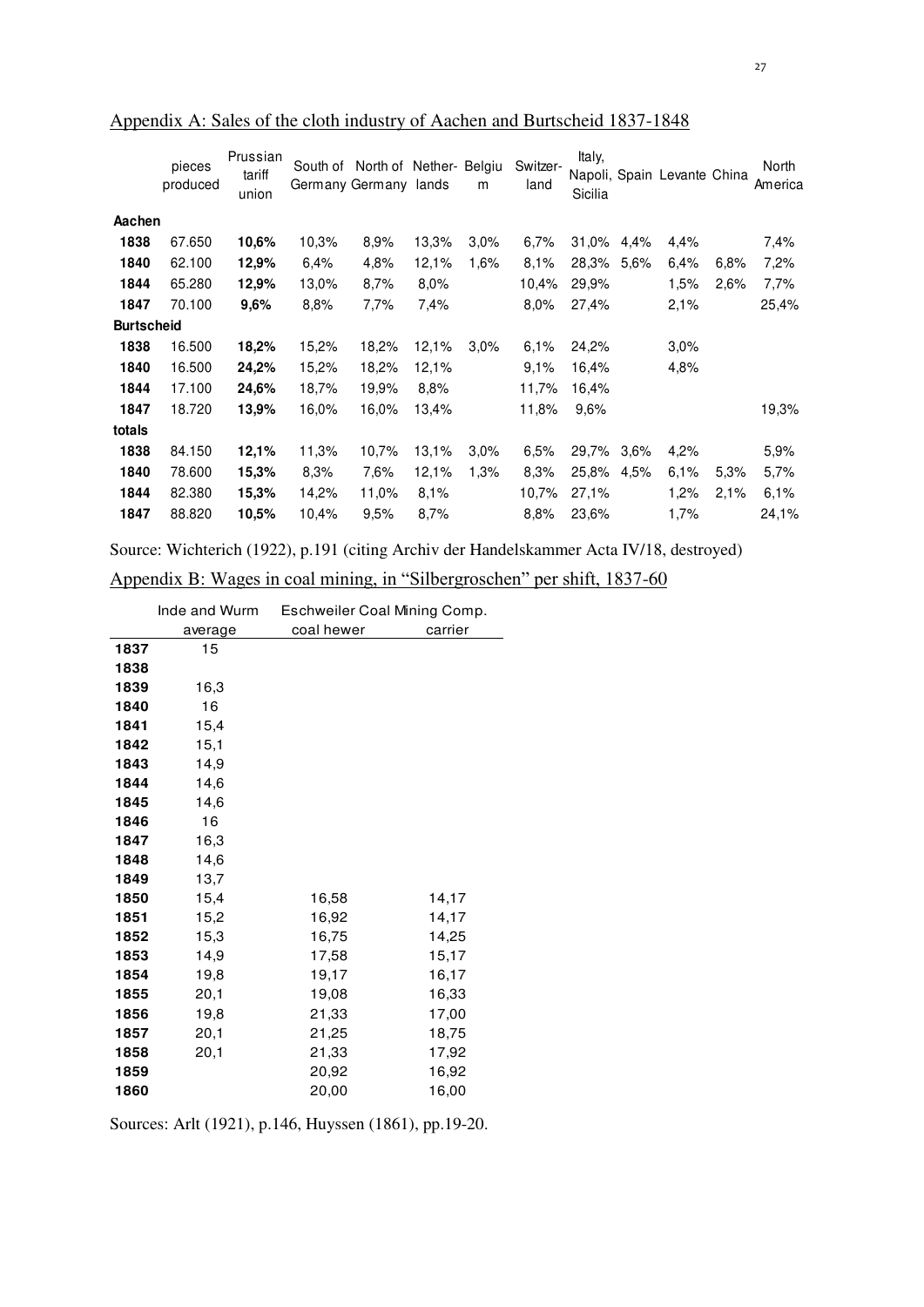| producer                    | machine                | <b>HP</b> | use of coal, in<br>tons per 12h coal/hp |       | price in<br><b>Thaler</b> |                      |
|-----------------------------|------------------------|-----------|-----------------------------------------|-------|---------------------------|----------------------|
| Englerth, Reuleaux u. Dobbs | no. 29                 | 12,0      | 4,000                                   | 0,333 |                           | 3.400 double impact  |
| Englerth, Reuleaux u. Dobbs | no. 41                 | 8,5       | 3,000                                   | 0,352 |                           | 4.000 double impact  |
| Englerth, Reuleaux u. Dobbs | no. 47                 | 8,5       | 2,000                                   | 0,234 |                           | 4.000 double impact  |
| Englerth, Reuleaux u. Dobbs | no. 48                 | 8,5       | 2,000                                   | 0,234 |                           | 4.000 double impact  |
| Englerth, Reuleaux u. Dobbs | list price, 1826       | 10,0      | 3,750                                   | 0,375 | 4.200 **                  |                      |
| Freund, Berlin              | no. 08                 | 8,0       | 0,956                                   | 0,120 |                           | 4.448 double impact  |
| Joh. Dinnendahl             | no. 27                 | 10,8      | 4,500                                   | 0,417 |                           | 4.600 double impact  |
| Cockerill                   | list price, 1822* 10,0 |           |                                         |       |                           | 4.730 low pressure   |
| Cockerill                   | no. 44                 | 10,8      | 4,500                                   | 0,417 |                           | 5.690 double impact  |
| W. Dinnendahl               | no. 38                 | 18,9      | 9,000                                   | 0,477 |                           | 6.000 single impact  |
| Cockerill                   | list price, 1822* 10,0 |           |                                         |       |                           | 6.170 high pressure  |
| Englerth, Reuleaux u. Dobbs | list price, 1826       | 20,0      | 6,250                                   | 0,313 | 6.670 **                  |                      |
| Cockerill                   | no. 36                 | 16,0      | 3,000                                   | 0,188 |                           | 7.300 double impact  |
| Englerth, Reuleaux u. Dobbs | no. 34                 | 13,5      | 3,333                                   | 0,247 |                           | 7.300 double impact  |
| Cockerill                   | list price, 1825* 20,0 |           |                                         |       |                           | 7.974 low pressure   |
| Cockerill                   | no. 39                 | 10,8      | 4,500                                   | 0,417 |                           | 8.000 double impact  |
| Joh. Dinnendahl             | no. 21                 | 19,8      | 7,250                                   | 0,366 |                           | 8.000 single impact  |
| W. Dinnendahl               | no. 46                 | 16,1      | 4,500                                   | 0,279 |                           | 8.000 double impact  |
| Cockerill                   | list price, 1825* 20,0 |           |                                         |       |                           | 8.190 high pressure  |
| Englerth, Reuleaux u. Dobbs | list price, 1826       | 30,0      |                                         |       | 8.460 **                  |                      |
| Englerth, Reuleaux u. Dobbs | no. 40                 | 17,6      | 6,750                                   | 0,383 |                           | 9.000 double impact  |
| Englerth, Reuleaux u. Dobbs | no.50                  | 21,6      | 5,000                                   | 0,231 |                           | 9.000 single impact  |
| Cockerill                   | list price, 1825* 30,0 |           |                                         |       |                           | 9.995 high pressure  |
| Joh. Dinnendahl             | no. 20                 | 27,9      | 7,500                                   | 0,269 |                           | 10.000 single impact |
| W. Dinnendahl               | no. 42                 | 16,9      | 3,750                                   | 0,222 |                           | 10.000 double impact |
| Englerth, Reuleaux u. Dobbs | no. 43                 | 26,7      | 13,250                                  | 0,497 |                           | 10.500 single impact |
| Englerth, Reuleaux u. Dobbs | list price, 1826       | 40,0      |                                         |       | 10.510 **                 |                      |
| Cockerill                   | list price, 1825* 30,0 |           |                                         |       |                           | 11.011 low pressure  |
| Cockerill                   | no. 25                 | 38,5      | 6,500                                   | 0,169 |                           | 11.500 double impact |
| Franz Dinnendahl            | no. 22                 | 30,0      |                                         |       |                           | 11.500 double impact |
| Englerth, Reuleaux u. Dobbs | no. 45                 | 28,0      | 9,000                                   | 0,321 |                           | 11.900 double impact |
| Englerth, Reuleaux u. Dobbs | no. 33                 | 30,0      | 5,333                                   | 0,178 |                           | 11.925 double impact |
| Joh. Dinnendahl             | no. 26                 | 32,2      | 8,750                                   | 0,271 |                           | 12.000 single impact |
| Cockerill                   | no. 37                 | 35,0      | 3,000                                   | 0,086 |                           | 15.000 double impact |

Appendix C: The Prices of Steam Engines. Rhine Province, 1826

 $*$  in franc: 3,89 franc = 1 Thaler  $*$   $*$  fob Cologne

Sources: Severin (1826), pp.320-326; Van Neck (1979), p.410 (on Cockerill).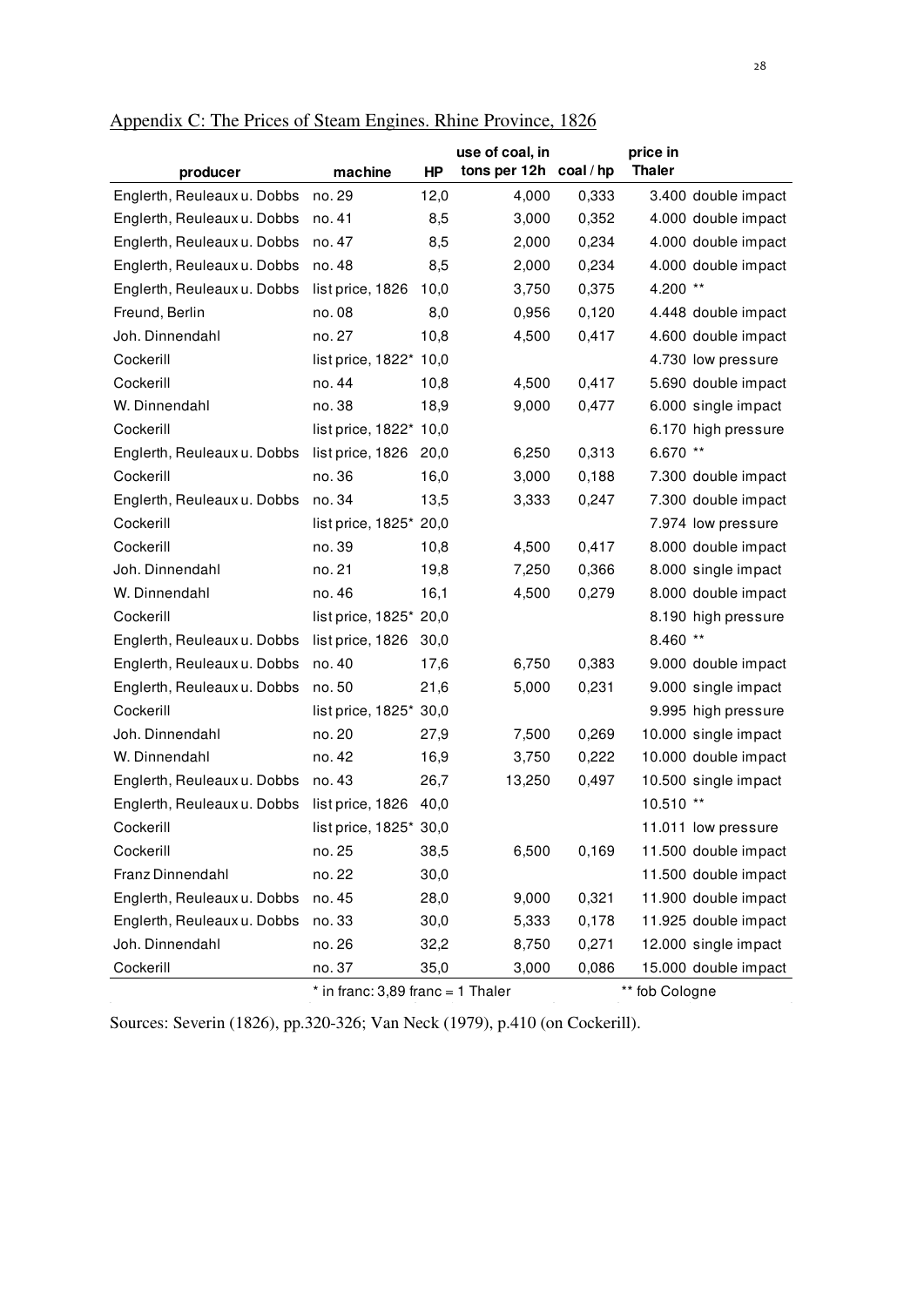#### **References**

- ACEMOGLU, D., et al. (2011), "The Consequences of Radical Reform: The French Revolution", *American Economic Review* 111 (12), pp. 3286-3307.
- ALLEN, R. C. (2009), *The British industrial revolution in global perspective*, Cambridge Univ. Press, Cambridge [u.a.].
- ALTHAMMER, B. (2002), *Herrschaft, Fürsorge, Protest. Eliten und Unterschichten in den Textilgewerbestädten Aachen und Barcelona, 1830-1870*, Dietz, Bonn.
- ANNUSCHAT, F. (2007), "Die Entwicklung der Eisenindustrie im Aachener Raum zwischen 1815 und 1870" (Diploma thesis, University of Cologne).
- ANONYMOUS (1861), "Die Sparcassen in Preußen", *Zeitschrift des Königl. Preussischen Statistischen Bureaus* I (4), pp. 85-108.
- ARLT, H. (1921), *Ein Jahrhundert Preußischer Bergverwaltung in den Rheinlanden (Festschrift aus Anlaß des hundertjährigen Bestehens des Oberbergamts zu Bonn)*, Berlin.
- BANKEN, R. (2000), *Die Industrialisierung der Saarregion 1815-1914, 1: Die Frühindustrialisierung 1815-1850*, Steiner, Stuttgart.
- BECATTINI, G. (1989), "Sectors and/or districts: some remarks on the conceptual foundations of industrial economics" in E. Goodman and J. Bamford eds., *Small Firms and Industrial Districts in Italy*, Routledge, London, pp. 123-135.
- BECATTINI, G. (1990), "The Marshallian Industrial District as a Socio-Economic Notion" in F. Pyke, G. Becattini and W. Sengenberger eds., *Industrial Districts and Inter-Firm Cooperation in Italy*, International Institute for Labour Studies, Geneva, pp. 37-51.
- BECATTINI, G. (2002), "From Marshall's to the Italian "Industrial Districts". A Brief Critical Reconstruction" in A. Q. Curzio and M. Forzi eds., *Complexity and Industrial Clusters. Dynamics and Modells in Theory and Practice*, Physica, Heidelberg, pp. 83-105.
- BECATTINI, G., et al. (2009a), "Critical nodes and contemporary reflections on industrial districts: An introduction" in G. Becattini, M. Bellandi and L. De Propris eds., *A Handbook of Industrial Districts*, Edward Elgar, Cheltenham, pp. xv-xxxv.
- BECATTINI, G., et al. eds. (2009b), *A Handbook of Industrial Districts,* Edward Elgar, Cheltenham.
- BECK, L. (1899), *Die Geschichte des Eisens in technischer und kulturgeschichtlicher Bedeutung. 4: Das 19. Jahrhundert von 1801 bis 1860*, Vieweg, Braunschweig.
- BECKER, A. (1913), *Die Stolberger Messingindustrie und ihre Entwicklung*, München/Leipzig.
- BEHRENS, H. (1974), *Mechanikus Johann Dinnendahl (1780-1849). Erbauer von Dampfmaschinen. Gründer der Friedrich Wilhelms-Hütte zu Mülheim an der Ruhr. Leben und Wirken aus zeitgenössischen Quellen*, Schmidt, Neustadt a. d. Aisch.
- BELLANDI, M. (2007), "Industrial districts and waves of industrialization: A rich and contested terrain", *SCIENCE REGIONALI - Italian Journal of Regional Science* 6, pp. 7-33.
- BERGER, A. (2009), *Die Industrialisierung im Hagener Raum zwischen 1815 und 1914*, Vol. 27, Ardey, Dortmund.
- BERNDT, F. (1884), *Der Aachener Verein zur Beförderung der Arbeitsamkeit. Sein Werden, Wirken und Wollen von seinen Anfängen bis zur Gegenwart*, Aachener Verein zur Beförderung der Arbeitsamkeit, Aachen.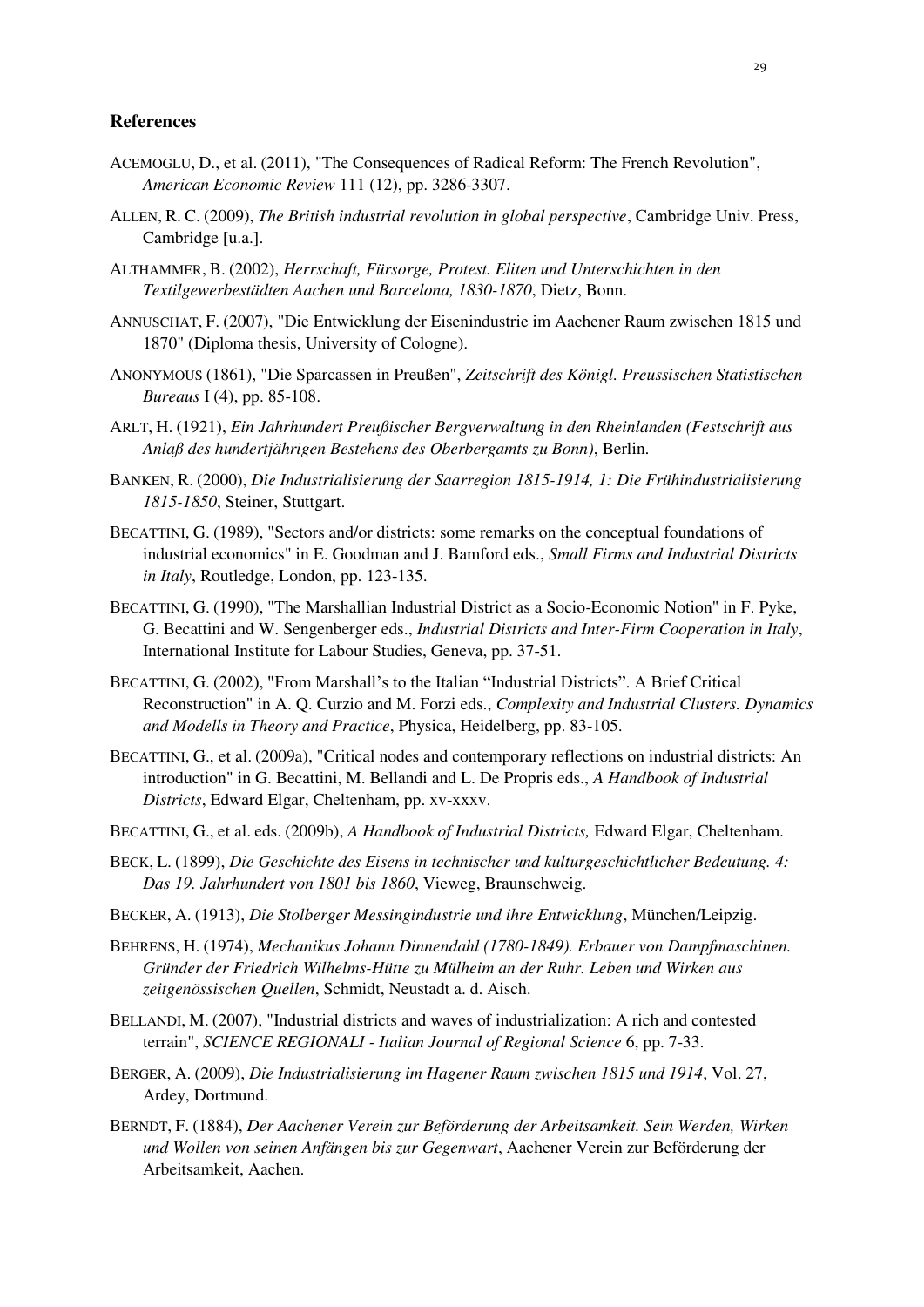- BERNERT, G. (1982), "Die französischen Gewerbegerichte (Conseils de Prud'hommes) und ihre Einführung in den linksrheinischen Gebieten zwischen 1808 und 1813" in K.-O. Scherner and D. Willoweit eds., *Vom Gewerbe zum Unternehmen. Studien zum Recht der gewerblichen Wirtschaft im 18. und 19. Jahrhundert*, Wissenschaftlice Buchgesellschaft, Darmstadt, pp. 112-151.
- BÖMMELS, N. (1925), *Die Eifler Eisenindustrie im 19. Jahrhundert*, Aachen.
- CAPELLO, R. (2002), "Entrepreneurship and Spatial Externalities: Theory and Measurement", *Annals of Regional Science* 36, pp. 387-402.
- CONRAD, H. (1969), "Preußen und das französische Recht in den Rheinlanden" in J. Wolffram and A. Klein eds., *Recht und Rechtspflege in den Rheinlanden*, Wienand, Köln, pp. 78-113.
- DEI OTTATI, G. (2003), "The governance of transactions in the industrial district: the 'community market'" in G. Becattini, M. Bellandi, G. Dei Ottati and F. Sforzi eds., *From Industrial Districts To Local Development. An Itinerary of Research*, Elgar, Cheltenham, pp. 73-94.
- EBELING, D. (1997), "Zünftige Handwerkswirtschaft und protoindustrieller Arbeitsmarkt" in D. Ebeling and W. Mager eds., *Protoindustrie in der Region*, Bielefeld, pp. 321-346.
- EBELING, D. (2000), "Zunfthandwerk, Heimarbeit und Manufakturwesen in den Rheinlanden während des 18. Jahrhunderts" in D. Ebeling ed., *Aufbruch in eine neue Zeit. Gewerbe, Staat und Unternehmer in den Rheinlanden des 18. Jahrhunderts*, Köln, pp. 10-32.
- EYLL, K. V. (1980), *Der Aachener Wirtschaftsraum in der ersten Hälfte des 19. Jahrhunderts. Aspekte der Frühindustrialisierung im preußischen Westen*, Industrie- und Handelskammer Aachen, Aachen.
- FEHRENBACH, E. (1974), *Traditionale Gesellschaft und revolutionäres Recht. Die Einführung des Code Napoléon in den Rheinbundstaaten*, Vandenhoeck & Ruprecht, Göttingen.
- FLIK, R. (1990), *Die Textilindustrie in Calw und Heidenheim 1750-1870. Eine regional vergleichende Untersuchung zur Geschichte der Frühindustrialisierung und der Industriepoitik in Württemberg*, Franz Steiner, Stuttgart.
- FREMDLING, R. (1975), *Eisenbahnen und deutsches Wirtschaftswachstum 1840-1879. Ein Beitrag zur Entwicklungstheorie und zur Theorie der Infrastruktur*, Gesellschaft für Westfälische Wirtschaftsgeschichte, Dortmund.
- FREMDLING, R. (1981), "John Cockerill: Pionierunternehmer der belgisch-niederländischen Industrialisierung.", *Zeitschrift für Unternehmensgeschichte* 26 (3), pp. 179-193.
- FREMDLING, R. (1984), "Die Rolle ausländischer Facharbeiter bei der Einführung neuer Techniken im Deutschland des 19. Jahrhunderts. Textilindustrie, Maschinenbau, Schwerindustrie", *Archiv für Sozialgeschichte* 24, pp. 1-45.
- FREMDLING, R. (1986), *Technologischer Wandel und internationaler Handel im 18. und 19. Jahrhundert. Die Eisenindustrie in Großbritannien, Belgien, Frankreich und Deutschland*, Duncker & Humblot, Berlin.
- FREMDLING, R. (1991), "The Puddler a Craftman's Skill and the Spread of a New Technology in Belgium, France and Germany", *Journal of European Economic History* 20, pp. 529-567.
- FREMDLING, R., et al. (1979), "Regionale Differenzierung in Deutschland als Schwerpunkt wirtschaftshistorischer Forschung" in R. Fremdling and R. H. Tilly eds., *Industrialisierung und Raum*, Klett-Cotta, Stuttgart, pp. 9-26.
- GEUENICH, J. (1959), *Geschichte der Papierindustrie im Düren-Jülicher Wirtschaftsraum, hg. von der Düren-Jülicher Papierindustrie*, Hamel, Düren.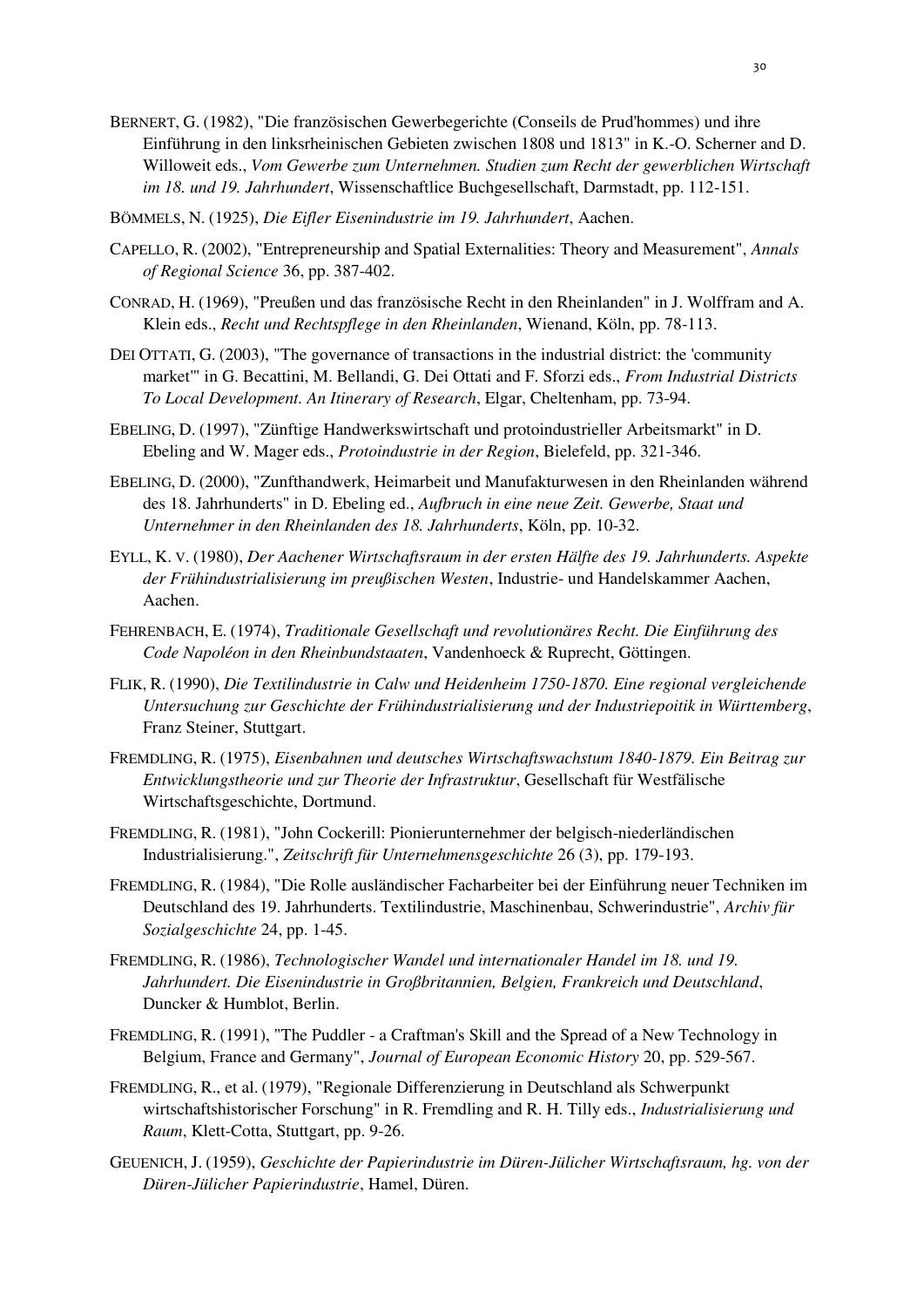- GILSON, N. (2005), "Am eisernen Faden Die Draht-Fabrik-Compagnie" in P. Thomes ed., *Rohstoffbasis und Absatzmarkt. Die Schwerindustrie des Großherzogtums Luxemburg und das Aachener Revier*, Shaker, Aachen, pp. 179-246.
- GLAESER, E. AND SHLEIFER, A. (2002), "Legal Origins", *Quarterly Journal of Economics* 117, pp. 1193-1229.
- GRANOVETTER, M. (1985), "Economic Action and Social Structure: The Problem of Embeddedness", *American Journal of Sociology* 91 (3), pp. 481-510.
- HANDELSKAMMER ZU STOLBERG, ed. (1854), *Jahres-Bericht der Stolberger Handelskammer [1853]*, Aachen.
- HASHAGEN, J. AND BRÜGGEMANN, F. (1916), *Geschichte der Familie Hoesch. Bd. 2: Vom Zeitalter der Religionsunruhen bis zur Gegenwart (2 Teile)*, Neubner, Köln.
- HILT, C. J. (1886), *Bericht über die Entstehung und Entwicklung der Vereinigungs-Gesellschaft für Steinkohlenbergbau im Wurm-Revier. Zur Erinnerung an das 50. Jahr des Bestehens der Gesellschaft*, Ulrichs, Aachen.
- HINZEN, A. (1929), "Die Rechtsverhältnisse des Steinkohlenbergbaus im Wurmrevier bis zur Einführung der französischen Gesetzgebung im Rheinland", *Zeitschrift für Bergrecht* 69, pp. 533- 578.
- HODGES, T. (1960), "The Iron King of Liége: John Cockerill" (Ph.D., Columbia University).
- HUDSON, P. (1975), *The West Riding Wool Textile Industry. A Catalog of Business Records from the Sixteenth to the Twentieth Century*, Pasold Research Fund, Edington/Wilts.
- HUDSON, P. (1986), *The Genesis of Industrial Capital. A Study of the West Riding Wool Textile Industry c. 1750-1850*, Cambridge University Press, Cambridge.
- HUDSON, P. ed. (1989), *Regions and Industries. A perspective on the industrial revolution in Britain*, Cambridge.
- HUYSSEN, A. (1861), "Beiträge zur Kenntniss der Lage der Berg- und Hüttenleute besonders in Bezug auf die Knappschaftsvereine. Drittes Stück. Lage der Eschweiler Steinkohlen-Berleute", *Zeitschrift für das Berg-, Hütten- und Salinenwesen* 9, pp. B. 117-140.
- KIESEWETTER, H. (1988), *Industrialisierung und Landwirtschaft. Sachsens Stellung im regionalen Industrialisierungsprozeß Deutschlands im 19. Jahrhundert*, Köln/Wien.
- KIESEWETTER, H. (2007), *Die Industrialisierung Sachsens. Ein regional-vergleichendes Erklärungsmodell*, Edited by T. Pierenkemper, Vol. 5, Franz Steiner, Stuttgart.
- KIESEWETTER, H. AND FREMDLING, R., eds. (1985), *Staat, Region und Industrialisierung*, Ostfildern.
- KLASS, G. V. (1957), *Stolberger Zink. Die Geschichte eines Metalls Stolberger Zink Aktiengesellschaft für Bergbau und Hüttenbetrieb - Aachen, gegründet 1845*, Archiv für Wirtschaftskunde, Darmstadt.
- KNOTTER, A. (2002/03), "The border paradox. Uneven development, cross-border mobility and the comparative history of the Euregio Meuse-Rhine", *Fédéralisme Régionalisme* 3: Mobilité et identités dans l'Eurégio Meuse-Rhin, p. http://popups.ulg.ac.be/federalisme/document.php?id=237.
- KRIEDTE, P. (2003), "Das Krefelder Seidengewerbe während der französischen Zeit und die Anfänge eines neuen Produktionsregimes", *Rheinische Vierteljahrsblätter* 67, pp. 264-283.
- KUMPMANN, K. (1910), *Die Entstehung der Rheinischen Eisenbahn-Gesellschaft 1830-1844. Ein erster Beitrag zur Geschichte der Rheinischen Eisenbahn*, Baedeker, Essen.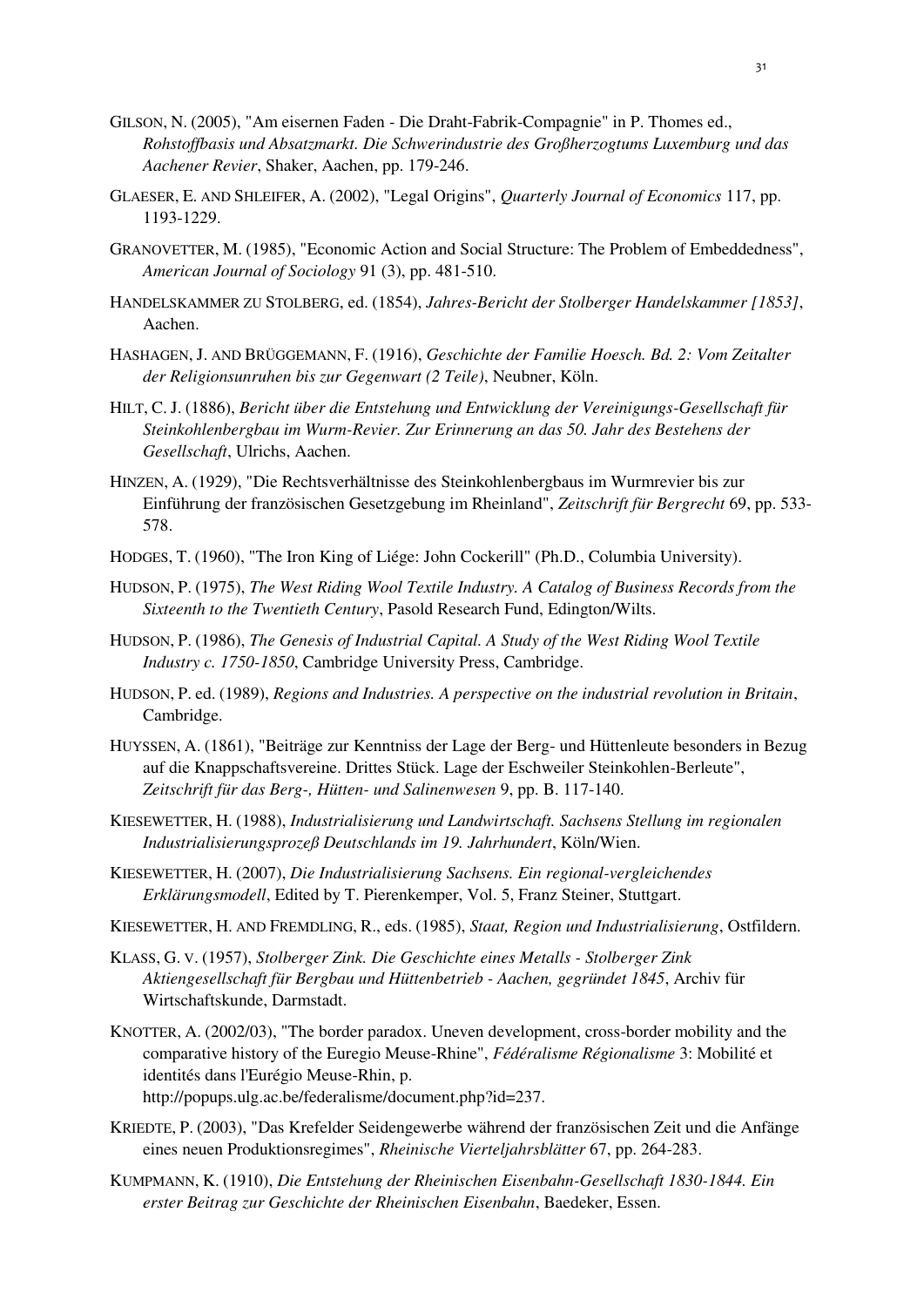- LA PORTA, R., et al. (2007), "The Economic Consequences of Legal Origins", *Journal of Economic Literature* 46, pp. 285-332.
- LEBOUTTE, R. (1988), *Reconversions de la main-d'oeuvre et transition démographique. Les bassins industriels en aval de Liége XVIIe-XXe siècles*, Soc. d'Ed. "Les Belles Lettres", Liège/Paris.
- MARSHALL, A. (1919), *Industry and Trade. A study of industrial technique and business organization; and of their influence on the conditions of various classes and nations*, Macmillan & Co., London.
- MARSHALL, A. (1920), *Principles of Economics. An introductory volume (8. edition)*, Macmillan & Co., London.
- MASIUS, E. A. (1846), *Lehre der Versicherung und statistische Nachweisung der Versicherungs-Anstalten in Deutschland; nebst Hinweisung auf den hohen Einfluß dieser Institute auf Nationalwohlstand und die Gesetze darüber in den verschiedenen Staaten*, Fest, Leipzig.
- MIECK, I. (1965), *Preussische Gewerbepolitik in Berlin 1806-1844. Staatshilfe und Privatinitiative zwischen Merkantilismus und Liberalismus*, Ge Gruyter, Berlin.
- MOKYR, J. (2002), *The Gifts of Athena. Historical Origins of the Knowledge Economy*, Princeton University Press, Princeton.
- NEU, P. (1989), *Eisenindustrie in der Eifel. Aufstieg, Blüte und Niedergang*, Köln/Bonn.
- PASLEAU, S. (1993), *John Cockerill. Itinéraire d'un géant industriel*, Editions du Perron, Alleur-Liége.
- PFISTER, U. (2004), "Protoindustrielle Produktionsregimes in institutionenökonomischer Perspektive" in K.-P. Ellerbrock and C. Wischermann eds., *Die Wirtschaftsgeschichte vor der Herausforderung durch die New Institutional Economics*, Dortmund, pp. 160-178.
- PIERENKEMPER, T. (2002), *Die Industrialisierung europäischer Montanregionen im 19. Jahrhundert*, Steiner, Stuttgart.
- PIERENKEMPER, T. (2004), "Zum regionalen Ansatz in der Wirtschaftsgeschichte" in, *Unternehmen im regionalen und lokalen Raum 1750-2000*, U. Heß/P. Listewnik/M. Schäfer, Leipzig, pp. 19-34.
- PIORE, M. J. AND SABEL, C. F. (1984), *The second industrial divide. Possibilities for prosperity*, Basic Books, New York.
- POLLARD, S. (1981), *Peaceful Conquest. The Industrialization of Europe 1760-1970*, Oxford University Press, Oxford.
- POLLARD, S. ed. (1980), *Region und Industrialisierung. Studien zur Rolle der Region in der Wirtschaftsgeschichte der letzten zwei Jahrhunderten*, Göttingen.
- POPP, A. AND WILSON, J. (2009), "The emergence and development of industrial districts in industrialising England, 1750-1914" in G. Becattini, M. Bellandi and L. De Propris eds., *A Handbook of Industrial Districts*, Edward Elgar, Cheltenham, pp. 43-57.
- PORTER, M. AND KETELS, C. (2009), "Clusters and industrial districts: Common roots, different perspectives" in G. Becattini, M. Bellandi and L. De Propris eds., *A Handbook of Industrial Districts*, Edward Elgar, Cheltenham, pp. 172-186.
- PORTER, M. E. (1990), *The Competitive Advantage of Nations*, Free Press, New York.
- PORTER, M. E. (2000), "Locations, Cluster and Company Strategy" in G. L. Clark, M. P. Feldman and M. S. Gertler eds., *Oxford Handbook of Economic Geography*, Oxford University Press, Oxford, pp. 255-274.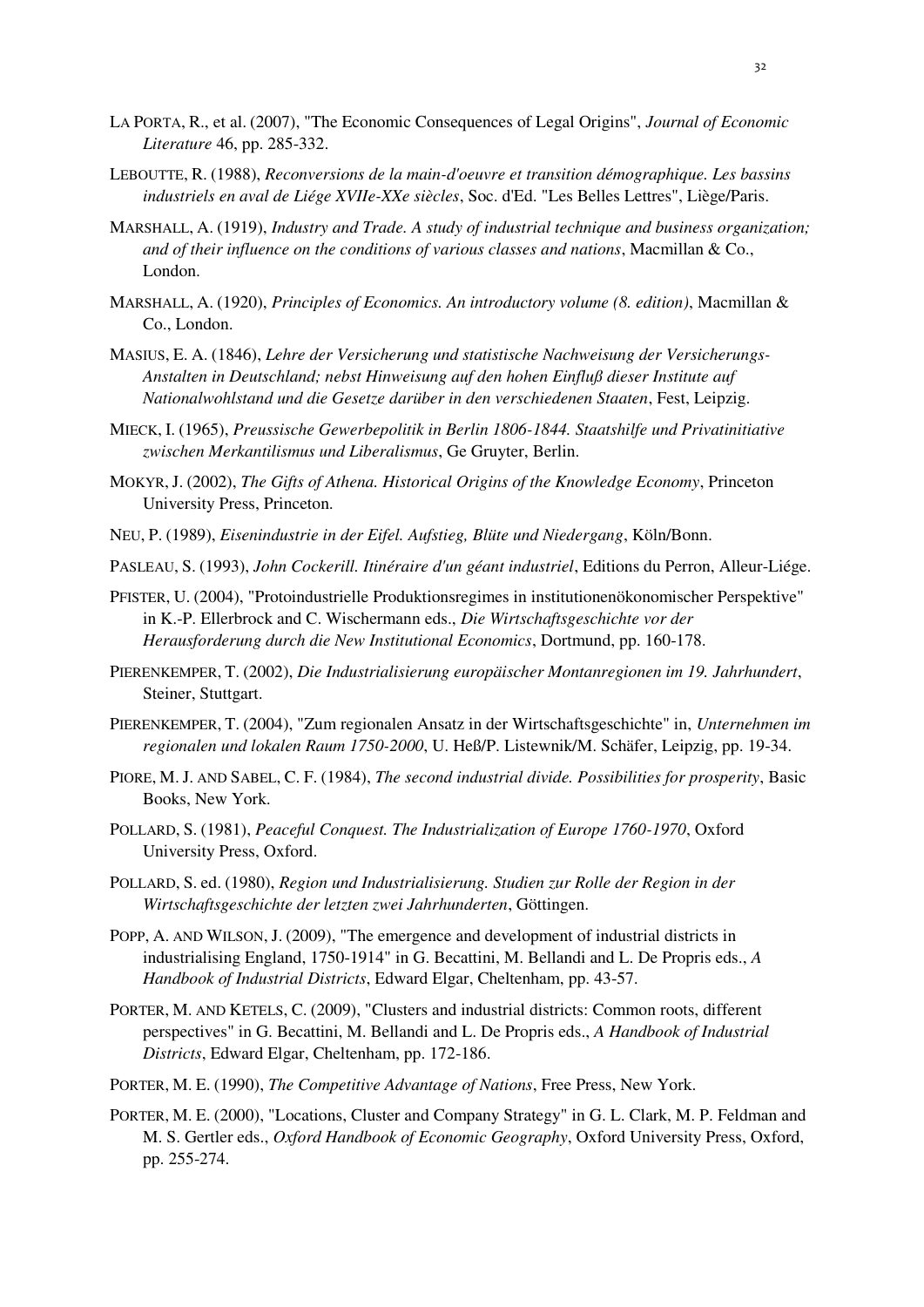- PORTER, M. E. (2003), "The Economic Performance of Regions", *Regional Studies* 37 (6&7), pp. 549- 578.
- RECKENDREES, A. (2006), "Diverse Paths to Factory Production, 1780s-1840s: the Woollen Cloth Industry in the West Riding of Yorkshire and in the West of the Rhineland (Prussian Rhine-Province)", *Cologne Economic History Papers* [1 http://wigesch.uni](file:///F:/Aufsätze%20u.%20Vorträge/Industrial%20Districts%20-%20Stellenbosch/RHI/1%20http:/wigesch.uni-koeln.de/fileadmin/wiso_fak/wigesch/FTP/RePEc/wso/wpaper/CEHP-2006-01_Reckendrees_Diverse-paths.pdf)[koeln.de/fileadmin/wiso\\_fak/wigesch/FTP/RePEc/wso/wpaper/CEHP-2006-](file:///F:/Aufsätze%20u.%20Vorträge/Industrial%20Districts%20-%20Stellenbosch/RHI/1%20http:/wigesch.uni-koeln.de/fileadmin/wiso_fak/wigesch/FTP/RePEc/wso/wpaper/CEHP-2006-01_Reckendrees_Diverse-paths.pdf) [01\\_Reckendrees\\_Diverse-paths.pdf.](file:///F:/Aufsätze%20u.%20Vorträge/Industrial%20Districts%20-%20Stellenbosch/RHI/1%20http:/wigesch.uni-koeln.de/fileadmin/wiso_fak/wigesch/FTP/RePEc/wso/wpaper/CEHP-2006-01_Reckendrees_Diverse-paths.pdf)
- RECKENDREES, A. (2010), "Institutioneller Wandel und wirtschaftliche Entwicklung Das westliche Rheinland in der ersten Hälfte des 19. Jahrhunderts" in D. Gilgen, C. Kopper and A. Leutzsch eds., *Deutschland als Modell? Rheinischer Kapitalismus und Globalisierung seit dem 19. Jahrhundert*, J.H.W. Dietz Nachf., Bonn, pp. 45-87.
- RECKENDREES, A. (2012), "Zur Funktion der Aktiengesellschaften in der frühen Industrialisierung", *Jahrbuch für Wirtschaftsgeschichte* II, pp. 137-174.
- RECKENDREES, A. (2014a), "Coal mining in the Region of Aachen, 1780-1860 (Der Steinkohlenbergbau in der Aachener Region, 1780-1860)", *MPRA Paper No. 57745* [http://mpra.ub.uni-muenchen.de/57745/1/MPRA\\_paper\\_57745.pdf.](http://mpra.ub.uni-muenchen.de/57745/1/MPRA_paper_57745.pdf)
- RECKENDREES, A. (2014b), "Why did early industrial capitalists suggest minimum wages and social insurance?", *MPRA Paper 55520* [http://mpra.ub.uni](http://mpra.ub.uni-muenchen.de/55520/1/MPRA_paper_55520.pdf)[muenchen.de/55520/1/MPRA\\_paper\\_55520.pdf.](http://mpra.ub.uni-muenchen.de/55520/1/MPRA_paper_55520.pdf)
- RECKENDREES, A. (2015, forthcoming), "Das Ungück auf der Grube Gouley 1834. Ereignis, Kommunikation und die Gründung der Wurm-Knappschaft" in K. Patzel-Mattern, C. Wischermann and B. Kleeberg eds., *Industrielle Krisenkommunikation*, Steiner, Stuttgart.
- REIMANN, V. (1834), *Die Verwaltungs-Verhältnisse des Regierungs-Bezirks Aachen im Jahre 1834*, M. Urlichs, Sohn, Aachen.
- RODERBURG, A. (1924), *Beiträge zur Geschichte von Stolberg und Umgebung. Erstes Heft: 1. Abhandlungen, 2. Chronik von Stolberg 1815-1899*, Stolberg.
- SALDERN, A. V. (2009), *Netzwerkökonomie im frühen 19. Jahrhundert. Das Beispiel der Schoeller-Häuser*, Steiner, Stuttgart.
- SCHAINBERG, H. (1997), "Die belgische Beeinflussung der Frühindustrialisierung im Aachener Raum, ca. 1820-1860" (Dr. phil. thesis, University of Trier [http://ubt.opus.hbz](http://ubt.opus.hbz-nrw.de/volltexte/2004/240/pdf/HartmutSchainbergDiss.pdf)[nrw.de/volltexte/2004/240/pdf/HartmutSchainbergDiss.pdf\)](http://ubt.opus.hbz-nrw.de/volltexte/2004/240/pdf/HartmutSchainbergDiss.pdf).
- SCHMIDT, M. (2000), "Tuchmanufakturen in der Region Aachen. Frühneuzeitliche Werkbauten als Spiegel einer Betriebsform zwischen Verlag und zentralisierter Produktion" in D. Ebeling ed., *Aufbruch in eine neue Zeit*, Köln, p.?
- SCHMIDT, M. (2004), "Burtscheid. Ein Standort der Tuchindustrie in der Region Aachen vor der Fabrikindustrialisierung" in U. Heß, P. Listewnik and M. Schäfer eds., *Unternehmen im regionalen und lokalen Raum 1750-2000*, Leipzig, pp. 51-71.
- SCHMOLLER, G. (1870), *Zur Geschichte der deutschen Kleingewerbe im 19. Jahrhundert. Statistische und nationalökonomische Untersuchungen*, Verlag der Buchhandlung des Waisenhauses, Halle.
- SCHÖTTLER, P. (1985), "Die rheinischen Fabrikengerichte im Vormärz und in der Revolution von 1848/49", *Zeitschrift für neuere Rechtsgeschichte* 7, pp. 160-180.
- SCHUNDER, F. (1968), *Geschichte des Aachener Steinkohlenbergbaus*, Glückauf, Essen.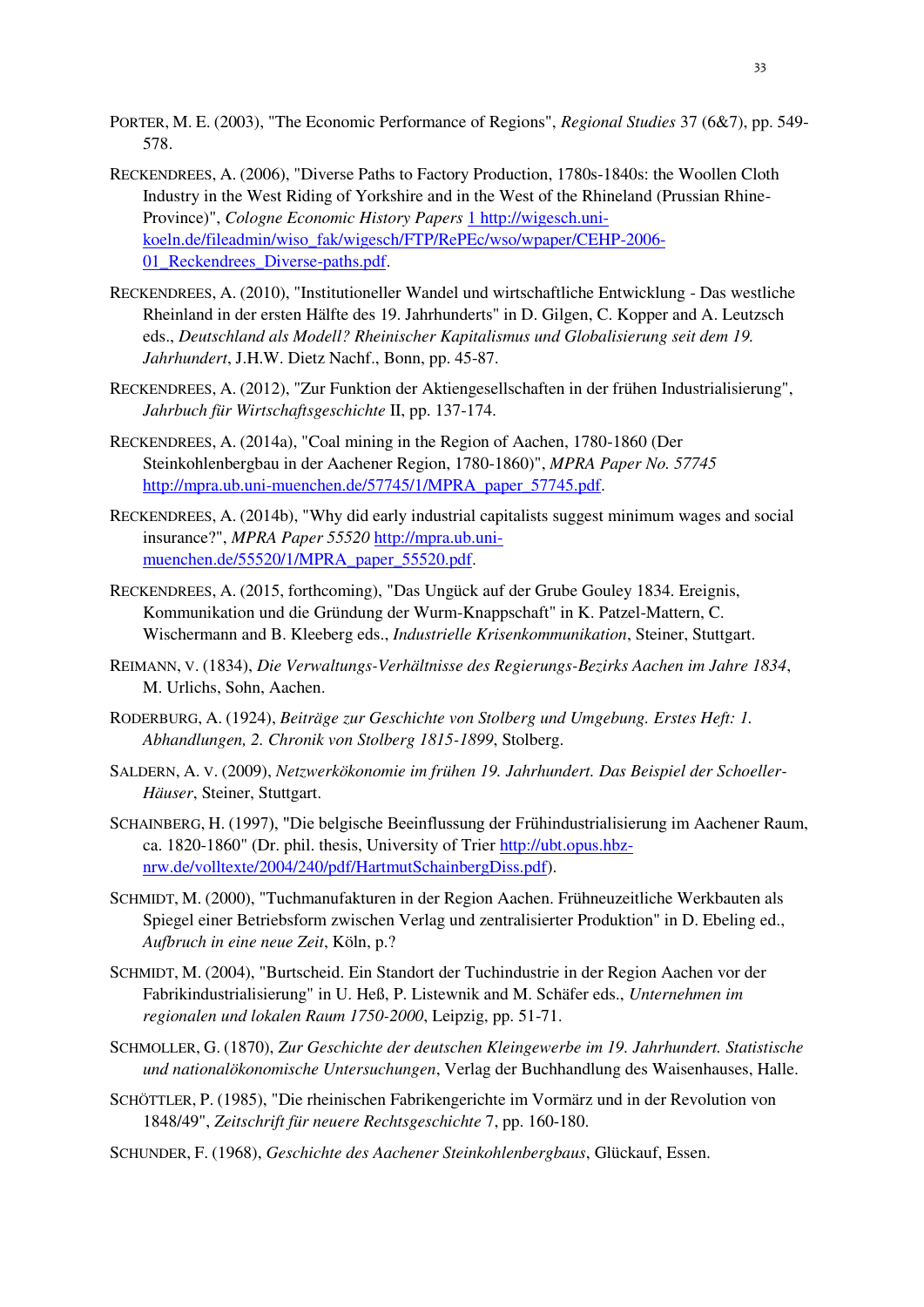- SCOTT, A. J. (2000), "Economic geography: the great-half century" in G. Clark, M. Feldman and M. Gertler eds., *The Oxford Handbook of Economic Geography*, Oxford University Press, Oxford, pp. 18-44.
- SEELING, H. (1983), *Wallonische Industrie-Pioniere in Deutschland. Historische Reflektionen*, Wahle, Lüttich.
- SEVERIN (1826), "Beiträge zur Kenntniß der Dampfmaschinen", *Abhandlungen der Königlichen Technischen Deputation für Gewerbe* 1, pp. 1-376.
- SOBANIA, M. (1991), "Das Aachener Bürgertum am Vorabend der Industrialisierung" in L. Gall ed., *Vom alten und neuen Bürgertum. Die mitteleuropäishe Stadt im Umbruch*, Oldenbourg, München, pp. 183-228.
- STEGEMANN, O. (1910), *Der Eschweiler Bergwerksverein und seine Vorgeschichte 1784-1910. Zugleich ein Beitrag zur Geschichte des Aachener Steinkohlenbergbaus*, Knapp, Halle a.S.
- STRAUCH, D. (1982), "Unternehmensrecht im 19. Jahrhundert" in K.-O. Scherner and D. Willoweit eds., *Vom Gewerbe zum Unternehmen. Studien zum Recht der gewerblichen Wirtschaft im 18. und 19. Jahrhundert*, Wissenschaftliche Buchgesellschaft, Darmstadt, pp. 208-250.
- TEICHMANN, G. (1995), "Das Bankhaus Oppenheim und die industrielle Entwicklung im Aachener Revier von 1836 bis 1855" in M. Köhler and K. Ulrich eds., *Banken, Konjunktur und Politik. Beiträge zur Geschichte deutscher Banken im 19. und 20. Jahrhundert*, Klartext, Bochum, pp. 9- 23.
- THOMES, P. (1999), "Die Spar- und Prämienkasse des Aachener Vereins für die Beförderung der Arbeitsamkeit als alternatives gemeinnütziges Unternehmenskonzept" in W. Feldenkirchen and I. Krüger eds., *Standortbestimmung Sparkassengeschichte. Festschrift für Manfred Pix*, Deutscher Sparkassenverlag, Stuttgart, pp. 333-347.
- THOMES, P. (2004), *1804-2004. 200 Jahre mitten in Europa. Die Geschichte der Industrie und Handelskammer Aachen*, Shaker, Aachen.
- VAN NECK, A. (1979), *Les débuts de la machine à vapeur dans l'industrie belge, 1800-1850*, Bruxelles.
- VIEBAHN, G. W. V. (1846), *Über Leinen- und Wollmanufakturen, deren Ursprung, Umfang und Leistungen in Deutschland, deren Werth und Fortschritte [...]*, Reimanus, Berlin.
- VOGELSANG, C. (1913), "Die Aachener Nadelindustrie. Beiträge zur Geschichte ihrer Entwicklung" (Diss., Heidelberg).
- WAGENBLASS, H. (1973), *Der Eisenbahnbau und das Wachstum der deutschen Eisen- und Maschinenbauindustrie 1835-1860. Ein Beitrag zur Geschichte der Industrialisierung Deutschlands*, Fischer, Stuttgart.
- WEINBERG, H. (1931), *Die wirtschaftliche Entwicklung der Stadt Aachen von der Einführung der Gewerbefreiheit 1798 bis zur Gegenwart*, Aachen.
- WICHTERICH, R. (1922), "Die Entwicklung der Aachener Tuchindustrie von 1815-1914" (masch. Diss., Köln).
- WIESEMANN, J. (1995), *Steinkohlenbergbau in den Territorien um Aachen 1334-1794*, Alano, Aachen.
- WILLMS, B. (1923), "Der Anteil der Reichsstadt Aachen an der Kohlengewinnung im Wurmrevier", *Zeitschrift des Aachener Geschichtsvereins* 45, pp. 67-182.
- WILLOWEIT, D. (1982), "Die Entstehung der preußischen Fabrikengerichte im späten 18. Jahrhundert", *Zeitschrift für Neuere Rechtsgeschichte* (4), pp. 1-25.